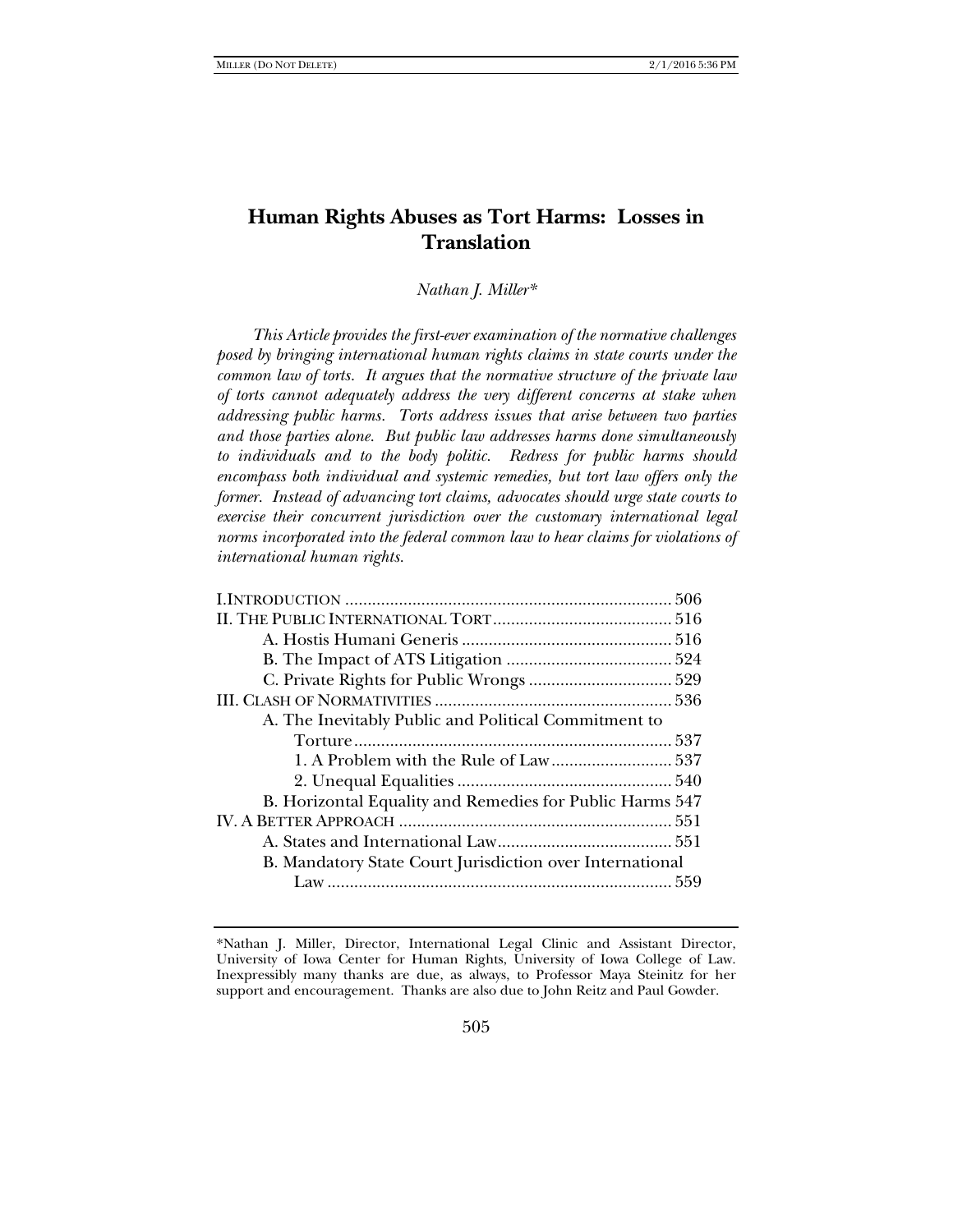| 506 | SETON HALL LAW REVIEW | [Vol. 46:361] |
|-----|-----------------------|---------------|
|     |                       |               |

V. CONCLUSION ........................................................................... 562

# I. INTRODUCTION

Unless advocates make careful choices about where and under what theories to file the next generation of human rights cases in the United States, the impending shift from federal to state courts will rob those cases of their public character and will reduce them to "garden variety municipal torts." Such an outcome will threaten the ability of such litigation to catalyze the kind of systemic change necessary to address human rights abuses.

Since 1980, U.S. courts have provided a forum, under the Alien Tort Statute (ATS), sometimes referred to as the Alien Tort Claims Act (ATCA), in which victims of human rights violations from all over the world could seek redress (in the form of civil damages) for their abuses against the individuals who perpetrated them. $2$  In the early years of ATS litigation, the cases almost exclusively arose when foreign plaintiffs sued foreign natural persons for conduct that occurred in a foreign country.<sup>3</sup> Starting in the mid-1990s more cases began to be filed against multinational enterprises (MNEs) for their conduct overseas.

For the better part of four decades, ATS cases have commanded a significant share of the attention of scholars and advocates concerned with enforcing human rights.4 This is in part because at the time of its inception, ATS litigation was one of very few available

<sup>1</sup> District Judge Woodlock first used that phrase in the ATS context in his opinion in Xuncax v. Gramajo, 886 F. Supp. 162, 183 (D. Mass. 1995) ("[R]eading [28 U.S.C.] § 1350 as essentially a jurisdictional grant only and then looking to domestic tort law to provide the cause of action mutes the grave *international law* aspect of the tort, reducing it to no more (or less) than a garden-variety municipal tort."). See *infra* Part III, for a fuller discussion of the ways in which classical tort law is unsuitable for describing human rights violations. 2

 <sup>28</sup> U.S.C. § 1350 (1994).

<sup>&</sup>lt;sup>3</sup> These are frequently referred to as "foreign cubed" cases. The term "foreign cubed" is generally credited to Stuart M. Grant and Diane Zilka. *See generally* Stuart M. Grant & Diane Zilka, *The Role of Foreign Investors in Federal Securities Class Actions*, *in* CORPORATE LAW AND PRACTICE COURSE HANDBOOK SERIES (NUMBER B-1442) 91, 96 (Practising L. Inst. ed., 2004). 4

ATS litigation has generated over 227 law review articles (with ATS or ATCA in the title alone) and 223 cases. Roger P. Alford, *The Future of Human Rights Litigation*  After Kiobel, 89 NOTRE DAME L. REV. 1749, 1751–52 (2014) ("The history of international human rights litigation under the ATS is well known. Since *Filártiga v. Peña-Irala*, such litigation has become something of a cottage industry, with over 150 cases filed alleging the commission of a tort in violation of the law of nations.").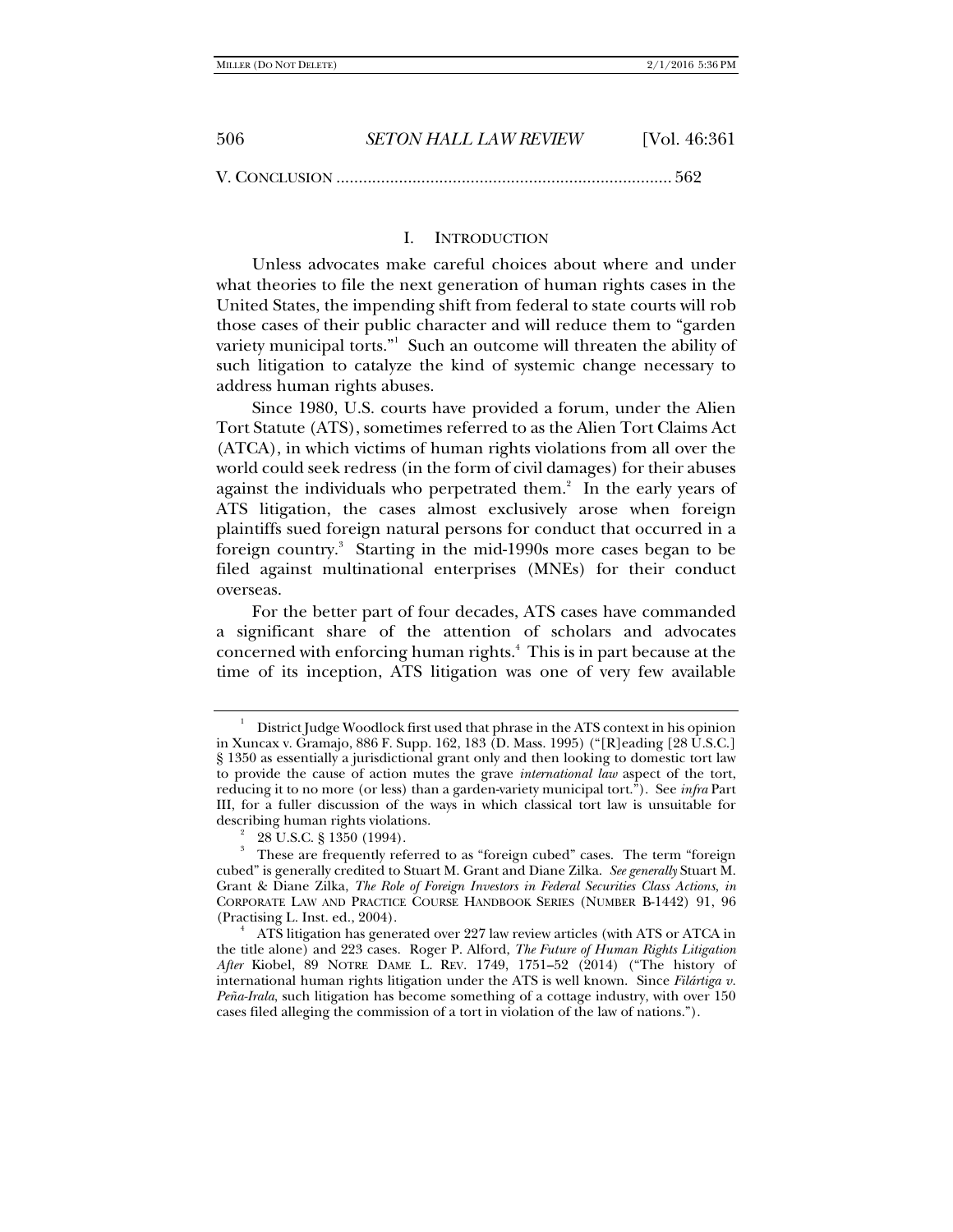enforcement mechanisms for the then-nascent body of international human rights law. It is also in part because even as the international human rights regime came into its own and more enforcement mechanisms came into existence, their institutional architects by and large adopted soft-law approaches more akin to diplomacy than to adjudication.5 At the time the Second Circuit Court of Appeals decided the first ATS case in 1980, human rights had barely begun its transformation from political aspirations to legal standards. The United Nations Human Rights Commission ("the Commission") was established by the Charter of the United Nations in 1946 but focused on promulgating human rights texts and treaties rather than on serving as an enforcement mechanism.<sup>6</sup> The Commission produced the first major international human rights treaties in 1966 but they did not enter into force until  $1976$ .<sup>7</sup> The committees charged with overseeing the implementation of those treaties adopted the model of diplomatic dialogue common to other United Nations (UN) committees rather than a more oppositional model based on adjudication.8 The Inter-American Court of Human Rights was established pursuant to the American Convention on Human Rights in 1979, but the court did not issue its first judgment on the merits in a contentious case until 1988.<sup>9</sup> Other regional mechanisms, like the African Commission on Human and Peoples Rights and the European Court of Human Rights, are limited by resource constraints, state

<sup>5</sup> Eric Posner captures the weakness of international human rights enforcement mechanisms. ERIC POSNER, THE TWILIGHT OF HUMAN RIGHTS LAW 39–52 (2014). Posner is generally skeptical of the value and efficacy of international human rights discourse, but many of the same points are made by ardent supporters. *See, e.g.*, GEOFFREY ROBERTSON, CRIMES AGAINST HUMANITY: THE STRUGGLE FOR GLOBAL JUSTICE  $(3d$  ed.  $2007)$ .

*Brief Historic Overview of the Commission on Human Rights*, UNITED NATIONS HUM. RTS. OFFICE OF THE HIGH COMM'R, http://www.ohchr.org/Documents/HRBodies/ CHR/BriefHistoric.doc ("For the first 20 years (1947-1966), the Commission concentrated its efforts on standard-setting.").

International Covenant on Civil and Political Rights (ICCPR), G.A. Res. 2200 (XXI) A, U.N. Doc. A/RES/2200(XXI) (Dec. 16, 1966), http://www.ohchr.org/en/ professionalinterest/pages/ccpr.aspx; International Covenant on Economic, Social and Cultural Rights (ICESCR), G.A. Res. 2200 (XXI) A, U.N. Doc. A/RES/2200(XXI) (Dec. 16, 1966), http://www.ohchr.org/EN/ProfessionalInterest/Pages/ CESCR.aspx.

The committees exercise the latter function only when expressly authorized to do so by countries that ratify a separate treaty. *See, e.g.*, Optional Protocol to the International Covenant on Civil and Political Rights, G.A. Res. 2200 (XXI) A, U.N. Doc. A/RES/2200(XXI) (Dec. 16, 1966), http://www.ohchr.org/EN/

ProfessionalInterest/Pages/OPCCPR1.aspx. 9

Velásquez Rodríguez Case, Inter-Am. Ct. H.R. (ser. C) No. 4 (July 29, 1988).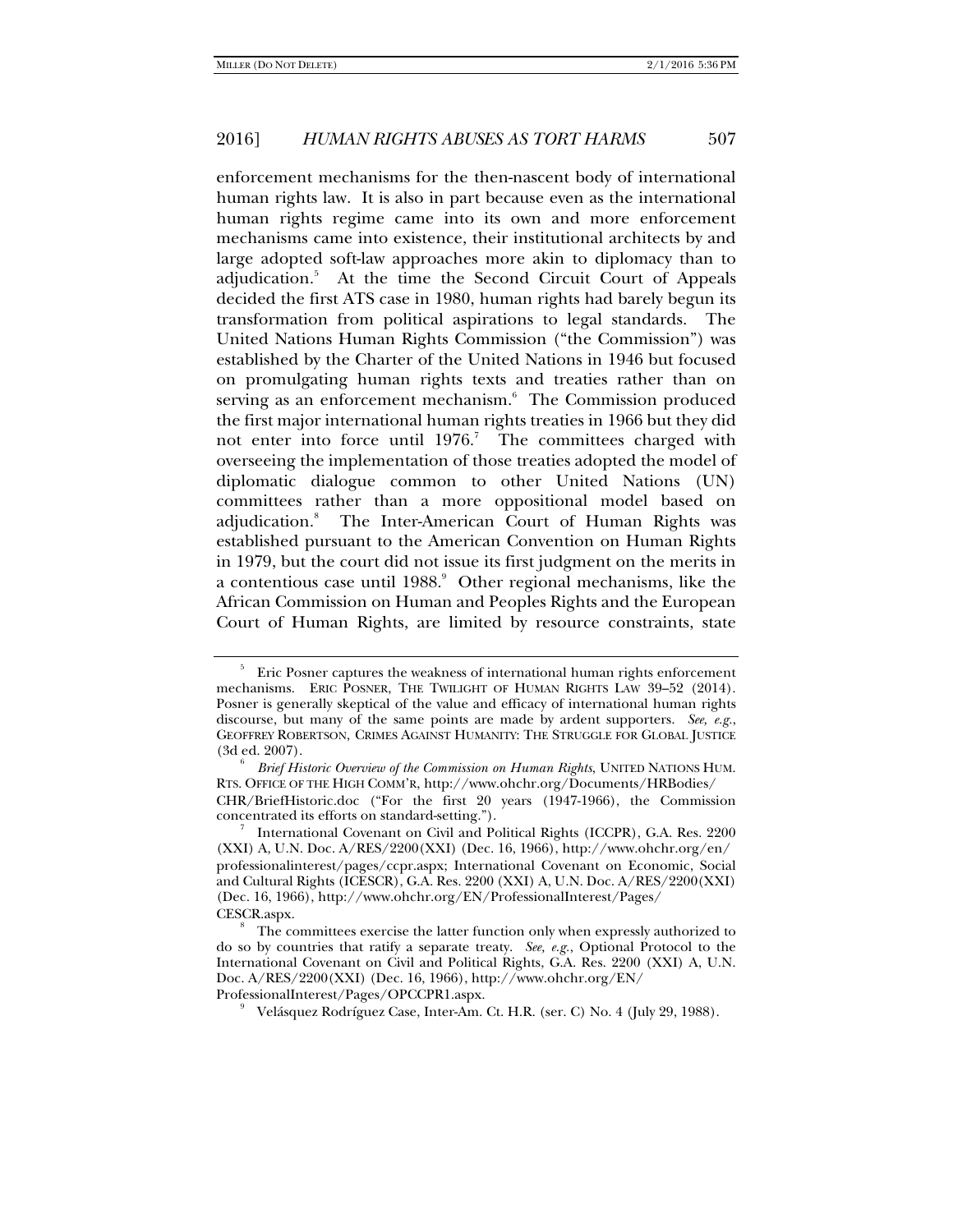intransigence, and limited powers. None of the bodies at the international or regional levels involve claims against individuals, only against states.

ATS litigation, on the other hand, has provided international law with a much-needed and much sought-after path to liability for individuals (whether natural or corporate).<sup>10</sup> This litigation has offered victims of human rights abuses, war crimes, and crimes against humanity a chance to face their abusers directly and to have a court of law adjudicate their cases. Judges who deliberated on the interpretation of international human rights law became connected to their counterparts in the global legal conversation that shapes the world's increasingly shared understanding of transnational legal norms. Judges in ATS cases have interpreted and applied international law regarding, among other things, torture, $11$ extrajudicial execution,<sup>12</sup> disappearance,<sup>13</sup> arbitrary detention,<sup>14</sup> incitement to genocide,<sup>15</sup> and human trafficking.<sup>16</sup> Importantly, the ATS also offered one of the few ways to hold MNEs accountable for their complicity in human rights abuses.<sup>17</sup> Although damage awards in

<sup>14</sup> *See* Kpadeh v. Emmanuel, 261 F.R.D. 687 (S.D. Fla. 2009) (awarding plaintiffs over twenty-two million dollars for Charles "Chuckie" Taylor's human rights violations in Liberia, including arbitrary detention). 15 *See* Mushikiwabo v. Barayagwiza, No. 94-cv-3627, 1996 U.S. Dist. LEXIS 4409

(S.D.N.Y. Apr. 8, 1996) (awarding plaintiffs about \$105 million on claims of incitement to genocide during the Rwandan genocide).<br><sup>16</sup> *See* United States v. Bianchi, 386 F. App'x 156 (3d Cir. 2010) (ordering

 $t^{\text{17}}$  The power of MNEs, in many cases, rivals or exceeds the power of many states. MNEs have the ability to inflict harms on the same scale and of the same character as states' violations of human rights norms. Thus, although MNEs are not states and

<sup>10</sup> See infra notes 17–18 and accompanying text.

*See* Filártiga v. Peña-Irala, 630 F.2d 876 (2d Cir. 1980) (finding that torture violates the law of nations and that the ATS gives federal courts subject matter jurisdiction over such claims).

*See* Xuncax v. Gramajo, 886 F. Supp. 162 (D. Mass. 1995) (awarding over fortyseven million dollars to plaintiffs who suffered human rights violations, including

extrajudicial execution, due to the actions of the Guatemalan Defense Minister). 13 *See* Forti v. Suarez-Mason, 694 F. Supp. 707 (N.D. Cal. 1988) (awarding plaintiff four million dollars in total damages on claims of torture, prolonged arbitrary detention, and disappearances); *see also* Reyes v. Grijalba, No. 02-22046-civlenard/klein (S.D. Fla. Mar. 31, 2006) (awarding plaintiffs forty seven million dollars for torture and disappearances in Honduras), http://www.ccrjustice.org/sites/

default/files/assets/files/Reyes%20v%20Grijalba%20%20final%20judgment%20Ma

defendant to settle with trafficked minors for \$725,000 for engaging in child sex trafficking); Aguilar v*.* Imperial Nurseries, No. 3-07-cv-193, 2008 WL 2572250 (D. Conn. May 28, 2008) (entering judgment against defendants who forced twelve trafficked Guatemalan plaintiffs in Connecticut to work for little pay at a tree nursery).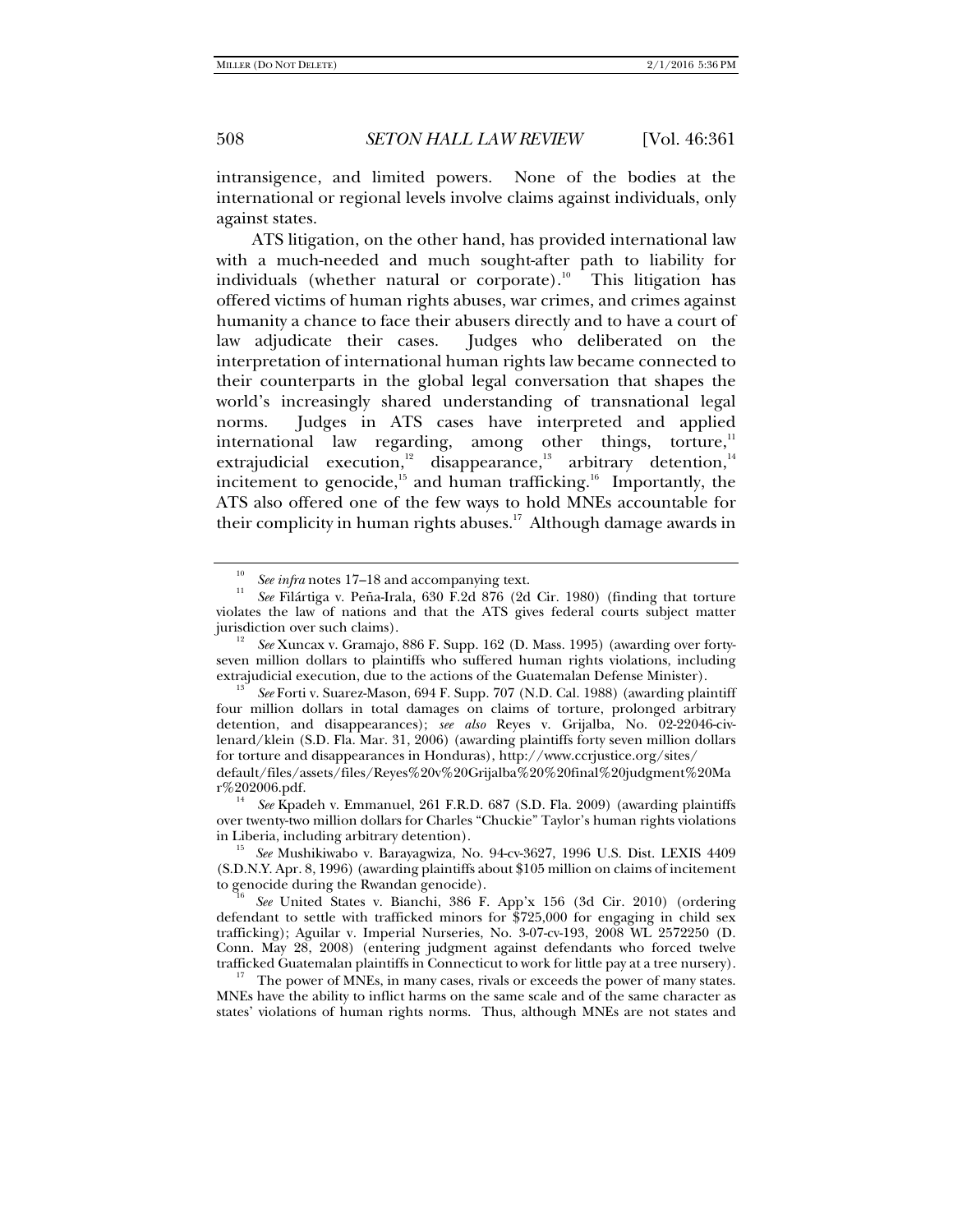ATS cases were rarely collected, judgments in favor of plaintiffs contributed to the doctrinal and normative development of international law and provided ammunition for advocacy against offending governments or MNEs.<sup>18</sup>

But in the 2013 case of *Kiobel vs. Royal Dutch Petroleum*, the Supreme Court closed the door on most, if not all, claims under the ATS in U.S. courts.<sup>19</sup> In *Kiobel*, twelve Nigerian plaintiffs sued on behalf of their relatives who had been detained, tortured, given show trials, and executed by the Nigerian military in retaliation for peacefully protesting aggressive oil exploitation in their homeland. The plaintiffs contended that Royal Dutch Petroleum's local subsidiary, Shell Petroleum Development Company of Nigeria, provided funds, food, and a base of operations to the soldiers and therefore was complicit in the soldiers' violations of international law.<sup>20</sup> Ultimately at issue in *Kiobel* was whether the ATS gave the courts jurisdiction over acts that occurred outside of U.S. territory.<sup>21</sup> The Court unanimously

therefore do not have obligations under international human rights law, scholars, advocates, and major institutional players have been searching for both theoretical and practical ways to hold MNEs accountable for human rights violations. *See, e.g.*, LARA JILL BLECHER ET AL., CORPORATE RESPONSIBILITY FOR HUMAN RIGHTS IMPACTS: NEW EXPECTATIONS AND PARADIGMS (2015); NICOLA M. C. P. JÄGERS, CORPORATE HUMAN RIGHTS OBLIGATIONS: IN SEARCH OF ACCOUNTABILITY (2002).

*See generally* Harold Hongju Koh, *Transnational Public Law Litigation*, 100 YALE L.J. 2347 (1991). In this seminal article, Koh identifies ATS cases and other similar actions as part of an emerging trend he dubs transnational public law litigation (TPL). TPL is generally understood to involve states, government officials, and private individuals suing one another, and being sued in turn, in cases that require the simultaneous application of domestic law and international law (both treaty-based and customary). ATS cases are not the only example of TPL. Other examples include: *In re* Union Carbide Corp. Gas Plant Disaster at Bhopal India in December, 1984, 809 F.2d 195 (2d Cir. 1987) and Philippines v. Marcos, 653 F. Supp. 494 (S.D.N.Y. 1987). These, however, are the minority when compared to the volume of ATS litigation. Since *Filártiga*, there have been about 173 judicial opinions regarding the ATS. Donald R. Childress III, *The Alien Tort Statute, Federalism, and the Next Wave of Transnational Litigation*, 100 GEO. L.J. 709, 713 (2012); *see also* Julian G. Ku, *The Curious Case of Corporate Liability Under the Alien Tort Statute: A Flawed System of Judicial Lawmaking,* 51 VA. J. INT'L L. 353, 357 (2011).

<sup>&</sup>lt;sup>19</sup> Kiobel v. Royal Dutch Petroleum Co., 133 S. Ct. 1659 (2013).

<sup>&</sup>lt;sup>20</sup>*Id.* at 1663. <sup>21</sup> This was not the original issue on which the Court granted certiorari. Plaintiffs appealed the Second Circuit Court of Appeals' finding that the ATS did not cover acts undertaken by corporations but only natural persons. Petition for Writ of Certiorari at 10, *Kiobel*, 133 S. Ct. 1659 (No. 10-1491), 2011 WL 2326721, at \*10 (arguing that the decision "asserts a radical overhaul of all existing ATS jurisprudence . . . by creating a blanket immunity for corporations engaged or complicit in universally condemned human rights violations"). After oral arguments on that question, the Court took the unusual step of ordering re-argument on the question of whether the presumption of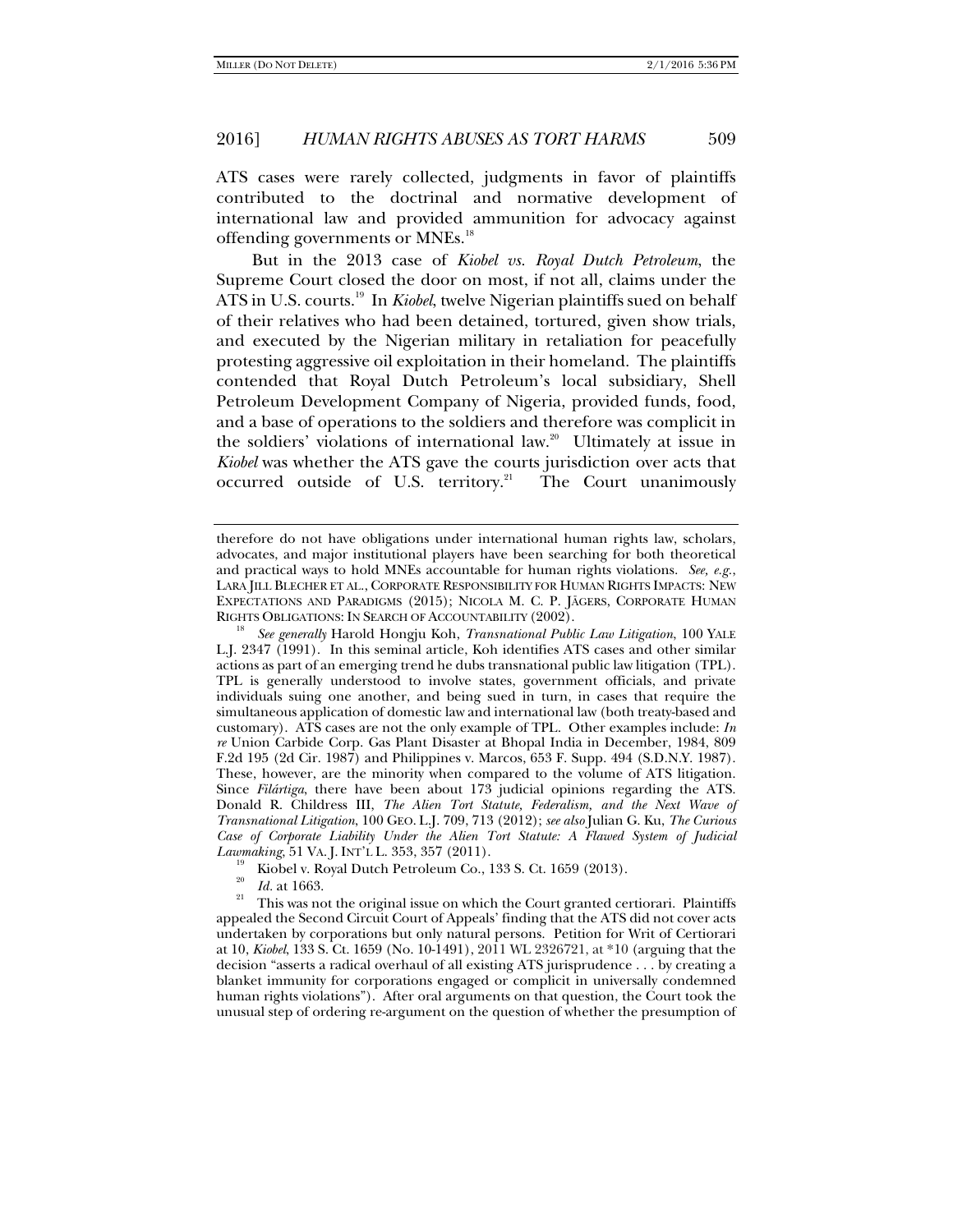concluded that it did not, reviving a presumption against the extraterritorial application of the laws of the United States. $22$  Finding no evidence of Congressional intent to extend the ATS to conduct in foreign countries, the Court ruled that the presumption applied, that plaintiffs did not have a cause of action under the ATS.<sup>23</sup> Furthermore, the court held that "even where the claims touch and concern the territory of the United States, they must do so with sufficient force to displace the presumption against extraterritorial application."<sup>24</sup>

Although the criteria announced by the Court could, in theory, be satisfied fairly easily, lower courts applying *Kiobel* have held plaintiffs seeking to overcome the presumption on extraterritoriality to an extremely high standard.<sup>25</sup> Plaintiffs in *Balintulo v. Daimler AG*,<sup>26</sup> the long-running apartheid case, argued in the Second Circuit that their claim met *Kiobel*'s "touch and concern" standard because the defendants, corporations that had allegedly assisted South Africa in the maintenance of the *apartheid* regime, were U.S. nationals.<sup>27</sup> The Second Circuit was unconvinced.<sup>28</sup> The plaintiffs' assertion that their claims arose in part from actions taken inside the United States by the defendants did not sway the court.<sup>29</sup> Other courts have taken a similarly stringent view of the requirements of the "touch and concern" standard.<sup>30</sup>

*Kiobel*, 133 S. Ct. at 1669 ("[T]he presumption against extraterritoriality applies to claims under the ATS, and . . . nothing in the statute rebuts that presumption.").

<sup>25</sup> Marco Basile, *Nine Months Later: Kiobel in the Courts*, AJIL UNBOUND (Jan. 28, 2014, 3:59 PM), http://www.asil.org/blogs/nine-months-later-kiobel-lower-courts.<br><sup>26</sup> 727 F.3d 174 (2d Cir. 2013).

27

 *Id.* at 189; *see also* Basile, *supra* note 25. 28 *Balintulo*, 727 F.3d at 191 (explaining that "[p]laintiffs' . . . case-specific policy arguments miss the mark"). 29 *Id.* at 192 (holding that the defendants could not be held vicariously liable for

their conduct under the ATS because their agents "did not commit relevant conduct within the United States giving rise to a violation of customary international law—that is, because the asserted 'violation[s] of the law of nations occur[ed] outside the United States'") (citing Kiobel v. Royal Dutch Petroleum Co., 133 S. Ct. 1659, 1669 (2013)). 30 Basile, *supra* note 25 ("*Balintulo* . . . is representative of lower courts'

approach . . . . [O]ther federal courts have ruled that it is insufficient that a defendant corporation is a U.S. national (*Adhikari*), made some decisions in the United States

extraterritoriality applied to the ATS. Brief of Amici Curiae Washington Legal Foundation and Allied Educational Foundation in Support of Respondents on Reargument at 3, *Kiobel*, 133 S. Ct. 1659 (No. 10-1491), 2012 WL 3245484, at \*3. 22

to claims under the ATS, and . . . nothing in the statute rebuts that presumption."). 23 Kiobel v. Royal Dutch Petroleum Co., 621 F.3d 111, 140 (2d Cir. 2010) *aff'd*, 133 S. Ct. 1659 (2013) ("It bears underscoring that the purpose of the ATS was not to encourage United States courts to create new norms of customary international law unilaterally.").<br> $\frac{24}{1}$  Kiobel, 133 S. Ct. at 1669.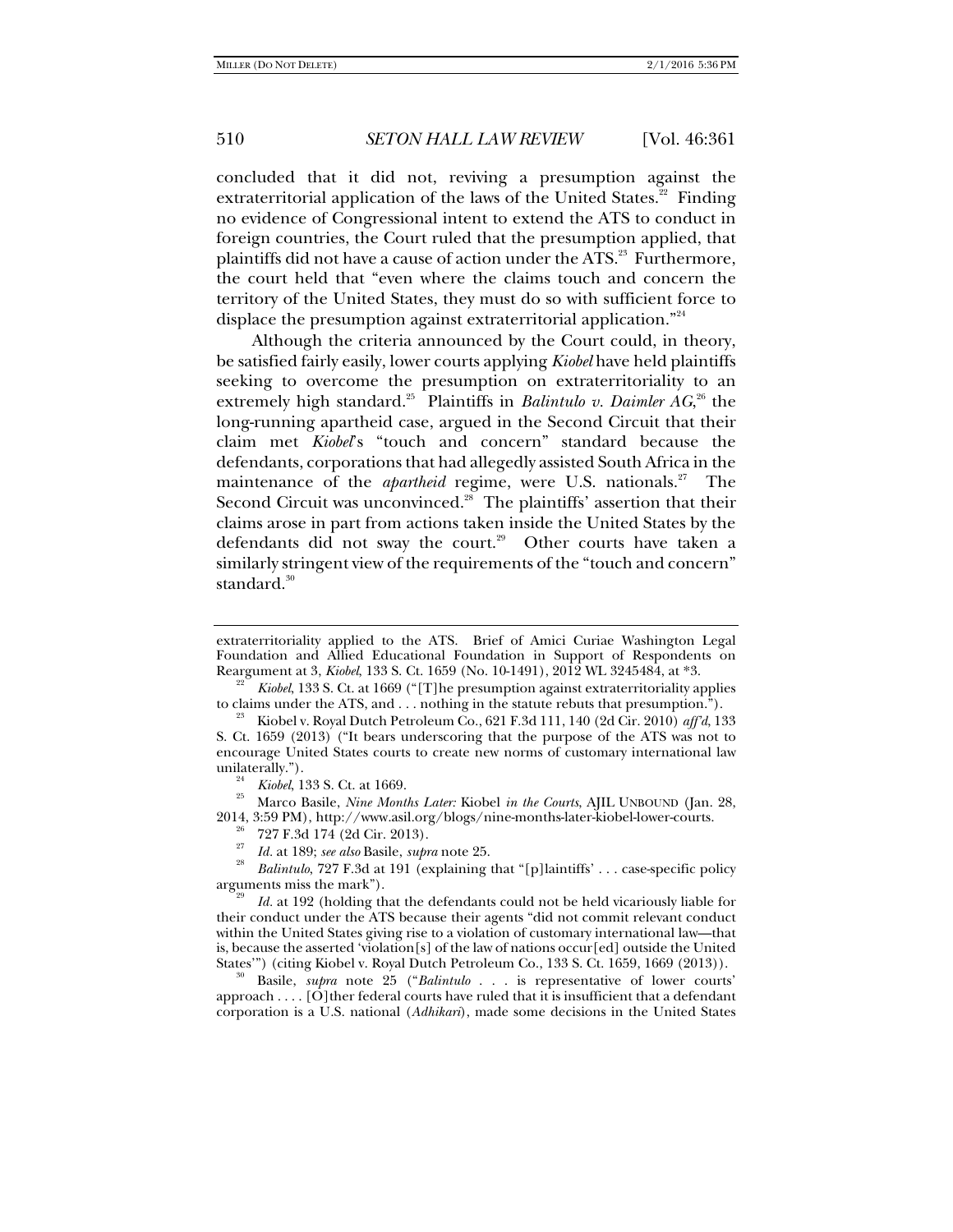The upshot of the *Kiobel* decision and the few cases applying it thus far is that the Court has closed the doors of federal courts to most international human rights cases. That is not to say that *all* human rights claims arising overseas are forever barred. A few avenues remain. Advocates will no doubt continue to take advantage of the Torture Victims Protection Act (TVPA)<sup>31</sup> and the Violence Against Women Act  $(VAWA)^{32}$ —both providing a statutory basis for victims of harms suffered overseas to bring claims in U.S. courts. Another potential route is to take action against individual corporate officers for actions in the United States.<sup>33</sup> But the TVPA, the VAWA, and the speculative possibility of suing corporate officers collectively cover only a small fraction of the claims previously available under the ATS, which included any claim arising under the "law of nations" as the term was defined by the Supreme Court.<sup>34</sup>

By barring all or most ATS cases in federal courts, the Supreme Court has cleared the conceptual space previously occupied by advocacy under and analysis of the ATS.<sup>35</sup> Scholars and advocates have begun to explore that newly vacated space, advancing several creative approaches to holding human rights abusers—especially MNEs—

The VAWA, for example, mandates that victims cannot be forced to pay for a rape exam, ensuring that the victim's protection order is enforced and increasing the rate of prosecution against perpetrators. For a full list, see *Factsheet: The Violence Against Women Act*, THE WHITE HOUSE, http://www.whitehouse.gov/sites/default/files/ docs/vawa\_factsheet.pdf. 33

 *See* JENNIFER ZERK, CORPORATE LIABILITY FOR GROSS HUMAN RIGHTS ABUSES (2015), http://www.ohchr.org/Documents/Issues/Business/DomesticLaw

Remedies/StudyDomesticeLawRemedies.pdf (discussing the issue and possible solutions); *see also Corporations Must be Held Accountable for Human Rights Violations*, UNITED NATIONS HUM. RTS. OFFICE OF THE HIGH COMM'R (Feb. 20, 2012), http://www.ohchr.org/EN/NewsEvents/Pages/CorporationsMustBeHeldAccountab leForHRViolations.aspx.

 $s<sup>34</sup>$  *See infra* notes 92–98 and accompanying text.

 *See supra* note 4 and accompanying text. It is important to note that the decline in the fortunes of the ATS was by no means wholly caused by the Court's decision in *Kiobel*. *See also* Susan Simpson, *Alien Tort Statute Cases Resulting in Plaintiff Victories*, THE VIEW FROM LL2 (Nov. 11, 2009), http://viewfromll2.com/2009/11/11/alien-tortstatute-cases-resulting-in-plaintiff-victories/.

regarding the conduct (*Giraldo*), or had 'substantial operations in this country,' including billions of dollars of assets (*Rio Tinto*). Other courts have held that it's insufficient that a defendant had taken refuge in the United States to avoid prosecution (*Dacer*) or that a defendant 'specifically directed' an online propaganda

campaign at persons living in the United States (*Chen Gang*)."). 31 The TVPA allows a torture victim to initiate civil suits in the United States against the perpetrator for damages. *See* Torture Victim Protection Act of 1991, Pub. L. No. 102-256, 106 Stat. 73 (codified at 28 U.S.C. § 1350 (1994)), http://thomas.loc.gov/cgi-bin/query/z?c102:H.R.2092.ENR [hereinafter TVPA].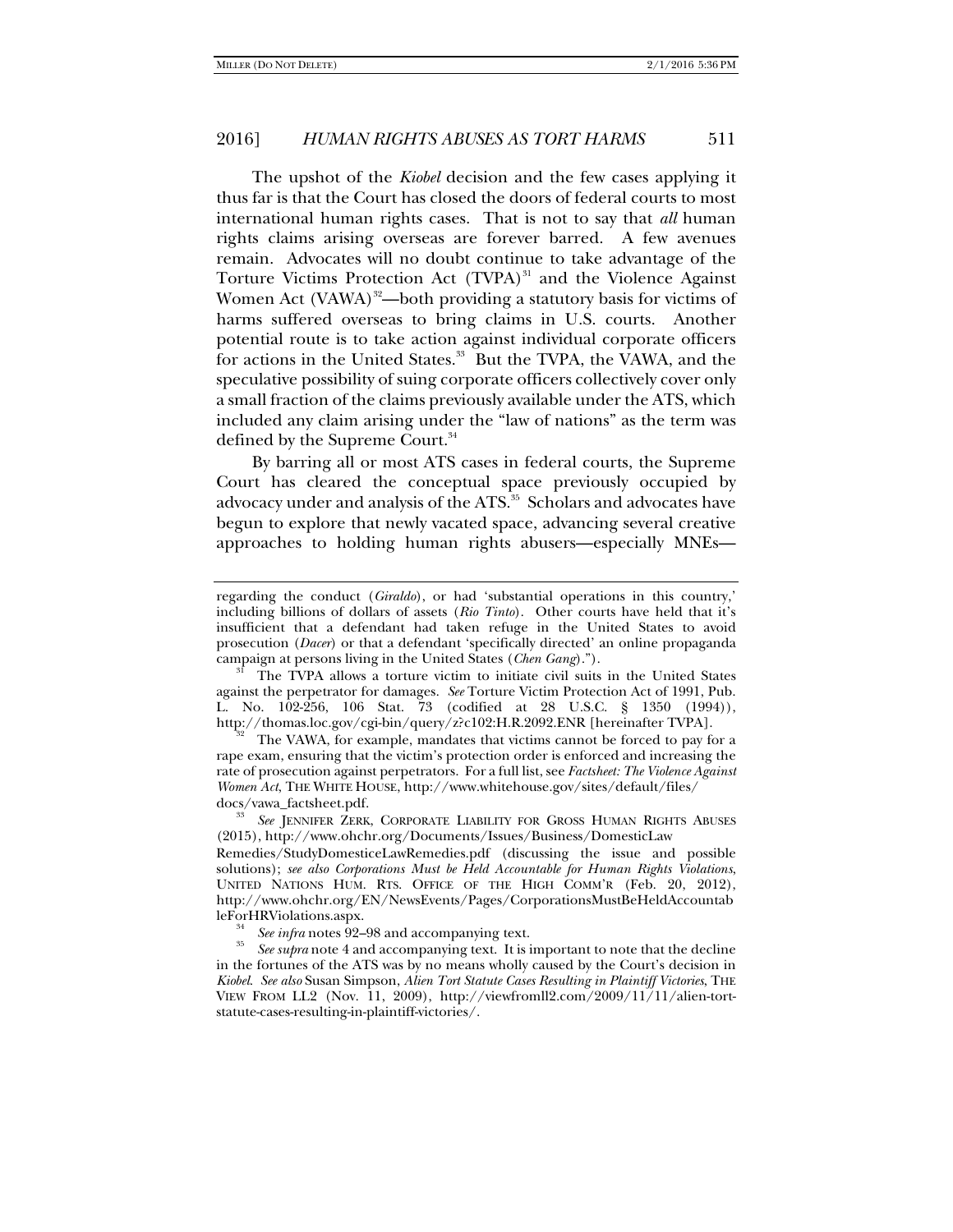accountable. One such approach rests on the contention that the interests of both multinational corporations and the individuals potentially harmed by those corporations' activities would be well served by an International Court of Civil Justice (ICCJ) empowered to hear claims for damages brought by individuals.<sup>36</sup> An ICCJ would obviate the need to reform national legal systems in ways that might be difficult and complicated. $37$  Other commentators argue directly for undertaking the difficult and complicated task of reforming national legal systems to close off the escape routes currently available to MNEs.<sup>38</sup> Still others argue that international human rights law needs to be amended to provide explicitly for individual and corporate liability for human rights abuses.<sup>39</sup>

Some commentators have suggested focusing on the political branches of state government.<sup>40</sup> Governors, for instance, have been very active in international affairs in ways that, while profound, seem not to have spurred concerns about encroachment on the foreign relations power of the federal executive. $4^1$  Governors respond to the demands made by foreign governments and international institutions, enter into international agreements, and impose, often at their discretion, sanctions authorized by the state legislature.<sup>42</sup> Surely where such an exercise of state executive power on the international stage is unremarkable, governors could be urged to act by, for example, importing international human rights standards into state administrative regulations.

<sup>36</sup> Maya Steinitz, *The Case for an International Court of Civil Justice*, 67 STAN. L. REV. ONLINE 75 (2014); Maya Steinitz & Paul Gowder, *Transnational Litigation as Prisoner's Dilemma, N.C. L. REV.* (forthcoming 2016).

*See* Steinitz, *supra* note 36 (discussing the "problem of the missing forum" where U.S. courts will send a case back to the courts of the country where the injury occurred on a *forum non conveniens* motion, then refuse to enforce the judgment produced by those same courts on the grounds of corruption in the judicial system).

<sup>&</sup>lt;sup>38</sup> Janet Dine, *Jurisdictional Arbitrage by Multinational Companies: A National Law Solution?*, 3 J. HUM. RTS. & ENV'T. 44 (2012).

<sup>&</sup>lt;sup>39</sup> HUMAN RIGHTS IN THE WORLD COMMUNITY: ISSUES AND ACTION (4th ed. 2016)<br>(unpublished manuscript).

<sup>&</sup>lt;sup>40</sup> Zachary D. Clopton, *State Law Litigation of International Norms: Horizontal and Vertical Dimensions*, 108 AM. SOC'Y OF INT'L L. PROC., 2014, at 433–36.

*Julian G. Ku, Gubernatorial Foreign Policy*, 115 YALE L.J. 2380, 2391–92 (2006) ("[G]overnors can also take a more direct and assertive role in foreign policy by negotiating and entering into international agreements . . . . These agreements seek to regulate a variety of international matters such as fuel tax allocation, crossborder motor vehicle regulation, natural resources management, and even greenhouse gas emissions.").

*Id.* at 2385.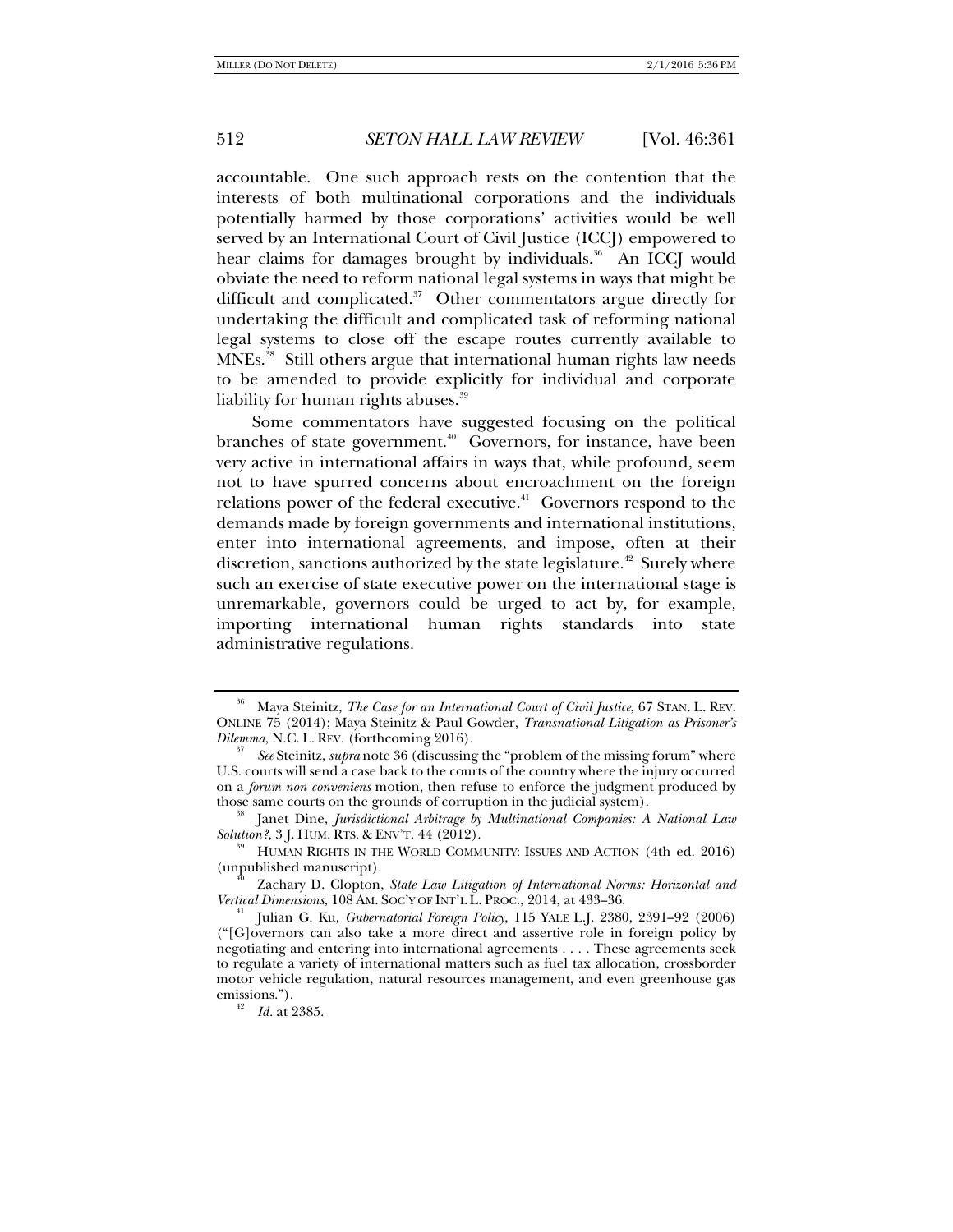Similarly, at least one commentator has noted that state legislatures could be urged to pass some version of a state ATS explicitly authorizing ATS-style claims in state courts. $43$  Such a statute would give the legislature(s) involved the chance to dispel much of the ambiguity created by the sparse language of the ATS by, for instance, specifying the international law claims being authorized.<sup>44</sup>

Many scholars and advocates, however, are not ready to give up on the possibility of bringing human rights claims in U.S. courts under existing law. In exploring ways to preserve the advantages of ATS litigation mentioned above, these stalwarts are therefore turning their attention to state courts as the next vanguard of human rights litigation in the United States.<sup>45</sup> The move to state courts offers several advantages. First and foremost, it would not require marshaling international consensus, the way an ICCJ would, or engaging in extensive domestic legal reform, the way establishing enterprise liability in dozens of successive countries would. Furthermore, assuming that plaintiffs are fortunate enough to establish personal jurisdiction, state courts are the only place where individual agents of the state might be called to account for human rights violations that fall short of war crimes or crimes against humanity.

The most important advantage of state courts might be their freedom from the constitutional limitations imposed on the jurisdiction of federal courts. As courts of general jurisdiction, state courts would be able to entertain ATS-like claims as torts without an enabling statute. After all, "[a]lmost every international law violation is also an intentional tort. Torture is assault and battery. Terrorism is wrongful death. Slavery is false imprisonment."<sup>46</sup> That would, in

<sup>43</sup>*See generally* Clopton, *supra* note 40. 44

*See generally* Ernest A. Young, *Universal Jurisdiction, the Alien Tort Statute, and Transnational Public-Law Litigation After* Kiobel, 64 DUKE L.J. 1023 (2015) (discussing the need for such a statute on the federal level and the elements that might be included). *See also* Ernest A. Young, *The Constitution Outside the Constitution*, 177 YALE L.J. 408 (2007); Ernest A. Young, *Toward a Framework Statute for Supranational Adjudication*, 57 EMORY L.J. 93 (2007).

*See* Alford, *supra* note 4; Childress III, *supra* note 18, at 743. The Irvine Law Review also recently published a symposium issue on human rights litigation in state courts. *See generally* Christopher A. Whytock, Donald Earl Childress III & Michael D. Ramsey, *After* Kiobel*: International Human Rights Litigation in State Courts and Under State Law*, 3 U.C. IRVINE L. REV. 1 (2013); *see also* Patrick J. Borchers, *Conflict of Laws Considerations in State Court Human Rights Actions*, 3 U.C. IRVINE L. REV. 45 (2013); Paul Hoffman & Beth Stephens, *International Human Rights Cases Under State Law and in State Courts*, 3 U.C. IRVINE L. REV. 9 (2013); Chimène I. Keitener, *State Torts and Transitory Torts in Transnational and Human Rights Cases*, 3 U.C. IRVINE L. REV. <sup>81</sup> (2013). 46 Alford, *supra* note 4, at 1750.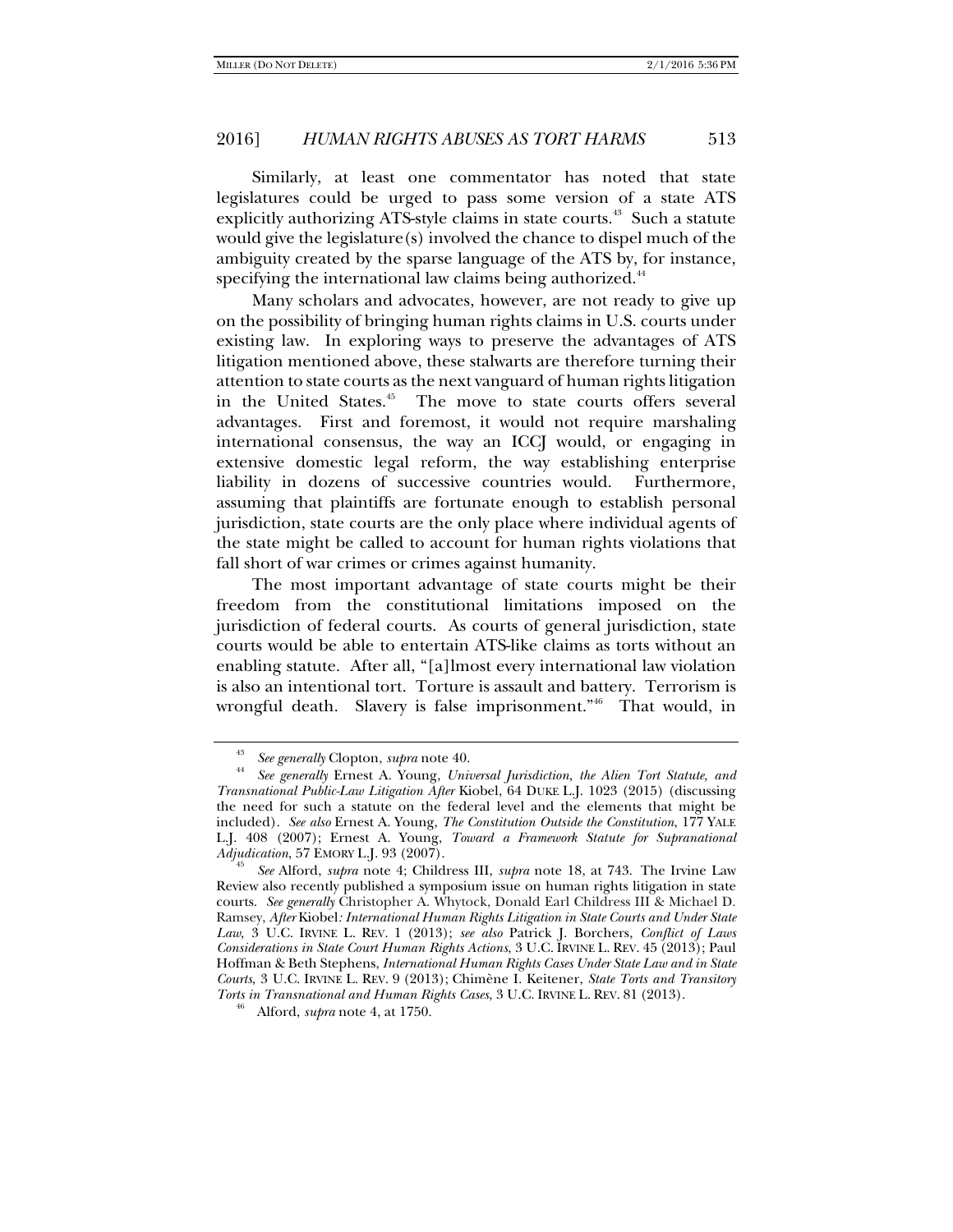theory, free state courts from the straightjacket imposed on federal courts by the Supreme Court's ruling in *Sosa v. Alvarez-Machain*. 47 It could also make it easier for plaintiffs to prove their cases since the elements of assault, for instance, are considerably easier to show than the elements of torture.<sup>48</sup> In addition, nearly every legal system provides some kind of remedy for tort harms, reducing the danger that choice-of-law analyses favoring the law of the place of injury would deprive plaintiffs of a cause of action.49

But state courts are hardly a panacea. Potential plaintiffs will face obstacles such as obtaining personal jurisdiction,<sup>50</sup> surviving *forum non conveniens* motions,<sup>51</sup> overcoming common law doctrines of immunity, and conforming to the requirements of due process<sup>52</sup>—not to mention the logistical difficulties of locating evidence and witnesses overseas and producing them in the United States. Perhaps the disparity between the apparent ease of translating human rights abuses into tort harms and the difficulty of finding a way through the barriers to accessing state courts explains why scholars have, to date, focused almost exclusively on the latter issue.

This Article instead focuses on what happens if those barriers are overcome, showing that translating human rights abuses into tort harms sacrifices normativity at the altar of practicality, and in so doing undermines many of the aims that have animated the last thirty years of human rights litigation in federal courts. In so doing, this Article assumes, for the sake of argument, that committed and formidable advocates will in some cases manage to overcome the obstacles to access and will succeed in bringing international human rights cases,

 $47$  Sosa v. Alvarez-Machain, 542 U.S. 692, 732 (2004) ("Whatever the ultimate criteria for accepting a cause of action subject to jurisdiction under § 1350, we are persuaded that federal courts should not recognize private claims under federal common law for violations of any international law norm with less definite content and acceptance among civilized nations than the historical paradigms familiar when § 1350 was enacted."). To take but one example, international human rights law requires that individuals, who are arrested and imprisoned, have their case assessed by a judge "promptly." ICCPR, *supra* note 7, art. 9. While someone who was administratively detained (i.e. imprisoned without warrant, probable cause, or other legal authority) or arrested and jailed for an extended period of time might have a claim of false imprisonment, the prohibition on extended, unreviewed detention would probably

not rise to the level of the law of nations as defined by the Supreme Court in Sosa.<br><sup>48</sup> Whytock et al., *supra* note 45, at 6.<br><sup>49</sup> David Kaye, *State Execution of the International Covenant on Civil and Political Rights* 

<sup>&</sup>lt;sup>50</sup> Borchers, *supra* note 45, at 49.  $Id$ .

*Id.* at 58; Hoffman & Stephens, *supra* note 45, at 9 n.57 and accompanying text.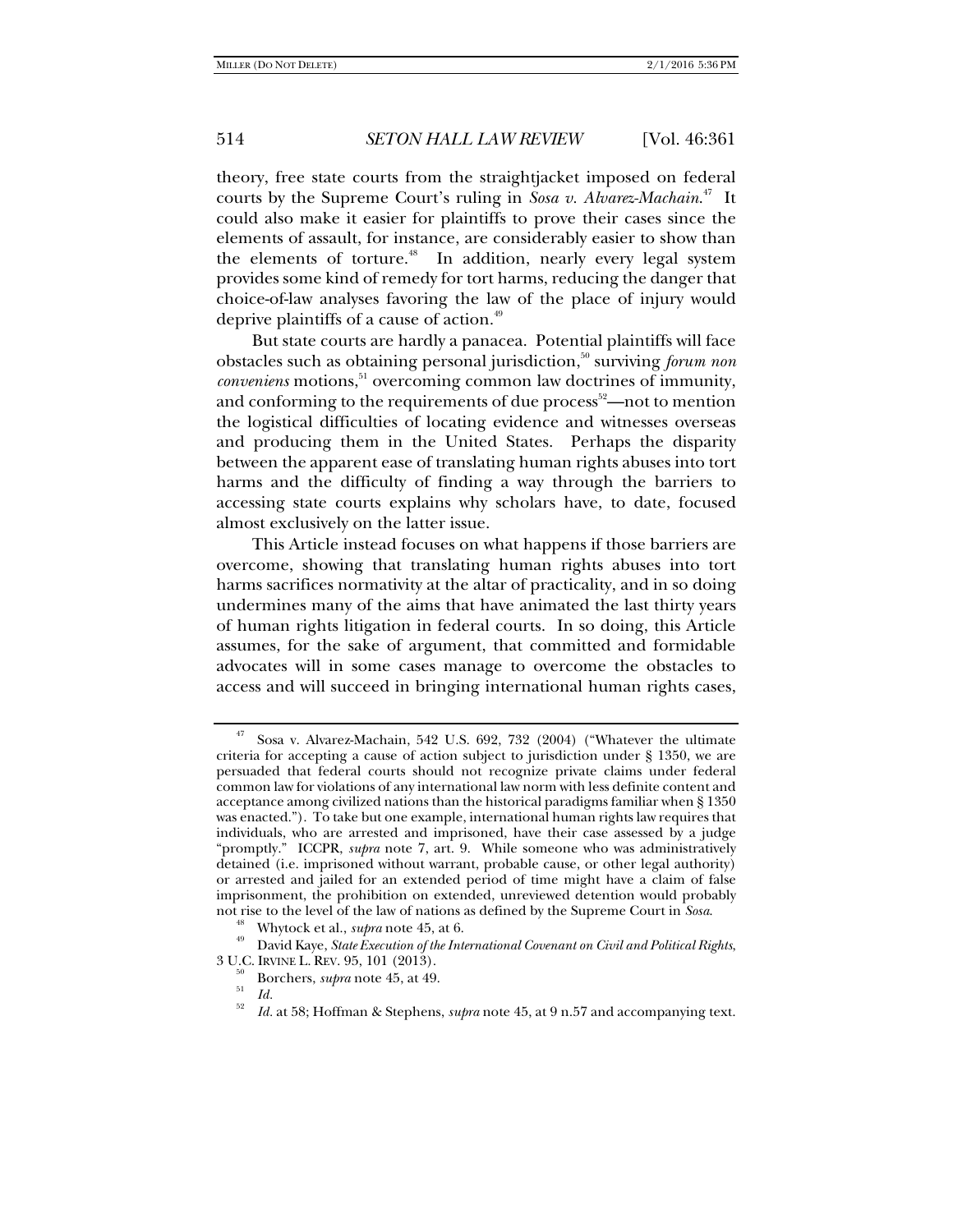appropriately translated into torts, into state courts. It then asks the question: What would success look like? Human rights law is a body of public law that ultimately aims to delineate the appropriate boundaries of the relationship between the governing and the governed. ATS cases, although taking the typically private-law form of individual claims for damages, largely preserved that public character. Indeed, both advocates and courts went to great lengths to argue for public international law, and *not* municipal tort law, private law, to be the law of decision in ATS cases. If the public character of ATS cases is worth preserving, the success or failure of that preservation adds another dimension to questions about the future after *Kiobel* and about the viability of translating human rights abuses into torts.

This Article will tease out the tension inherent in the public/ private dichotomy by showing, in Part II, that courts repeatedly evinced a strong preference for public international law over private tort law. In so doing, the courts added a "public international tort" to the two "constitutional torts" recognized by the Supreme Court in *Monroe v. Pape*<sup>53</sup> and in *Bivens v. Six Unknown Named Agents of Federal Bureau of Narcotics*. 54 These "public torts" are carefully constructed hybrids of public and private law. Part III will argue that fully translating human rights harms into tort claims upends that careful construction by showing, first, that the notion of equality underlying tort law is incompatible with the very different notion of equality at stake in addressing public harms and, second, that the remedies adequate for addressing violations of the public and private law are different in kind. Finally, Part IV will propose a novel approach that would preserve the advantages of turning to state courts after *Kiobel* without sacrificing the normative value of describing public harms using the public law. Advocates should bring cases in state courts under the federal common law of customary international law, which state courts are compelled to apply under the presumption of concurrent jurisdiction.

<sup>53</sup> Monroe v. Pape, 365 U.S. 167 (1961), *overruled on other grounds by* Monell v. Dep't of Soc. Servs. of City of N.Y., 436 U.S. 658 (1978). *Monell* "overrules" *Monroe* only to the extent that it removes immunity from § 1983 claims for municipalities.<br><sup>54</sup> 403 U.S. 388 (1971).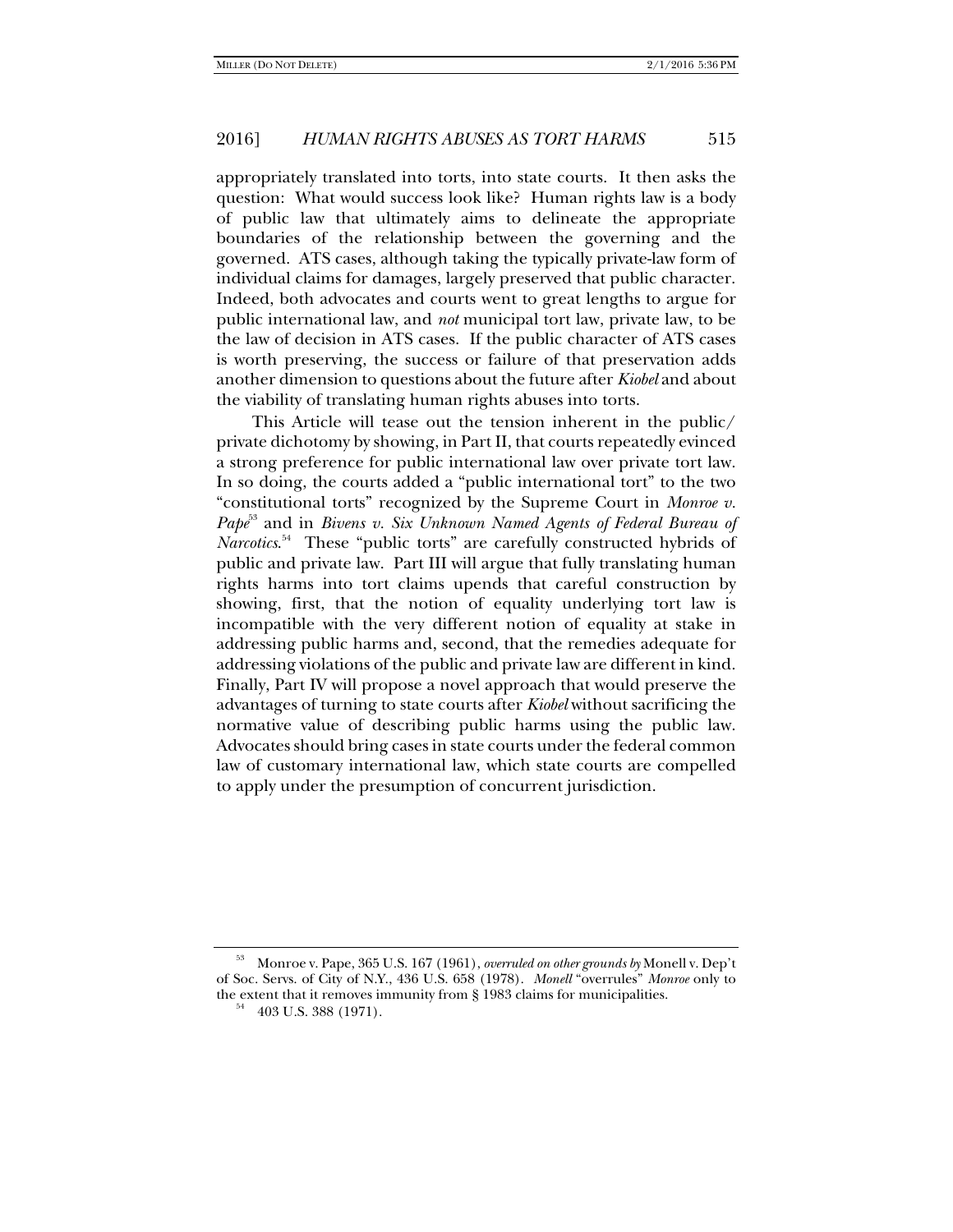#### II. THE PUBLIC INTERNATIONAL TORT

Time and again, starting with *Filártiga v. Peña-Irala*<sup>55</sup> in 1980 and continuing through the foundational first fifteen years of jurisprudence, courts were called on to decide—among many other challenging legal questions—whether the rule of decision in ATS cases was international law or municipal torts. Time and again, starting with *Filártiga*, the courts decided on international law. In so doing, they replicated the model of the constitutional tort developed in the two decades preceding the revival of the ATS.

## A. *Hostis Humani Generis*

ATS cases did not have to be international human rights cases. They became such as the result of the conscious choices of advocates and judges, which included explicitly rejecting domestic tort law as inadequate to capture the magnitude of human rights abuses and favoring public international law as the rule of decision in ATS cases.<sup>56</sup>

In 1980, the case of *Filártiga*<sup>57</sup> revolutionized human rights advocacy by giving victims of human rights abuses a forum in the federal courts of the United States where they could bring cases against their foreign oppressors for acts that took place on foreign soil.<sup>58</sup> The ATS, originally passed by Congress as part of the Judiciary Act of 1789, later became codified in its modern form in § 1350 of the U.S. Code as *Alien's action for tort*. 59 The text of the statute is only thirty-three words long. It reads in full: "The district courts shall have original jurisdiction of any civil action by an alien for a tort only, committed in violation of the law of nations or a treaty of the United States."60 In the nearly two

<sup>55 630</sup> F.2d 876 (2d Cir. 1980).

<sup>56</sup> See William S. Dodge, *Alien Tort Litigation*: *Road Not Taken*, 89 NOTRE DAME L. REV. 1577 (2014), for a thorough and incisive history of those decisions and their implications. 57 630 F.2d at 876 (finding that torture violated the law of nations as defined in

the ATS, and thus set the precedent for U.S. federal courts to have jurisdiction over cases concerning torts committed abroad that violated international law); *see also* BETH STEPHENS ET AL., INTERNATIONAL HUMAN RIGHTS LITIGATION IN U.S. COURTS xxii (2d ed. 2008) (noting that *Filártiga* was "the first successful use of the [ATS] to enable victims

Such fact patterns have come to be called "foreign cubed" or "f-cubed" by ATS practitioners. *See* Morrison v. Nat'l Austl. Bank Ltd., 547 F.3d 167, 172 (2d Cir. 2008) ("This is the first so-called 'foreign-cubed' securities class action to reach this Circuit.") (citing Grant et al., *supra* note 3, at 96 (coining the term "foreign-cubed")), *aff'd*, 561

U.S. 247 (2010). 59 28 U.S.C. § 1350 (2012). *See also*, Beth Stephens, *The Curious History of the Alien Tort Statute*, 89 NOTRE DAME L. REV. 1467, 1470 (2014).<br><sup>60</sup> § 1350.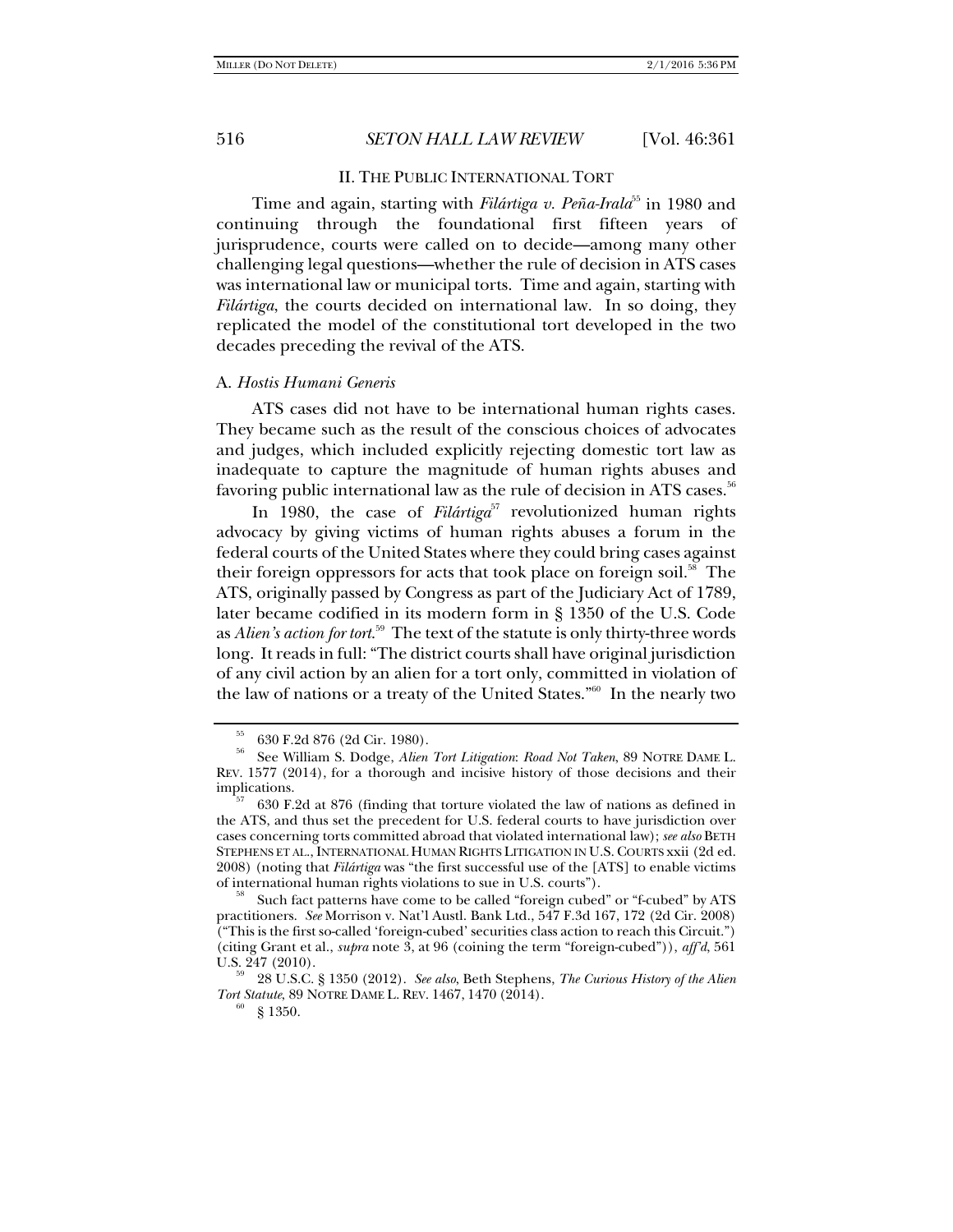hundred years that the statute was on the books prior to *Filártiga*, it was applied only a handful of times, $61$  and none of those cases dealt with the newly invented body of international human rights law.<sup>62</sup>

At the outset of the modern era of ATS litigation, it was therefore unclear whether such claims would survive an objection to jurisdiction, much less what the rule of decision would be should a court reach the merits. The *Filártiga* case came about when Dr. Joel Filártiga and his daughter Dolly, who were living in the United States, learned that Americo Norberto Peña-Irala ("Peña") was living in New York City.<sup>63</sup> Peña, a former Inspector General in the Paraguyan police force, had tortured Joelito (son to Joel and brother to Dolly) to death in retaliation for his father's political views.<sup>64</sup> In a landmark decision, the Second Circuit found that the ATS did grant jurisdiction over claims such as the Filártigas', provided that the allegations made in the complaint in fact constituted a violation of international law.<sup>65</sup>

Although the primary issue in *Filártiga* was jurisdiction,<sup>66</sup> the arguments of the parties, the decision of the Second Circuit, and the decision of the district court on remand, framed much of the subsequent debate about the proper rule of decision. In the district court, in support of their argument that the claim satisfied the jurisdictional requirements of the ATS, the Filártigas submitted affidavits from titans of international law confirming that the prohibition of torture had coalesced into a norm of customary international law.67 The defense did not contest plaintiffs'

 $\frac{^{64}}{^{65}}$  *Id.* at 878.<br>*Id.* at 887–88.

<sup>61</sup>

*See* Simpson, *supra* note 35. 62 When *Filártiga* was first filed in 1979, human rights law was barely ten years old. Although the Charter of the United Nations mentions human rights, and the United Nations (UN) General Assembly passed the Universal Declaration of Human Rights in 1948, the first legal instruments containing human rights obligations were opened for signature in 1967 and entered into force in 1976. *See* ICCPR, *supra* note 7; ICESCR,

*supra* note 7.<br><sup>63</sup> Filártiga v. Peña-Irala, 630 F.2d 876, 878–79 (2d Cir. 1980).

<sup>&</sup>lt;sup>66</sup> *Id.* at 887 ("[W]e reverse the judgment of the district court dismissing the complaint for want of federal jurisdiction.").

The plaintiffs had to rely on customary international law, or the law of nations. The other prong of the ATS, the treaties of the United States, was unavailable to them since the United States had yet to ratify a treaty that prohibited torture. It has since ratified the International Covenant on Civil and Political Rights and the Convention against Torture and Other Cruel, Inhuman, and Degrading Treatment or Punishment. *See* WILLIAM J. ACEVES, THE ANATOMY OF TORTURE: A DOCUMENTARY HISTORY OF FILÁRTIGA V. PEÑA IRALA 334 (2007) ("By virtue of, *inter alia*, article 5 of the Universal Declaration [of Human Rights] and Article 7 of the Covenant [on Civil and Political Rights], torture is an offense against the Law of Nations . . . . While the real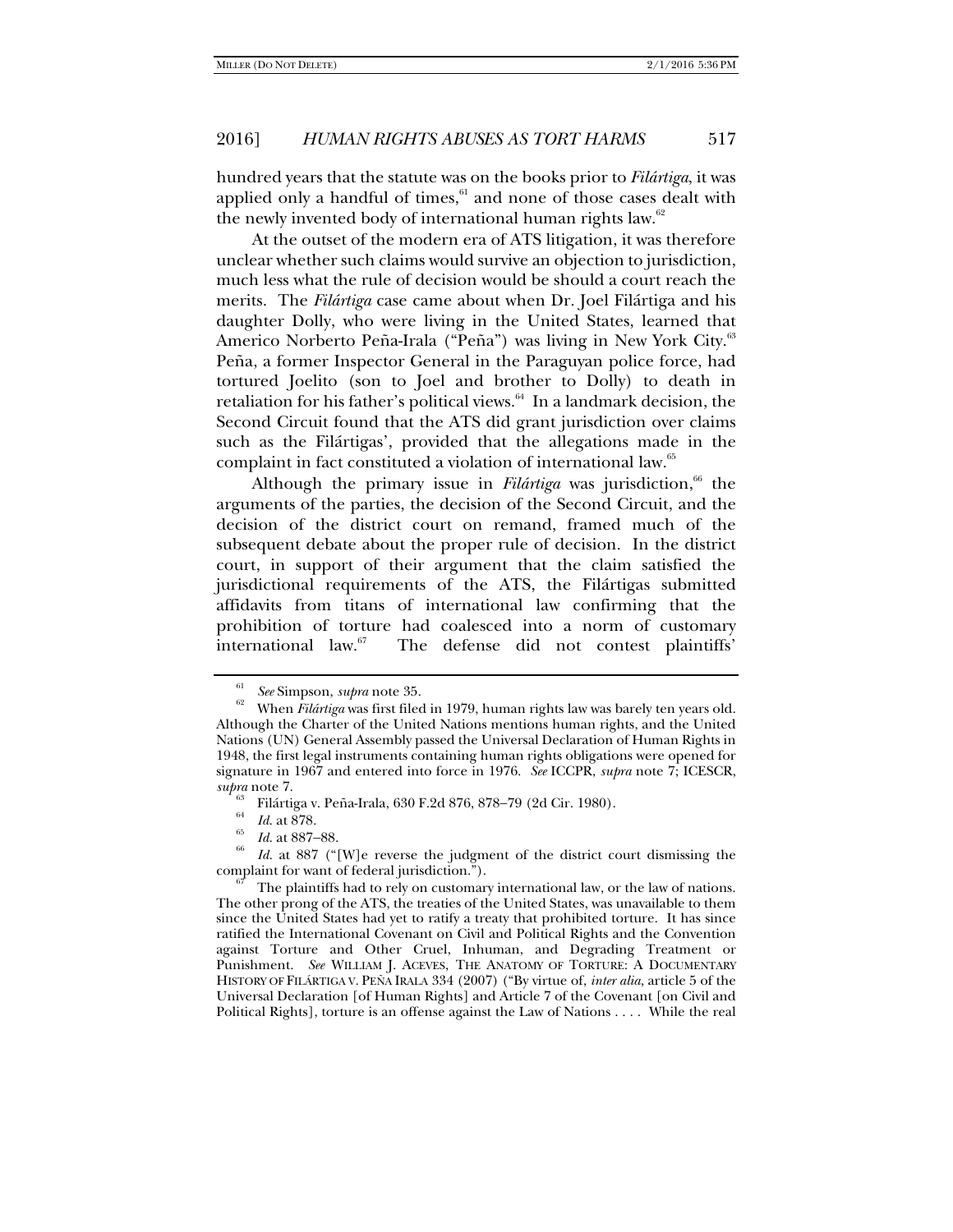characterization of international law at either the trial or appellate level.<sup>68</sup> Rather, the defendants argued that the constitutional limits on the causes of action over which Congress could grant federal jurisdiction—through § 1350 or any statute—were limited (at most) to a small subset of international law encompassed by the operation in U.S. jurisprudence of the term of art "the law of nations."<sup>69</sup> The defense went further and implicitly ceded the question of whether torture was a violation of customary international law. The defense argued that the court should ignore the many treaties and other international declarations cited by the plaintiffs, *not* because the plaintiffs misconstrued the current state of international law, but because customary international law on its own was incapable of creating enforceable obligations in U.S. courts outside a narrow band of breaches of the law of nations.<sup>70</sup> The defense relied in part on language from the Second Circuit's opinion in *Dreyfus v. Von Fink*  suggesting that the international law could not reach the question of a state's treatment of its own citizens.<sup>71</sup> In other words, rather than contest the claim that customary international law prohibited torture, the defense argued that the prohibition did not matter because the law of nations in the United States was restricted to state-state disputes.<sup>72</sup> Thus when the Second Circuit interpreted the scope of § 1350 as encompassing international law generally (as opposed to the constrained version argued for by the defense), the plaintiffs' version of that general international law stood unopposed.

Although deciding only the question of jurisdiction, the Second Circuit expressed its holding in such strong language that its opinion exerted significant influence on the next decade-and-a-half of debate over the applicable law. This debate was conducted, at least in part, over the effect of the choice of law on the ability of U.S. courts to live

party in interest in these offenses against human rights is the individual, it has long been recognized that such offenses vitally affect relations between states.") (affidavit of Myres S. MacDougal, Professor of Law at Yale Law School).<br><sup>68</sup> *Id.* at 298.

*Id.* at 302 ("Where in this grant is the authority of Congress to confer upon the United States District Courts jurisdiction over 'any civil action by an alien for a tort only, committed in violation of the law of nations?'").

Id. at 305–06 ("Indeed, that statute [§ 1350] could not be construed to confer jurisdiction over a case such as this, because, if it were, it would be beyond the authority granted to Congress by Article III of the Federal Constitution.").

*Id.* at 305 (citing Dreyfus v. von Finck, 534 F.2d 24, 30–31 (2d Cir. 1976), *cert.* 

*Id.* at 302 (explaining that cases "have restricted the phrase 'law of nations' to relations between states rather than among individuals").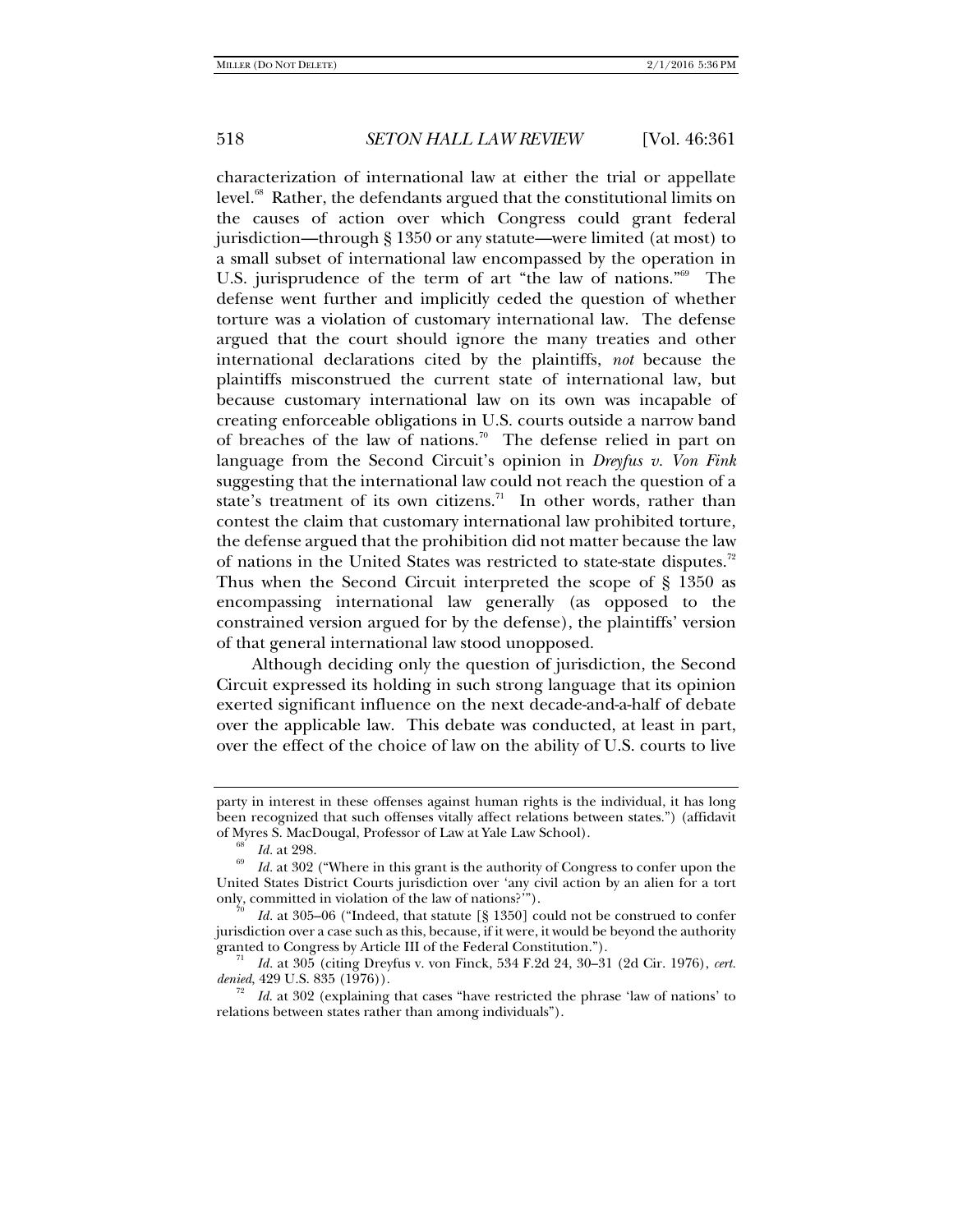up to their obligation to enforce the collective will of the community of nations. The court held, for instance, relying in part on the plaintiffs' uncontested expert opinions,<sup>73</sup> that:

In light of the universal condemnation of torture in numerous international agreements, and the renunciation of torture as an instrument of official policy by virtually all of the nations of the world (in principle if not in practice), we find that an act of torture committed by a state official against one held in detention violates established norms of the international law of human rights, and hence the law of nations.74

The Second Circuit dismissed the notion from *Dreyfus* relied on by *Filártiga*—that international law encompassed only obligations of states vis-à-vis other states—as "clearly out of tune with the current usage and practice of international law."75 Finally, the Second Circuit concluded with a now-famous passage that painted the ability of torture victims to pursue civil liability against their torturers as an important part of modernity's quest to perfect the relationship of a state to its citizens. Because of its influence on the conceptualization of ATS cases as human rights (as opposed to tort) claims, the passage is worth quoting in full:

In the twentieth century the international community has come to recognize the common danger posed by the flagrant disregard of basic human rights and particularly the right to be free of torture. Spurred first by the Great War, and then the Second, civilized nations have banded together to prescribe acceptable norms of international behavior. From the ashes of the Second World War arose the United Nations Organization, amid hopes that an era of peace and cooperation had at last begun. Though many of these aspirations have remained elusive goals, that circumstance cannot diminish the true progress that has been made. In the modern age, humanitarian and practical considerations have combined to lead the nations of the world to recognize that respect for fundamental human rights is in their

<sup>73</sup> ACEVES, *supra* note 67, at 584 ("The Filártigas submitted the affidavits of a number of distinguished international legal scholars, who stated unanimously that the law of nations prohibits absolutely the use of torture as alleged in the complaint."). The court went on to quote the experts extensively in a footnote. *See id.* at 584 n.4. <sup>74</sup> *Id.* at 585–86.

<sup>&</sup>lt;sup>75</sup> *Id.* at 745 (citing Filártiga v. Peña-Irala, 630 F.2d 876, 884 (2d Cir. 1980)) (providing a copy of the court opinion in Filártiga v. Peña-Irala, 577 F. Supp. 860 (E.D.N.Y. 1984)).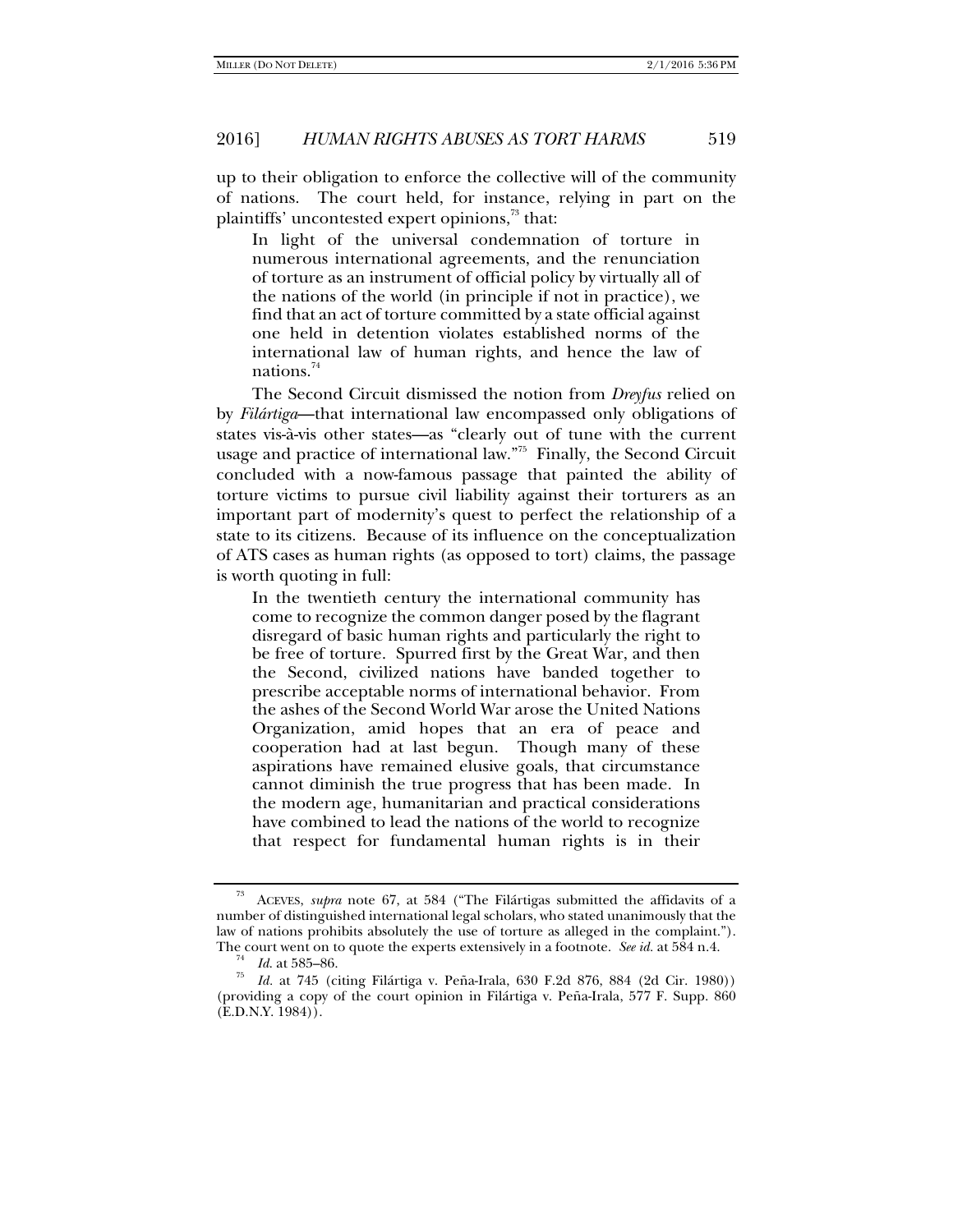individual and collective interest. Among the rights universally proclaimed by all nations, as we have noted, is the right to be free of physical torture. Indeed, for purposes of civil liability, the torturer has become like the pirate and slave trader before him *hostis humani generis*, an enemy of all mankind. Our holding today, giving effect to a jurisdictional provision enacted by our First Congress, is a small but important step in the fulfillment of the ageless dream to free all people from brutal violence.<sup>76</sup>

Although the Second Circuit did not decide the issue of the law to be applied to the case's merits—and even suggested that the law of the place of injury, Paraguay, might apply, $\alpha$ -the court clearly signaled its understanding that the ATS served functions distinctly in the realm of public law: states' peaceful foreign relations and the rights-based restraints on those states' treatment of the people in their territory. It is important to emphasize that this language suggested not only that international law might be an appropriate rule of decision, but that courts might even be *obliged* by the weight and significance of the rights at stake to choose international law.

In the trial on remand, the plaintiffs built on the expansive opinion of the Second Circuit to argue that the law of Paraguay inadequately captured the nature of torture. They argued that the problem of torture is by definition international and that it is universally condemned: "Thus, present in this case is the compelling interest of the community of nations as well as this nation in the condemnation of torture. It is not a simple crime but a crime which transcends the balance of civilization itself."78 The transcendent nature of torture meant that it should not be reduced to national law.79 The district court agreed, deciding the question of whether "the 'tort' to which the statute refers mean a wrong 'in violation of the law of

<sup>&</sup>lt;sup>76</sup>*Filártiga*, 630 F.2d at 890. The court discussed the doctrine of transitory tort at length, where a tortfeasor may be sued in U.S. courts for a tort committed abroad, and where courts would normally apply the law of the place of injury. In that context, the court noted, in passing, that the law of Paraguay may be applied to the merits. ACEVES, *supra* note 67,

 $\frac{18}{79}$  *Id.* at 673.

*Id.* at 680–81 ("Thus only a remedy tailored to effectuate the purposes of the international guarantees of human rights is consistent with the concurrence of the nations that torture is absolutely forbidden and that its practices violates international law. In such a setting, it is clear that the needs of the international community can be met not by mere application of the law of one or another nation state having an interest in the matter, but by an application of the law directed by international principles and practice itself.").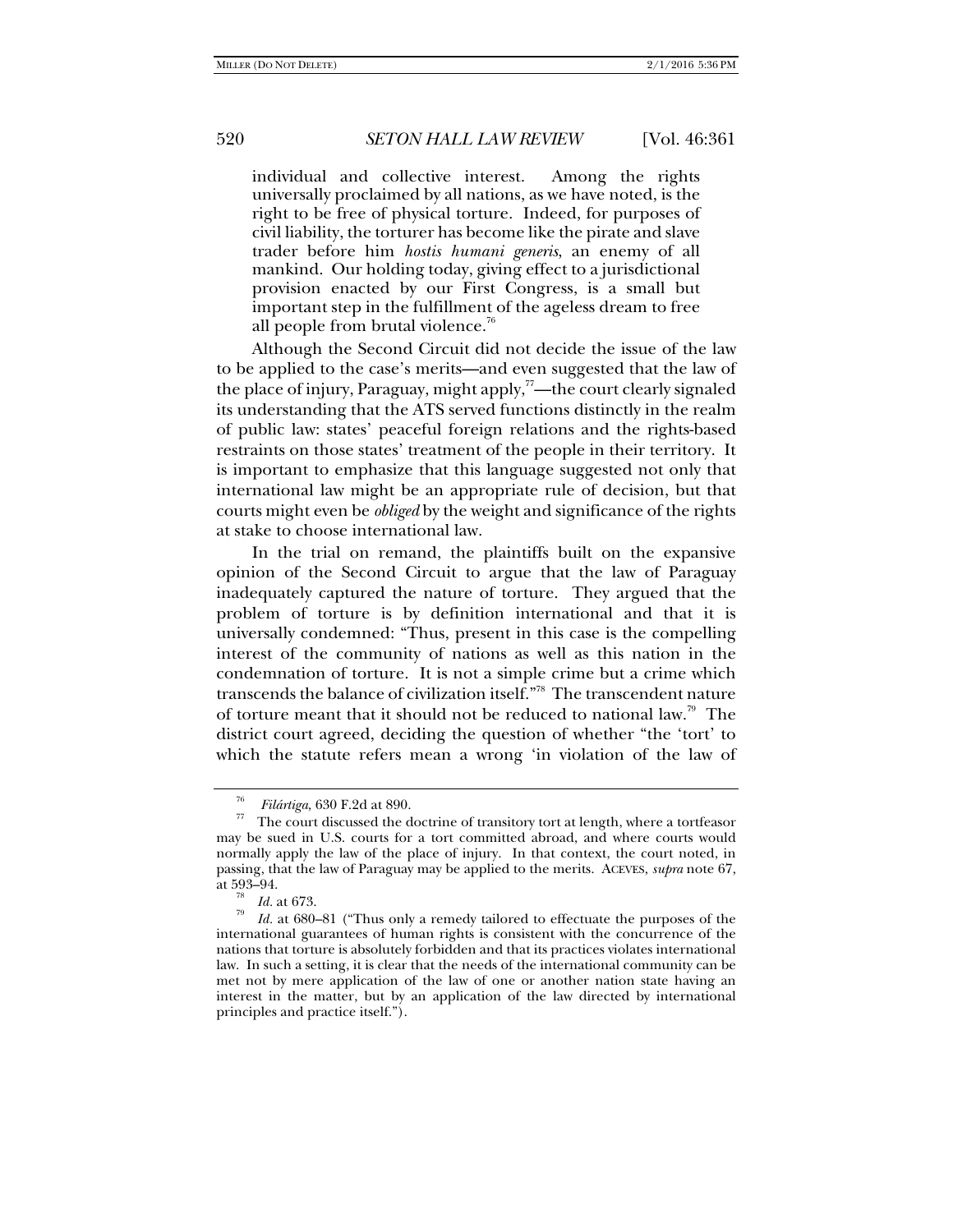nations' or merely a wrong actionable under the law of the appropriate sovereign state<sup>"80</sup> firmly in favor of international law, even quoting favorably the Second Circuit's language about the torturer as *hostis humani generis* and noting that "[w]e are dealing not with an ordinary case of assault and battery."81

The continued influence of the *Filártiga* formulation shows up in the important concurring opinion by Judge Edwards of the D.C. Circuit Court of Appeals in *Tel-Oren v. Libyan Arab Republic*. 82 The plaintiffs in *Tel-Oren* were the family members and survivors of the 1978 attack by members of the Palestine Liberation Organization (PLO) on civilians in Israel.<sup>83</sup> The militants from the PLO pulled vehicles off a road, held the passengers captive, and tortured some and killed others, before Israeli police finally stopped them. $84$  The district court dismissed the case, and the D.C. Circuit Court of Appeals upheld the dismissal.<sup>85</sup> In his concurring opinion, Judge Edwards noted that he agreed with the dismissal because the PLO, as a non-state entity, could not have the same obligations under international law as states.<sup>86</sup> He felt compelled, however, to write a concurring opinion setting out his conclusion that the ATS *would* provide a cause of action given different facts, in contrast to Judge Bork who believed it would not.<sup>87</sup> Judge

<sup>80</sup> *Id.* at 74. William J. Aceves also noted:

In order to take the international condemnation of torture seriously this court must adopt a remedy appropriate to the ends and reflective of the nature of the condemnation. Torture is viewed with universal abhorrence; the prohibition of torture by international consensus and express international accords is clear and unambiguous; and, "for purposes of civil liability, the torturer has become—like the pirate and the slave trader before him *hostis humani generis*, an enemy of all mankind." **We are dealing not with an ordinary case of assault and battery.** If the courts of the United States are to adhere to the consensus of the community of humankind, any remedy they fashion must recognize that this case concerns an act so monstrous as to make the perpetrator an outlaw around the globe.

*Id.* at 748 (emphasis added) (citing *Filártiga*, 630 F.2d at 884, 888, 890). *Id.* at 748.

<sup>726</sup> F.2d 774, 775 (D.C. Cir. 1984) (Edwards, J., concurring).

<sup>83</sup>  $\frac{^{83}}{^{84}}$  *Id.* at 775–77.

<sup>&</sup>lt;sup>85</sup> *Id.* at 775 (majority opinion) (per curiam); *see also* Tel-Oren v. Libyan Arab Republic, 517 F. Supp. 542, 551 (D.D.C. 1981).

Republic, 517 F. Supp. 542, 551 (D.D.C. 1981). 86 *Tel-Oren*, 726 F.2d at 791 (Edwards, J., concurring). 87 *Id.* at 775 ("I write separately to underscore the rationale for my decision; I do this because, as will be apparent, there are sharp differences of viewpoint among the judges who have grappled with these cases over the meaning and application of 28 U.S.C. § 1350 (1976).").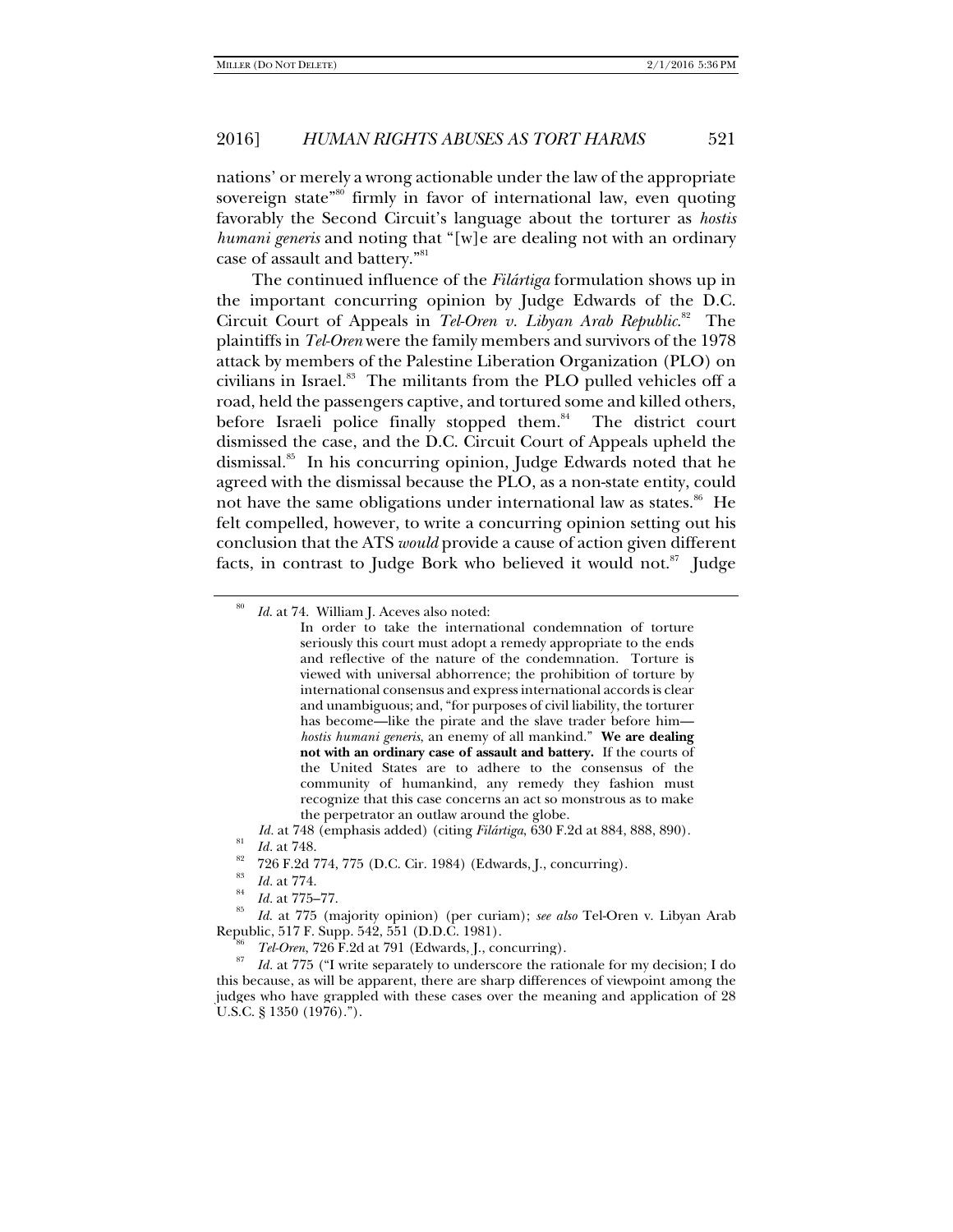Edwards ultimately agreed with the *Filártiga* approach, quoting (yet again) its characterization of the torturer (along with pirates and slave traders) as *hostis humani generis*<sup>88</sup> in support of the conclusion that international law from time to time produces norms of such strength and subject to such common consensus that they would give rise to civil liability.89 Although conceding that he preferred to apply international law to ATS cases, Judge Edwards acknowledged that doing so would saddle federal judges with the immense burden of deriving specific standards of liability from an amorphous body of law.<sup>90</sup> He therefore offered an alternative formulation, under which the ATS would be merely the jurisdictional hook, and judges would apply tort law to the merits.<sup>91</sup>

The district court in *Xuncax v. Gramajo*<sup>92</sup> closely compared the international law and municipal law approaches outlined by Judge Edwards in *Tel-Oren*, the latter of which had also been applied by the Ninth Circuit only a year earlier.<sup>93</sup> The plaintiffs in *Xuncax* were indigenous persons from Guatemala who had either been tortured by Guatemalan security forces or whose family members were tortured sometimes to death—by those same forces. $94$  They sued Hector Gramajo, the former Minister of Defense and, before that, commander of the military division with authority over their home region.<sup>95</sup> In rejecting the application of domestic law in favor of international law,

<sup>88</sup> *Id.* at 781 ("The reference to piracy and slave-trading is not fortuitous. Historically these offenses held a special place in the law of nations: their perpetrators, dubbed enemies of all mankind, were susceptible to prosecution by any nation capturing them.").

*Id.* ("The inference is that persons may be susceptible to civil liability if they commit *either* a crime traditionally warranting universal jurisdiction *or* an offense that comparably violates current norms of international law."). Judge Edwards went further, identifying candidates for inclusion in the law of nations, understood in this context to consist of norms of sufficient strength and universality. These included "(a) genocide; (b) slavery or slave trade; (c) the murder or causing the disappearance of individuals; (d) torture or other cruel, inhuman or degrading treatment or punishment; (e) prolonged arbitrary detention; (f) systematic racial discrimination; (g) consistent patterns of gross violations of internationally recognized human rights."  $\overline{Id}$ .

*Id.* (stating that "[w]hile [the *Filártiga* formulation] approach is consistent with the language of section 1350, it places an awesome duty on federal district courts to derive from an amorphous entity—*i.e.*, the 'law of nations'—standards of liability applicable in concrete situations").<br><sup>92</sup> *Id.* at 782.<br>886 F. Supp. 162 (D. Mass. 1995).

<sup>93</sup>

*See In re* Estate of Ferdinand Marcos, 25 F.3d 1467, 1476 n.10 (9th Cir. 1994). Xuncax v. Gramajo, 886 F. Supp. 162, 169 (D. Mass. 1995).

<sup>95</sup> *Id*. at 171.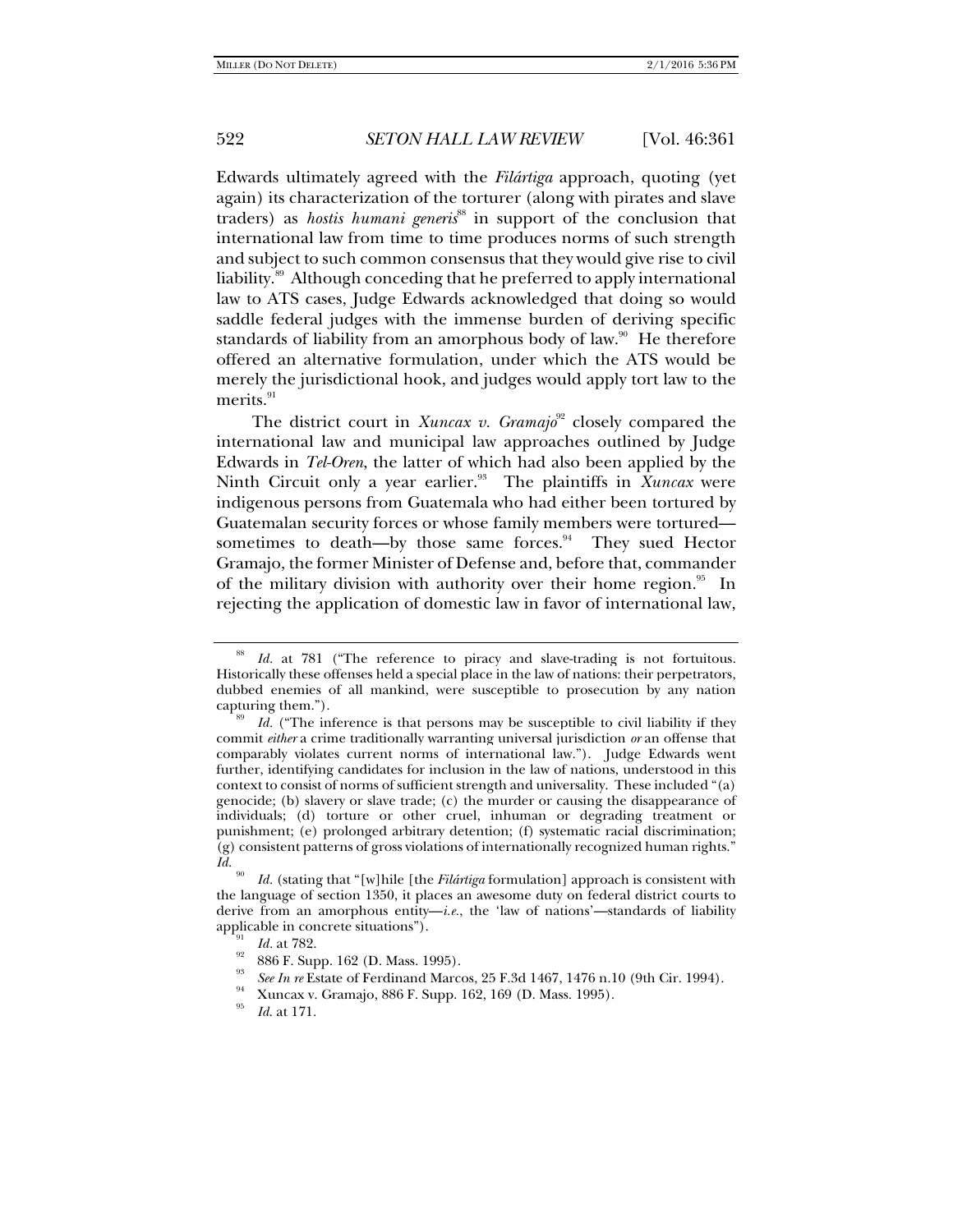the court weighed several factors, including fidelity to the plain language of the statute, the amount of flexibility a solution under international law would afford the courts, and the ability of the federal judiciary to shoulder the interpretive burden described by Judge Edwards. $96$  In a passage especially important in the present context, the court discussed the difference between applying tort law and international law:

[L]ooking to domestic tort law to provide the cause of action mutes the grave *international law* aspect of the tort, reducing it to no more (or less) than a garden-variety municipal tort. This is not merely a question of formalism or even of the amount or type of damages available; rather it concerns the proper characterization of the *kind* of wrongs meant to be addressed under § 1350: those perpetrated by *hostis humani generis* ("enemies of all humankind") in contravention of *jus cogens* (peremptory norms of international law). In this light, municipal tort law is an inadequate placeholder for such values.

The *Filártiga* formulation became so cemented, and the application of international law so well-accepted by courts, that by the time the Supreme Court finally considered the ATS, the question of using it as a grant of jurisdiction and relying on tort law as the rule of decision did not even come up. In *Sosa v. Alvarez-Machain*, the Court decided that while the ATS was purely jurisdictional and did not itself create a cause of action, at least some wrongs under international law entered the common law and would provide the cause of action to go along with the jurisdictional grant of the ATS.<sup>98</sup> Urging judicial restraint in making new common law, the Court held "that federal courts should not recognize private claims under federal common law for violations of any international law norm with less definite content and acceptance among civilized nations than the historical paradigms familiar when  $\S$  1350 was enacted."<sup>99</sup> Although the Court did not specify which norms would make the cut, it suggested that the standards articulated by earlier courts, such as *hostis humani generis*,

<sup>&</sup>lt;sup>96</sup> *Id.* at 181–84.<br><sup>97</sup> *Id.* at 183.

Sosa v. Alvarez-Machain, 542 U.S. 692, 732 (2004).

<sup>99</sup> *Id.*; *see also* Michael Wells et al., *Why Constitutional Torts Deserve a Book of Their Own*, 22 SEATTLE U. L. REV. 857, 857 (1999) ("Over thirty years ago, Marshall Shapo coined the term 'constitutional tort' to denote a suit brought against an official, charging a constitutional violation and seeking damages.").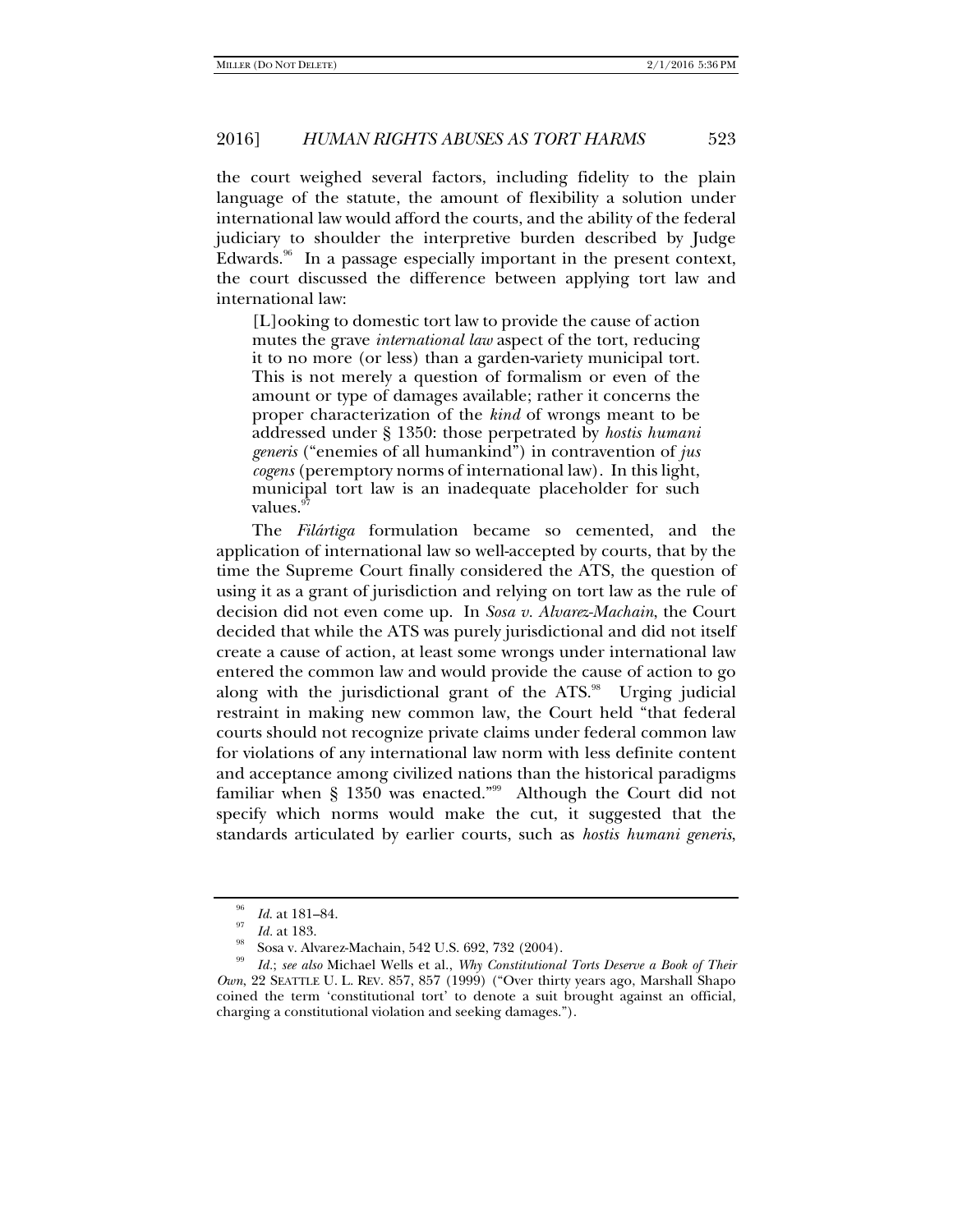would serve as a useful guide. $100$  Although the Court favorably cited Judge Edwards's Tel-Oren concurrence,<sup>101</sup> its understanding was certainly more restrictive than his.<sup>102</sup>

Whatever the limitations and whatever the identity of the norms that comprised the set of the law of nations as it existed in the federal common law, the Supreme Court in *Sosa* cemented the role of international law in deciding ATS cases. The Court thereby confirmed the Second Circuit's creation of a new "public tort" analogous to the "constitutional torts" the Court had recognized in the previous two decades.<sup>103</sup>

#### B. *The Impact of ATS Litigation*

ATS cases have changed the legal landscape in ways that are important and worth preserving.<sup>104</sup> They provide individual victims with a way to pursue accountability (albeit in the form of civil liability) for the specific person(s) who violated their rights. The impact of that development is difficult to overstate. Despite the comparatively recent rise of individual rights under international law,<sup>105</sup> individual remedies remain elusive even today. These remedies were almost entirely unknown in 1980 when the Second Circuit decided *Filártiga*. Although individuals today have more options available for seeking judicial $106$  (or

Today, victims may bring human rights cases before the European Court of Human Rights (ECHR), the Inter-American Court of Human Rights, and the African Court of Human and Peoples' Rights. Of the three, only the ECHR was active in the early days of ATS litigation in the United States. And while international human rights adjudication is an important advancement, these three tribunals cannot possibly

<sup>100</sup> *Sosa*, 542 U.S. at 732 ("This limit upon judicial recognition is generally consistent with the reasoning of many of the courts and judges who faced the issue before it reached this Court."); Filártiga v. Peña-Irala, 630 F.2d 876, 890 (2d Cir. 1980) ("[F]or purposes of civil liability, the torturer has become—like the pirate and slave trader before him—*hostis humani generis*, an enemy of all mankind.").<br><sup>101</sup> Sosa, 542 U.S. at 886.

<sup>&</sup>lt;sup>102</sup> Judge Edwards included indefinite detention in his list of possible offenses that would give rise to civil liability. Tel-Oren v. Libyan Arab Republic, 726 F.2d 774, 781  $(D.C. Cir. 1984)$  (Edwards, J., concurring).

<sup>&</sup>lt;sup>103</sup> *See infra* Part II.C.<br><sup>104</sup> *See generally* Koh, *supra* note 18.

<sup>&</sup>lt;sup>105</sup> The international community manifested its moral commitment to the protection of individual rights with the unanimous passage of the Universal Declaration of Human Rights by the General Assembly in 1948, and its legal commitment to the same principles with the entry into force of the International Covenant on Civil and Political Rights in 1976 and the International Covenant on Economic, Social, and Cultural Rights in 1976. *See* ICCPR, *supra* note 7; ICESCR, *supra*  note 7; Universal Declaration of Human Rights, G.A. Res. 217 (III) A, U.N. Doc.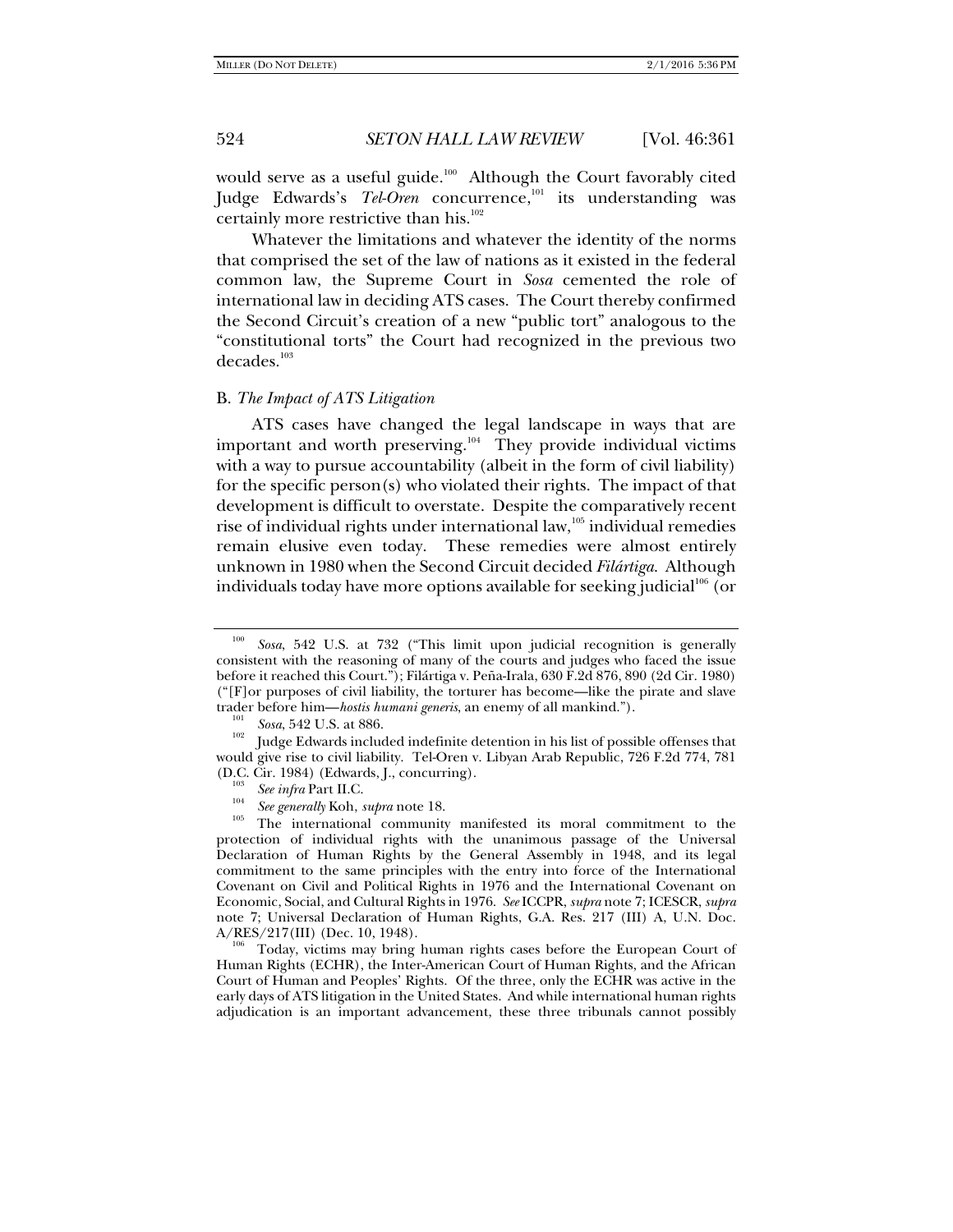at least institutional)<sup>107</sup> declarations that state conduct violates human rights law, mechanisms other than the ATS for seeking individual accountability—outside the trials of a few dozen defendants in international criminal trials over the last twenty years—are vanishingly rare.<sup>108</sup>

ATS cases also provide international law with a much sought-after enforcement mechanism. The dearth of such mechanisms (alleviated somewhat but not eliminated in recent years)<sup>109</sup> is in tension with international human rights law's emphasis on remedies for victims and accountability for individual perpetrators of human rights abuses.<sup>110</sup> Many international instruments, including treaties to which the United States is a party, provide for both remedies and accountability, and further place the burden for providing them squarely on states.<sup>111</sup> The Universal Declaration of Human Rights (UDHR), for instance, states that "[e]veryone has the right to an effective remedy by the competent national tribunals for acts violating the fundamental rights granted him by the constitution or by law."<sup>112</sup> The International Covenant on Civil and Political Rights requires each state party to provide victims with an effective, officially determined, and enforceable remedy.<sup>113</sup>

HRTBPetitions.aspx#individualcomm (last visited Dec. 29, 2015).<br><sup>108</sup> That is not to say that individual remedies or some measure of individual accountability are nonexistent.<br><sup>109</sup> See *supra* notes 8–9 and accompanying text.<br><sup>110</sup> *See infra* Part III.B. Cwynne L. Skinner, *Roadblocks to Remedies: Recently Developed Barriers to Relief for* 

- 
- 

(a) To ensure that any person whose rights or freedoms as herein recognized are violated shall have an effective remedy,

shoulder the burden of being the only available forums. Indeed, by their own terms, these courts prefer enforcement in domestic courts. See *How the Court Works*, EUR. CT. HUM. RTS., http://www.echr.coe.int/Pages/home.aspx?p=court/howitworks&c= (last visited Dec. 20, 2015), for an explanation of how the ECHR processes cases and an overview of its budget.

Most of the major human rights treaties are overseen by UN committees. In some instances, those committees may hear individual complaints from citizens of countries that have elected to allow such complaints. The committees in such instances, however, only have the power to declare that the complaining party's rights were violated but not to order remedies. *See Human Rights Treaty Bodies*, UNITED NATIONS, http://www.ohchr.org/EN/HRBodies/TBPetitions/Pages/

*Aliens Injured by U.S. Officials, Contrary to the Founders' Intent*, 47 U. RICH. L. REV. 555, 569 (2013). 112 Universal Declaration of Human Rights, *supra* note 105; *see also* GWYNNE SKINNER

ET AL., THE THIRD PILLAR: ACCESS TO JUDICIAL REMEDIES FOR HUMAN RIGHTS VIOLATIONS BY TRANSNATIONAL BUSINESS (Dec. 2013), https://willamette.edu/wucl/pdf/faculty/ The%20Third%20Pillar%20hi%20res%20FINAL.pdf. 113 ICCPR, *supra* note 7, art. 2 states:

<sup>3.</sup> Each State Party to the present Covenant undertakes: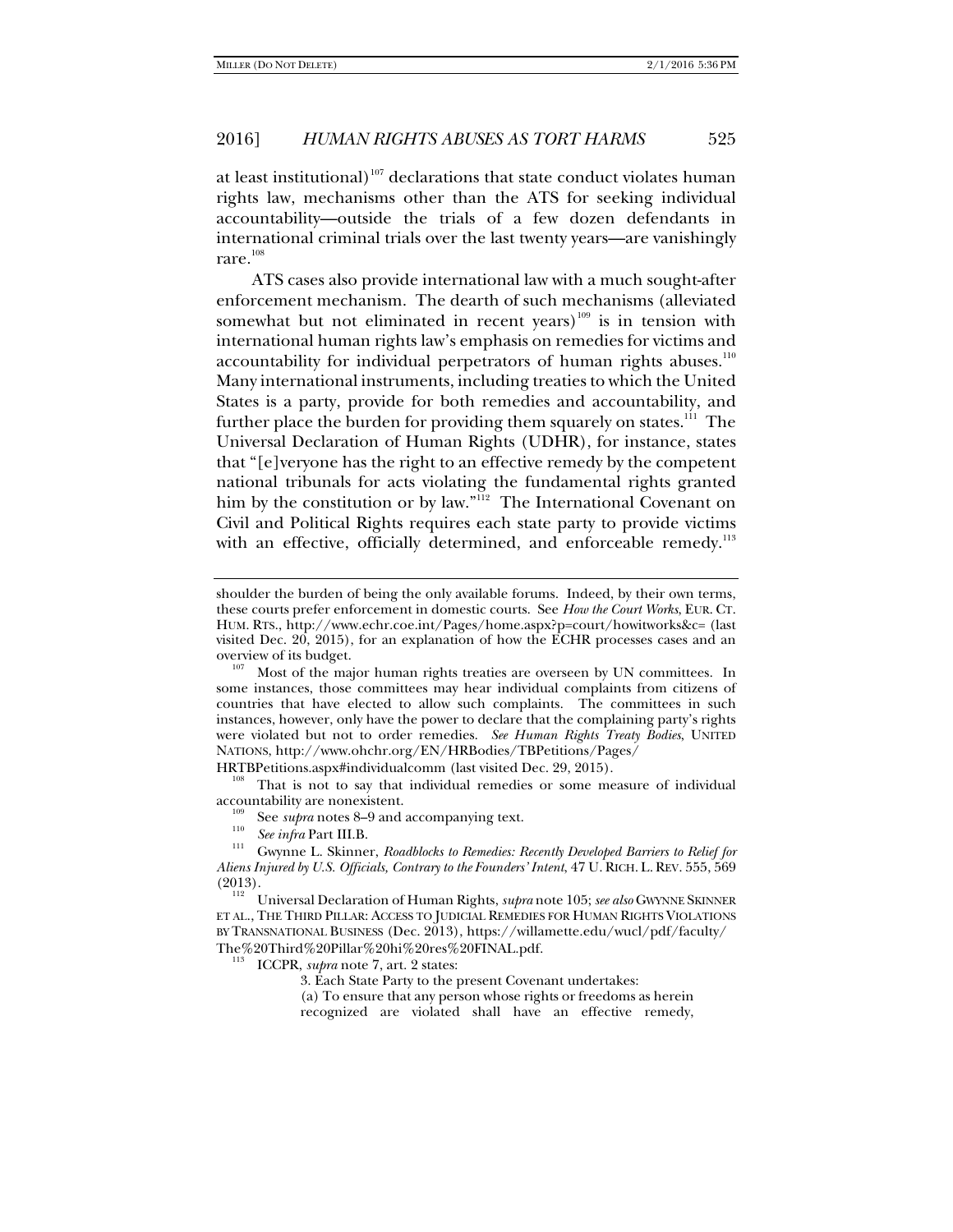The Convention Against Torture is even more specific, requiring states to ensure, through their domestic legal systems, that "the victim of an act of torture obtains redress and has an enforceable right to fair and adequate compensation";<sup>114</sup> that "competent authorities proceed to a prompt and impartial investigation" of allegations of torture;<sup>115</sup> and that perpetrators of torture be prosecuted or extradited.<sup>116</sup> Even international tribunals that hear cases brought by individuals against states evince a structural preference for domestic enforcement.<sup>117</sup> ATS cases provided a way to pursue that enforcement in a way that very few other legal mechanisms in the world do.<sup>118</sup>

ATS cases give judges in the United States the opportunity to participate in the global conversation that shapes transnational legal norms—norms increasing in scope and character.<sup>119</sup> Law, even in areas

remedies when granted. 114 Convention Against Torture and Other Cruel, Inhuman or Degrading Treatment or Punishment (CAT) art. 14, G.A. Res. 39/46, U.N. Doc. A/RES/39/46 (Dec. 10, 1984), http://www.ohchr.org/EN/ProfessionalInterest/Pages/CAT.aspx. 115

*Id*. In human rights courts, where individuals may bring cases against states, that preference is expressed through the doctrine of the exhaustion of domestic remedies. *See generally* ANTONIO AUGUSTO CANCADO TRINDADE, THE APPLICATION OF THE RULE OF EXHAUSTION OF LOCAL REMEDIES IN INTERNATIONAL LAW: ITS RATIONALE IN THE INTERNATIONAL PROTECTION OF INDIVIDUAL RIGHTS (1983). In the context of individual international criminal liability, the International Criminal Court (ICC) selfconsciously departed from the positioning of its predecessors as hierarchically superior to domestic courts and adopted the principle of complementarity, which permits the ICC to exercise jurisdiction only in the absence of good faith investigations at the national level. *See* Bartram S. Brown, *Primacy or Complementarity: Reconciling the Jurisdiction of National Courts and International Criminal Tribunals*, 23 YALE J.INT'L L. 383, 386 (1998) ("[C]omplementarity would replace the primacy of international tribunals with priority for national courts.").<br><sup>118</sup> *See* Beth Stephens, *Translating Filártiga: A Comparative and International Law* 

*Analysis of Domestic Remedies for International Human Rights Violations*, 27 YALE J. INT'L L. 1, 32 (2002) ("No other legal system has a comparable statute."). That is not to say that ATS cases are unique in the world. *See* Robert McCorquodale, *Waving Not Drowning: Kiobel Outside the United States*, 107 AM. J. INT'L L. 846, 846–51 (2013).

*See, e.g., Martin Shapiro, The Globalization of Law, 1 IND. J. GLOBAL LEGAL STUD.* 37 (1993); *see also* Paul Schiff Berman, *From International Law to Law and Globalization*, 43 COLUM. J. TRANSNAT'L L. 485 (2005); Kanishka Jayasuriya, *Globalization, Law, and the* 

notwithstanding that the violation has been committed by persons acting in an official capacity;

<sup>(</sup>b) To ensure that any person claiming such a remedy shall have his right thereto determined by competent judicial, administrative or legislative authorities, or by any other competent authority provided for by the legal system of the State, and to develop the possibilities of judicial remedy;

<sup>(</sup>c) To ensure that the competent authorities shall enforce such

 $\frac{115}{116}$  *Id.* art. 12.<br>*Id.* arts. 6–7.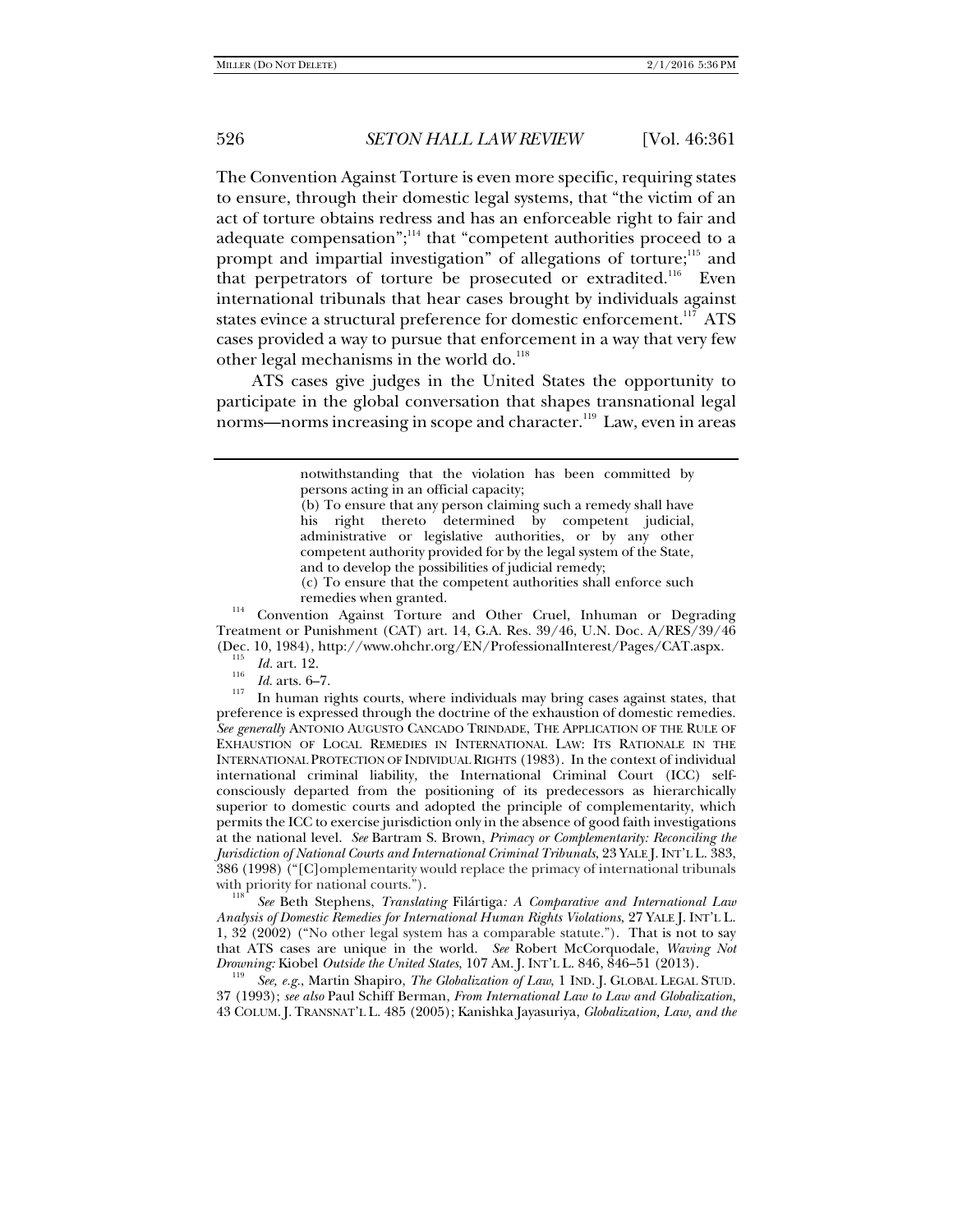usually thought of as purely domestic, is no longer formed and applied exclusively within the closed borders of the sovereign state.<sup>120</sup> Much ink has been spilled over the question of whether, and to what extent, the United States should internalize the norms of international law.<sup>121</sup> Global legal norms, however, are not static entities such that the United States can only incorporate them wholesale or leave them alone. They change, emerge, and evolve in part through international judicial conversation.<sup>122</sup> Human rights litigation places judges in the United States inside that conversation and thereby gives them a role in the ongoing creation and development of international and transnational legal norms.<sup>123</sup>

Civil litigation in general, and ATS cases in particular, provide a cutting-edge mechanism for victims to pursue MNEs that may have committed or been complicit in human rights abuses. While it is true that only states have international legal obligations, with the exception of individuals under international criminal law, MNEs increasingly wield power equal to—if not surpassing—many states and have shown themselves capable of conduct and harms that, if committed by a state, would qualify as grave violations of human rights law.<sup>124</sup> In the past decade, the topic of "business and human rights" has garnered much attention from officials, advocates, and academics. As a result of that attention, major institutions such as the UN and the Organization for Economic Cooperation and Development (OECD) have promulgated new norms urging MNEs to comply with international human rights standards.<sup>125</sup> While these high-profile initiatives have generated

corporations engage in a wide variety of behavior that would qualify as human rights abuses if they were states, such as forced evictions and suppression of free speech and association. *See, e.g.*, *Whose Development?: Human Rights Abuses in Sierra Leone's Mining Boom*, HUM. RTS. WATCH (Feb. 19, 2014), http://www.hrw.org/reports/2014/02/ 19/whose-development-0; *"They Know Everything We Do": Telecom and Internet Surveillance in Ethiopia*, HUM. RTS. WATCH (Mar. 25, 2014), http://www.hrw.org/ reports/2014/03/25/they-know-everything-we-do.

 *See generally* ORGANIZATION FOR ECONOMIC COOPERATION AND DEVELOPMENT, OECD GUIDELINES FOR MULTINATIONAL ENTERPRISES (2011), http://www.oecd.org/ corporate/mne/48004323.pdf; UNITED NATIONS HUM. RTS. OFFICE OF THE HIGH COMM'R, GUIDING PRINCIPLES ON BUSINESS AND HUMAN RIGHTS: IMPLEMENTING THE

*Transformation of Sovereignty: The Emergence of Global Regulatory Governance*, 6 IND. J. GLOBAL LEGAL STUD.  $425$  (1999).<br><sup>120</sup> See generally Shapiro, supra note 119.

 $\begin{array}{lll}\n\text{See} & \text{intra} & \text{intra} & \text{intra} \\
\text{See} & \text{infra} & \text{Part IV.A.} \\
\text{Anne-Marie Slaughter, *Judicial Globalization*, 40 VA. J. INT'L.L. 1103, 1123 (2000). \\
\text{Melissa A. Waters, *Mediating Norm and Identity: The Role of Transnational*, *Judicial*\n$ *Dialogue in Creating and Enforcing International Law*, 93 GEO. L.J. 487, 558 (2005).<br><sup>124</sup> Major ecological catastrophes are a clear example of this phenomenon. But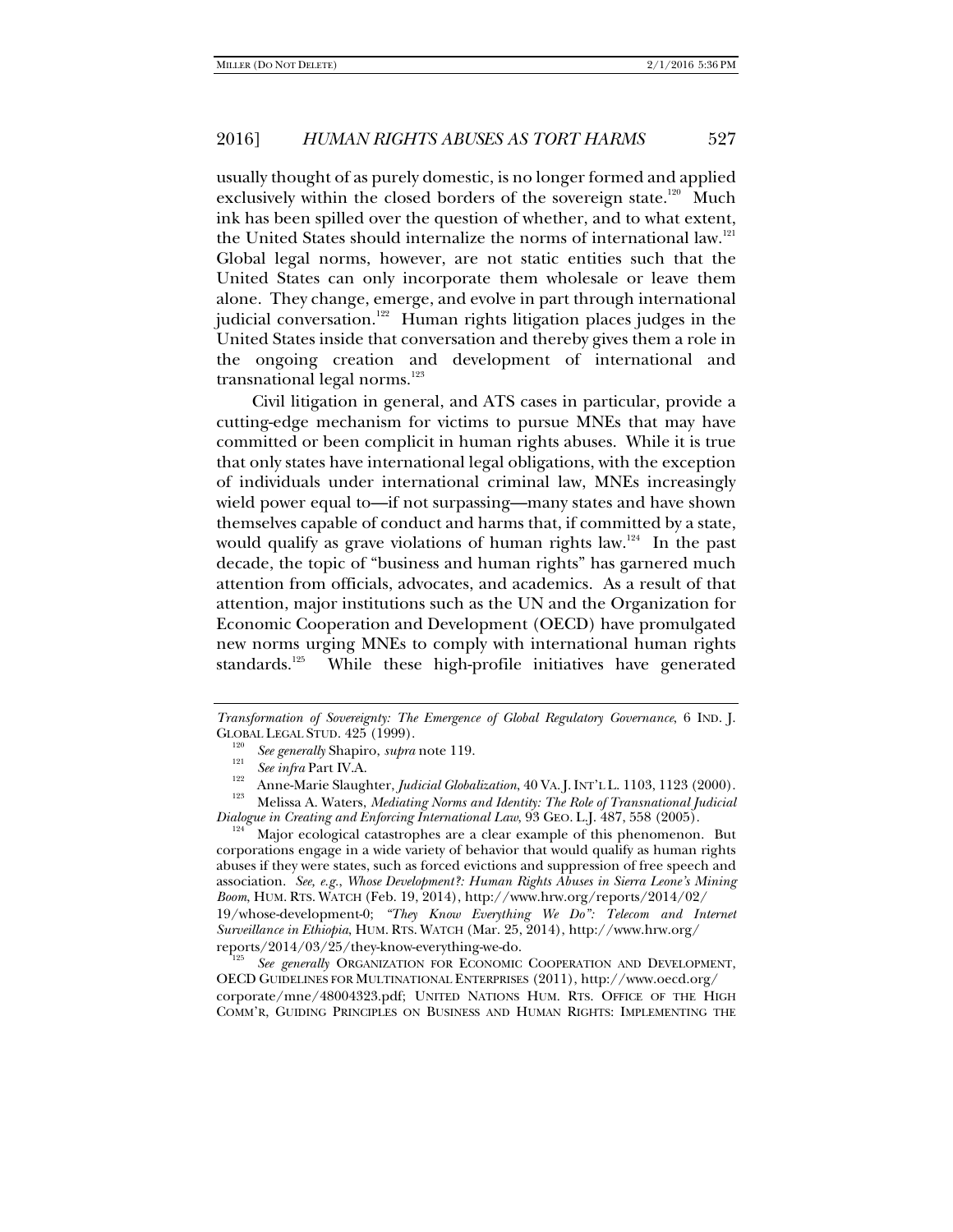ongoing momentum, $126$  the only complaint procedure created so far is a soft-law process under the OECD, which allows individuals or organizations to initiate a non-binding mediation process against MNEs for failing to comply with the OECD's guidelines.<sup>127</sup> Civil litigation offers a hard-law alternative to such soft-law mechanisms, thereby improving the chance that plaintiffs will actually recover damage awards (or settlements); that MNEs will actually modify their behavior to conform more closely to human rights standards; and that MNEs will contribute more effectively to democratic development in the countries in which they operate.<sup>128</sup>

Finally, bringing human rights into U.S. courts on behalf of foreign plaintiffs makes the power of the human rights vocabulary and concepts more widely available to domestic public interest advocates.<sup>129</sup> Although the United States has long been a supporter of human rights abroad, the rhetoric of the international human rights movement has historically struggled to find footing within the United States.<sup>130</sup> Today,

against corporations for human rights abuses and the obstacles they commonly face. 128 *See* Richard L. Herz, *The Liberalizing Effects of Tort: How Corporate Complicity Liability Under the Alien Tort Statute Advances Constructive Engagement*, 21 HARV. HUM.RTS. J. 207, 223 (2008) ("A corporation that abets human rights abuses will not impart democratic values or provide a model for positive change."). It is important to note in the context of the discussion of MNEs that international human rights law and the law applied in ATS cases—and, by extension, the argument presented in this Article are only concerned with the conduct of MNEs insofar as that conduct was undertaken in conjunction with (e.g., conspiring, aiding, or abetting) states. Only states may violate international law, and only state action triggers the public/private distinction advanced herein. This Article does not take a position on the much more difficult question of whether the power of MNEs and their consequent ability to visit the same magnitude of harms as states can or should cause us to treat them differently than other private actors. 129 *See The Bringing Human Rights Home Lawyers' Network*, COLUM. L. SCH. HUM. RTS.

INST., http://web.law.columbia.edu/human-rights-institute/bhrh-lawyers-network (last visited Feb. 13, 2015) [hereinafter Human Rights Institute]. The Bringing Human Rights Home Lawyers' Network has proven invaluable and provided several "big wins." Domestic advocates have learned to use transnational public relations strategies to advance their goals. Chicago police torture cases are examples of other notable successes of Bringing Human Rights Home.

*See* BRINGING HUMAN RIGHTS HOME x (Cynthia Soohoo et al. eds., 2007) ("[B]y

UNITED NATIONS "PROTECT, RESPECT AND REMEDY" FRAMEWORK (2011), http://www.ohchr.org/Documents/Publications/GuidingPrinciplesBusinessHR\_EN.<br>pdf.

 $p_{\text{20}}$  A UN working group continues to engage both states and businesses in the development and application of the Guiding Principles.

See The OECD Guidelines for Multinational Enterprises, OECD WATCH, http://oecdwatch.org/oecd-guidelines (last visited Dec. 21, 2015) for a description of the complaint procedure. See Skinner, *supra* note 111, for an excellent and comprehensive treatment of the ways in which advocates have sought judicial remedies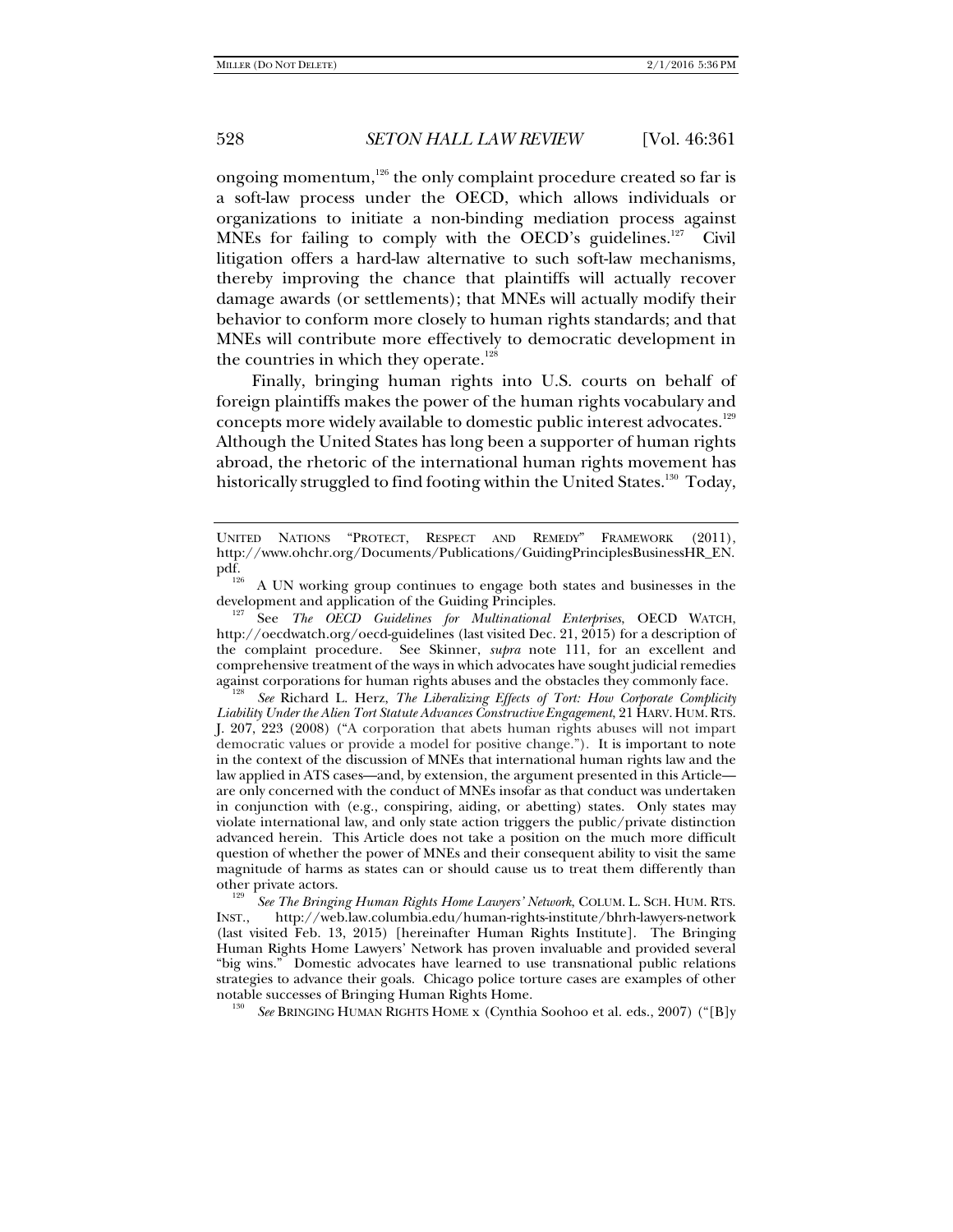however, domestic advocacy using the language of international human rights is commonplace, $131$  as is using international forums to catalyze domestic social change.<sup>132</sup> ATS litigation played a key role in that resurgence by educating U.S. lawyers and judges in international law, who in turn disseminated the lessons to their peers engaged in "purely" domestic advocacy.<sup>133</sup> In that sense, ATS provided an entry point into U.S. social justice discourse for the rhetoric and techniques of international human rights advocacy.

All of the foregoing advantages of transnational public law litigation (TPL) depend on the admixture of private and public litigation and are therefore imperiled to the extent that the public law aspects of human rights litigation (international law) are exchanged for a purely private approach (torts).

#### C. *Private Rights for Public Wrongs*

The story of the emergence of human rights litigation in U.S. courts is also the broader story of the emergence of the idea of private rights of action for public wrongs. By explicitly rejecting "garden variety municipal torts" as inadequate and instead embracing international law as the rule of decision in ATS cases, advocates and courts fashioned the third "public tort" in twenty years. The first successful modern ATS case, filed in 1979, was preceded by the Supreme Court's 1961 decision creating "constitutional torts" in

the 1950s the separation between international human rights and domestic civil rights

The Human Rights Institute at Columbia University, for example, maintains The Bringing Human Rights Home Lawyers' Network, a large and active group of activists seeking to use international human rights norms in domestic social justice advocacy. *See* Human Rights Institute, *supra* note 129.<br><sup>132</sup> Many domestic advocacy organizations, for instance, prepare reports to the

United Nations when it periodically reviews the performance by the United States of its obligations under human rights treaties. In 2013, for instance, more than fortyseven civil society organizations in the United States submitted reports to the Human Rights Committee detailing ways in which the United States violates its obligations under the ICCPR. *See ICCPR Newsletter No. 2: List of Issues Submissions*, U.S. HUM. RTS. http://www.ushrnetwork.org/news-updates/iccpr-newsletter-no-2-listissues-submissions (last visited Oct. 21, 2015).

*See* BRINGING HUMAN RIGHTS HOME, *supra* note 130, at 217–19 ("ATS cases concerning human rights abuses abroad have required federal judges to apply (and thus learn about) international human rights law. The cases have played an important role in educating U.S. lawyers and judges about international human rights law and building case law on which they can rely.").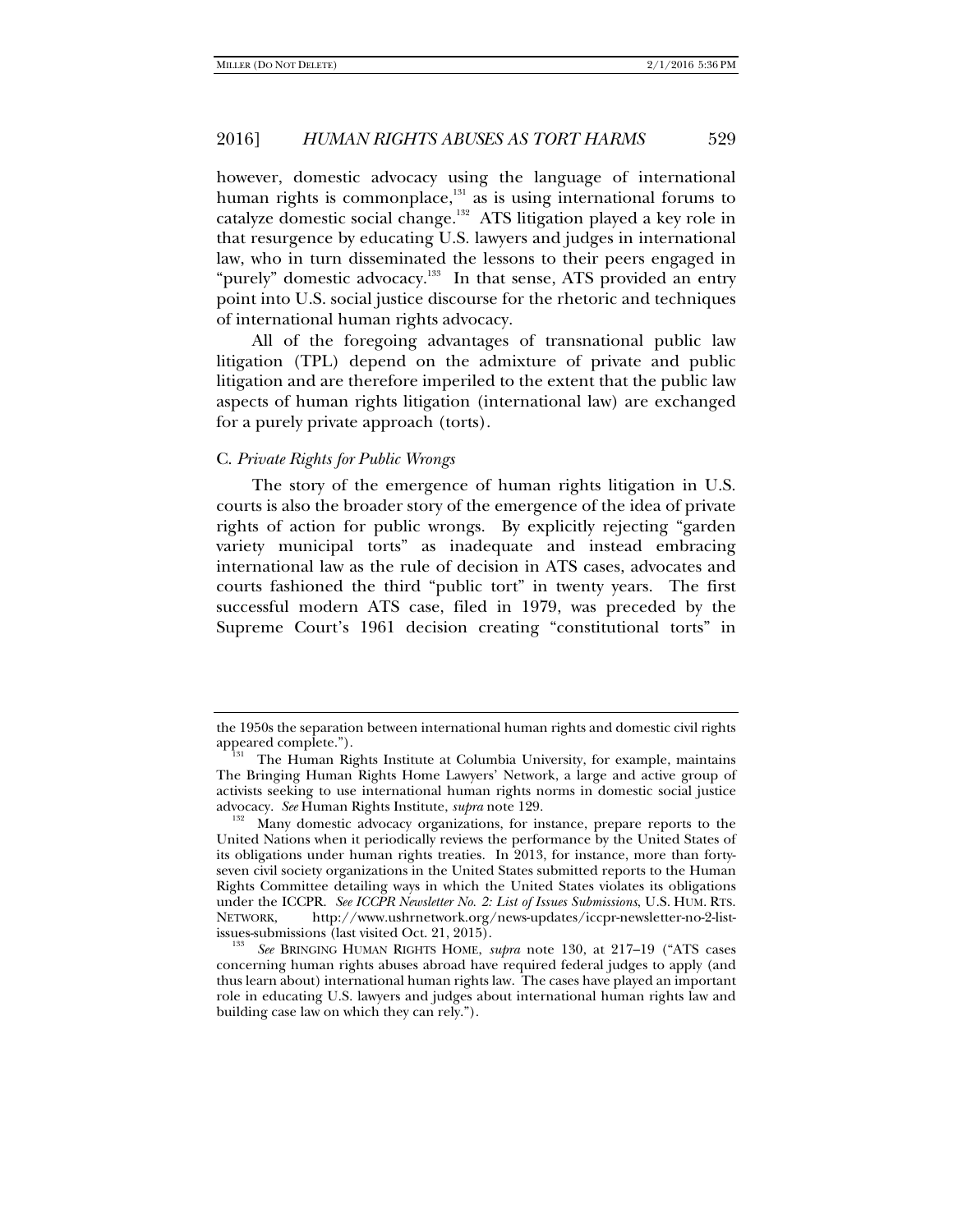*Monroe,* $^{134}$  which reimagined § 1983, $^{135}$  and its 1971 decision in *Bivens*, $^{136}$ which recognized a right of action for damages against federal officials violating constitutional rights. Those cases and their progeny set the precedent for the application of private law remedies to breaches of public duty (constitutional rights) later built on by ATS cases for breaches of a different public duty (international law). It is important to note that the argument here is not that early ATS cases explicitly drew on *Monroe* or *Bivens* to reach their decisions. Rather it is to make the point, as have other commentators, that the three types of cases— § 1983, *Bivens*, and ATS—are similar enough to group together into the category of "public torts."137

It is important to note here that § 1983 allows for claims in equity as well as for damages. The former conforms more closely to the public law litigation model (discussed *infra*) while the latter—like *Bivens* actions and ATS cases—mix private remedies and public harms.

<sup>134</sup> Monroe v. Pape, 365 U.S. 167, 187 (1961). See *supra* note 53 for further explanations regarding the "overruling" of *Monroe*. *See generally* Sheldon Nahmod, *Section 1983 Discourse: The Move from Constitution to Tort*, 77 GEO. L.J. 1719, 1721–25 (1989) (describing the origins of tort rhetoric in constitutional tort actions).

 $\begin{array}{ll} \text{135} & 42 \text{ U.S.C.} \text{ \& 1983 (1994). \ \text{136} & \text{Bivens v. Six Unknown Named Agents of Fed. Bureau of Narcotics, 403 U.S. 388. \end{array}$  $(1971)$ .

*See, e.g.*, Koh, *supra* note 18, at 2347–48 ("Like its domestic counterpart (christened fifteen years ago by Abram Chayes), transnational public law litigation seeks to vindicate public rights and values through judicial remedies. In both settings, parties bring 'public actions,' asking courts to declare and explicate public norms, often with the goal of provoking institutional reform. Much as domestic public law litigants have pursued *Bivens* and § 1983 litigation in federal courts seeking redress, deterrence, and reform of state and federal institutions through judicial enunciation of constitutional norms, transnational public law litigants have sought redress, deterrence, and reform of national governmental policies through clarification of rules of international conduct."). *See also Bivens*, 403 U.S. at 388; William Casto, *The New Federal Common Law of Tort Remedies for Violations of International Law*, 37 RUTGERS L.J. 635, 645 (2006) (explaining that "[b]ecause ATS litigation in *Sosa*'s wake is so obviously analogous to *Bivens* litigation, the same caution is pertinent to crafting tort remedies for violations of international law"). Casto characterizes all three types of claims as "mosaic actions," meaning that the cause of action (norm) generally comes from one body of law while the remedy comes from another. In other words, "mosaic actions" are causes of action made up of a patchwork of different legal systems and rules. *Id.* at 640 ("In each case [with litigation involving § 1983 or ATS] the norm to be remedied comes from one body of law—the Constitution in one; international law in the other—while the remedy comes from a different source—the Congress in § 1983 litigation; the federal courts in ATS litigation. When the norm and remedy are joined, a cause of action is created." Additionally, "[l]ike in ATS litigation, the norm in *Bivens* that made the defendant's conduct illegal came from one body of law, the Constitution, and the federal judiciary supplied the remedy through judicial legislation.").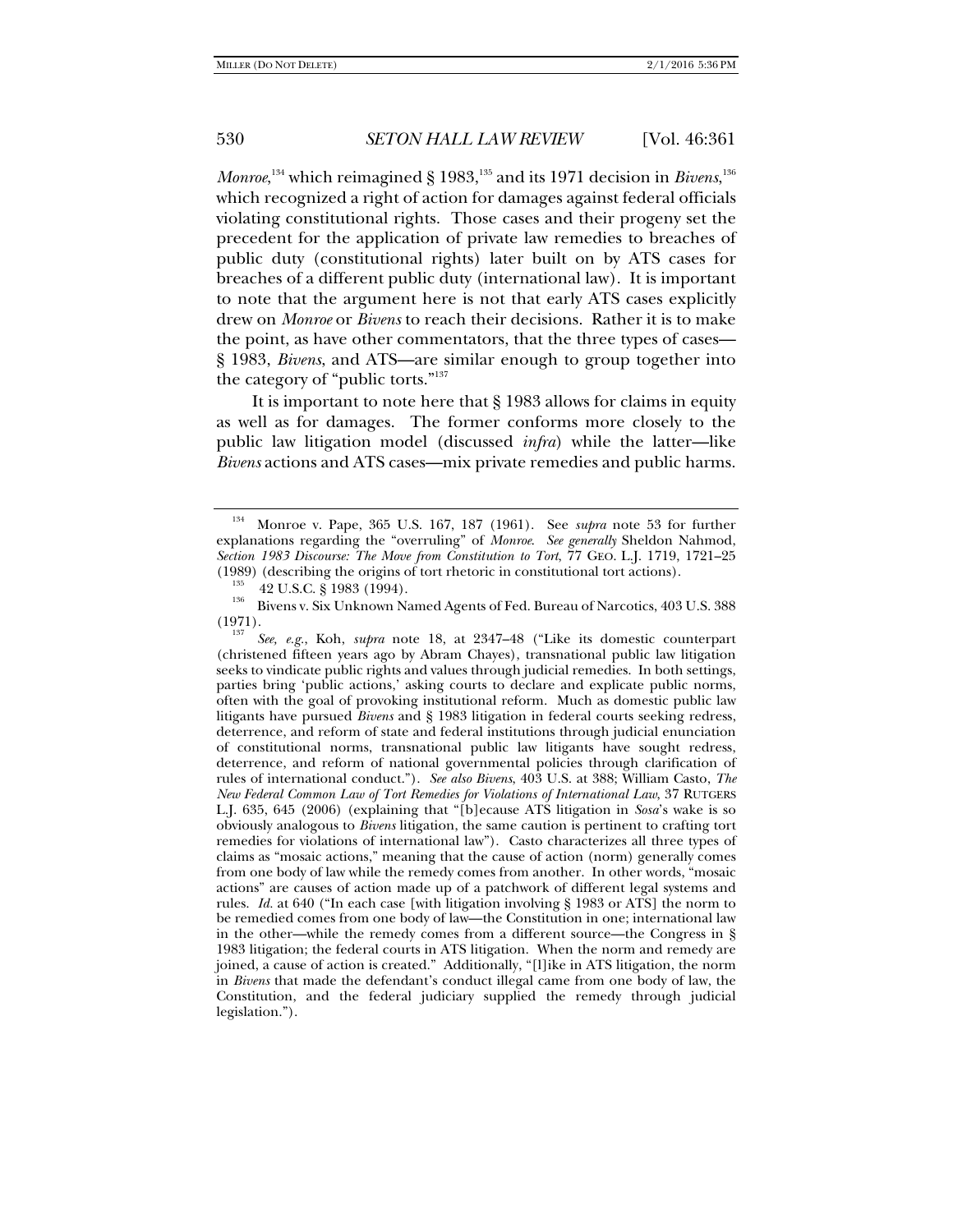The term "constitutional torts" is usually taken to encompass both equity and damage actions under § 1983. But since the latter is more important to the argument presented in this Article, the term will be used to refer, collectively, to *Bivens* actions and claims for damages under § 1983 but to exclude equity claims under § 1983.

Several features of classical private litigation were upended by the rise in the mid-twentieth century of what commentators came to call "public law litigation."138 Private lawsuits under the classical model had been understood to be primarily bipolar, in the sense that they involved two opposed parties whose interests were similarly opposed.<sup>139</sup> Court cases were zero-sum, winner-take-all affairs.<sup>140</sup> A gain for one of the bipolar parties was a loss for the other. Litigation was aimed at retrospective relief.<sup>141</sup> The available remedies were inextricably linked to the nature of the harm.<sup>142</sup> For instance, the compensation available for a breach of contract would be linked to plaintiff's loss, and the damages in tort would be linked to the extent of the plaintiff's injuries. Lawsuits were self-contained in the sense that they were aimed only at resolving the immediate dispute between the parties by payment, performance, or enforcement of the *status quo* without further involvement by the court. $143$  Finally, the parties to the dispute would have both initiated and controlled the lawsuit, serving as the factfinders while the trial court judge served as a neutral arbiter. $144$ 

Public law litigation broke away from each element of the classical model. *Brown v. Board of Education* serves as an excellent example of that rupture. *Brown* explicitly sought to advance the interests of all black schoolchildren.<sup>145</sup> It did so through the class action mechanism, but other cases at the time arrived at similarly broad representation directly, by taking advantage of newly relaxed joinder rules, and indirectly, by attempting to exert systemic influence through statutory and constitutional interpretations.146 Furthermore, the aims of *Brown* 

<sup>146</sup> Chayes, *supra* note 138, at 1284 ("School desegregation, employment discrimination, and prisoners' or inmates' rights cases come readily to mind as avatars of this new form of litigation. But it would be mistaken to suppose that it is confined

<sup>&</sup>lt;sup>138</sup> Harvard Law Professor Abram Chayes coined the term in an influential article published in 1976. *See* Abram Chayes, *The Role of the Judge in Public Law Litigation*, 89 HARV. L. REV. 1281, 1281 (1976).

<sup>&</sup>lt;sup>139</sup> *Id.* at 1282.<br>
<sup>140</sup> *Id.*<br>
<sup>142</sup> *Id.* at 1282–83.

*Id.* at 1283.<br><sup>144</sup> Chayes, *supra* note 138, at 1283.<br><sup>145</sup> *See generally* Brown v. Bd. of Educ., 347 U.S. 483 (1954).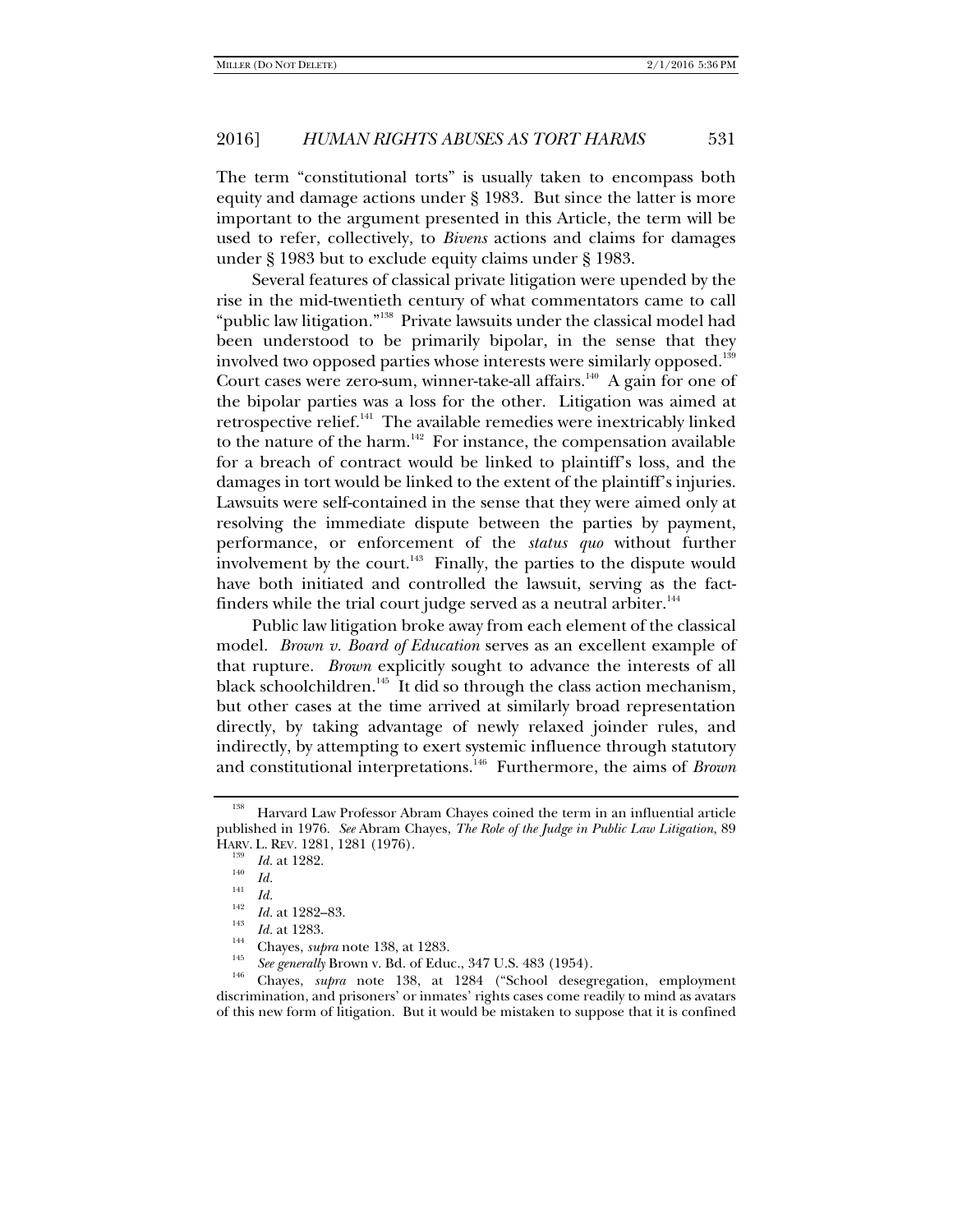were prospective, in addition to retrospective. Plaintiffs were not simply seeking compensation for past injuries, but also judicial protection from similar future injuries.<sup>147</sup> They sought a fundamental change in the way the government operated. That fundamental change came by way of an injunction; the increased reliance on equity in public law litigation severed the strong link in private law litigation between the right and the remedy since an injunction necessarily deals with contingencies and future probabilities. By definition, the ongoing and systemic nature of the injunction in *Brown* meant that the litigation was not self-contained in the sense that the issue was disposed of by a single act (such as payment of damages) such that the judge's attention was freed for other things. Rather, it required significant and ongoing judicial attention.

Constitutional torts, like ATS cases, combine elements of the models of classical private litigation and modern public law litigation into a hybrid, or "mosaic," action. $148$  They link public norms with the private remedy of damages.<sup>149</sup> The litigation is bipolar (private) in the sense that it involves two individual parties, yet they are not the same *type* of party. One is a public agent while the other is not, and their interests are therefore not as symmetrically opposed as those of two private parties. While the litigation is retrospective, about an "identified set of completed events"150 (private), it is also prospective, seeking "norm enunciation"<sup>151</sup> and institutional change (public). Unlike public law litigation, however, where equitable remedies break the traditional link between right and remedy, public tort litigation restores that link by seeking damages derived from the harm suffered. In that sense, public tort cases are self-contained; the judge's involvement ends with ordering or denying damages. She will not become embroiled in managing a long-running and complex social program, such as school desegregation, or an environmental cleanup. Nor will she be called on, in either the merits or the remedial phase, to play a significant role in fact-finding.

to these areas. Antitrust, securities fraud and other aspects of the conduct of corporate business, bankruptcy and reorganizations, union governance, consumer fraud, housing discrimination, electoral reapportionment, environmental management cases in all these fields display in varying degrees the features of public law litigation.").<br><sup>147</sup> *Id.* Casto, *supra* note 137, at 639–41.<br><sup>149</sup> *Id.* at 640.

<sup>&</sup>lt;sup>150</sup> Chayes, *supra* note 138, at 1282.<br><sup>151</sup> Koh, *supra* note 18, at 2349.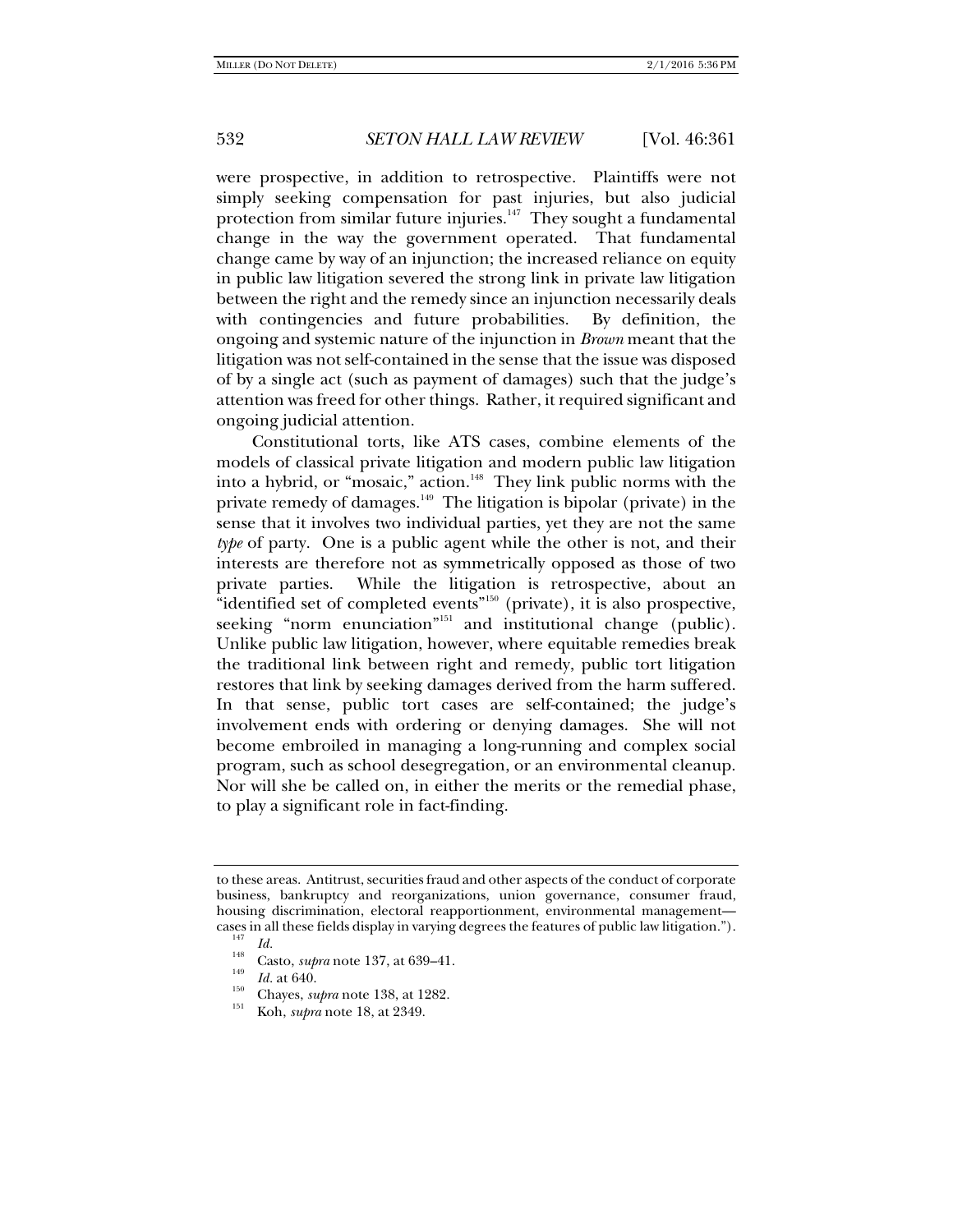The most important aspect of public torts in the present context is the decision of the courts to supplant private law with public law as the rule of decision, while retaining the bipolar structure and remedies of private litigation.<sup>152</sup> Briefly examining the Supreme Court's reasoning in justifying the creation of constitutional torts in *Monroe*  and *Bivens* will help to illuminate what is at stake in deciding whether to translate human rights abuses into tort claims. In *Monroe*, thirteen Chicago police officers entered the Monroe home—without a warrant or probable cause—and forced the six members of the family to stand naked in the living room while they ransacked the house in search of evidence related to a recent murder.<sup>153</sup> The police then detained Mr. Monroe, the father, for an additional ten hours of interrogation, denied him access to an attorney, and then finally released him without charges. In Justice Douglas's majority opinion, the Supreme Court held that plaintiffs retained a federal cause of action for violations of their constitutional rights by state officials acting under color of state law even if that state's common law of torts already provided a remedy.154

By explicitly making the federal remedy available, even if a remedy in tort was available in state courts, Justice Douglas implicitly established a preference for the constitutional approach over the common law one. Much of the reasoning in the opinion rested on the legislative history of § 1983 and the historical background against which it had been enacted.<sup>155</sup> In the aftermath of the Civil War, lawless state officials allowed the Ku Klux Klan to engage in open campaigns of violence. But Justice Douglas did not base the Court's opinion in 1961 on the existence of the kind of lawlessness at the state level that existed in 1871. Quite the opposite, the Court held that "[t]he federal

<sup>152</sup> In a sense, *Filártiga* can be read as a contest over the enforcement of the brightline classical separation of private from public claims. As the defense noted at the initial trial:

<sup>[</sup>P]laintiffs appear to confuse the whole of international law, which may very well concern itself with private claims, with the law of nations, which governs "questions of right between nations." In clear and obvious terms, § 1350 grants federal jurisdiction only over torts committed "in violation of the law of nations." It does not purport, either expressly or otherwise, to bestow jurisdiction over claims based on private international law. Insofar as plaintiffs' claim sounds in the latter, it cannot be heard in a federal forum.

ACEVES, *supra* note 67, at 526 (citations omitted). 153 Monroe v. Pape, 365 U.S. 167 (1961). See *supra* note 53 for explanations regarding the "overruling" of *Monroe*.<br>
<sup>154</sup> *Id.* at 183.

*Id.* at 172-80.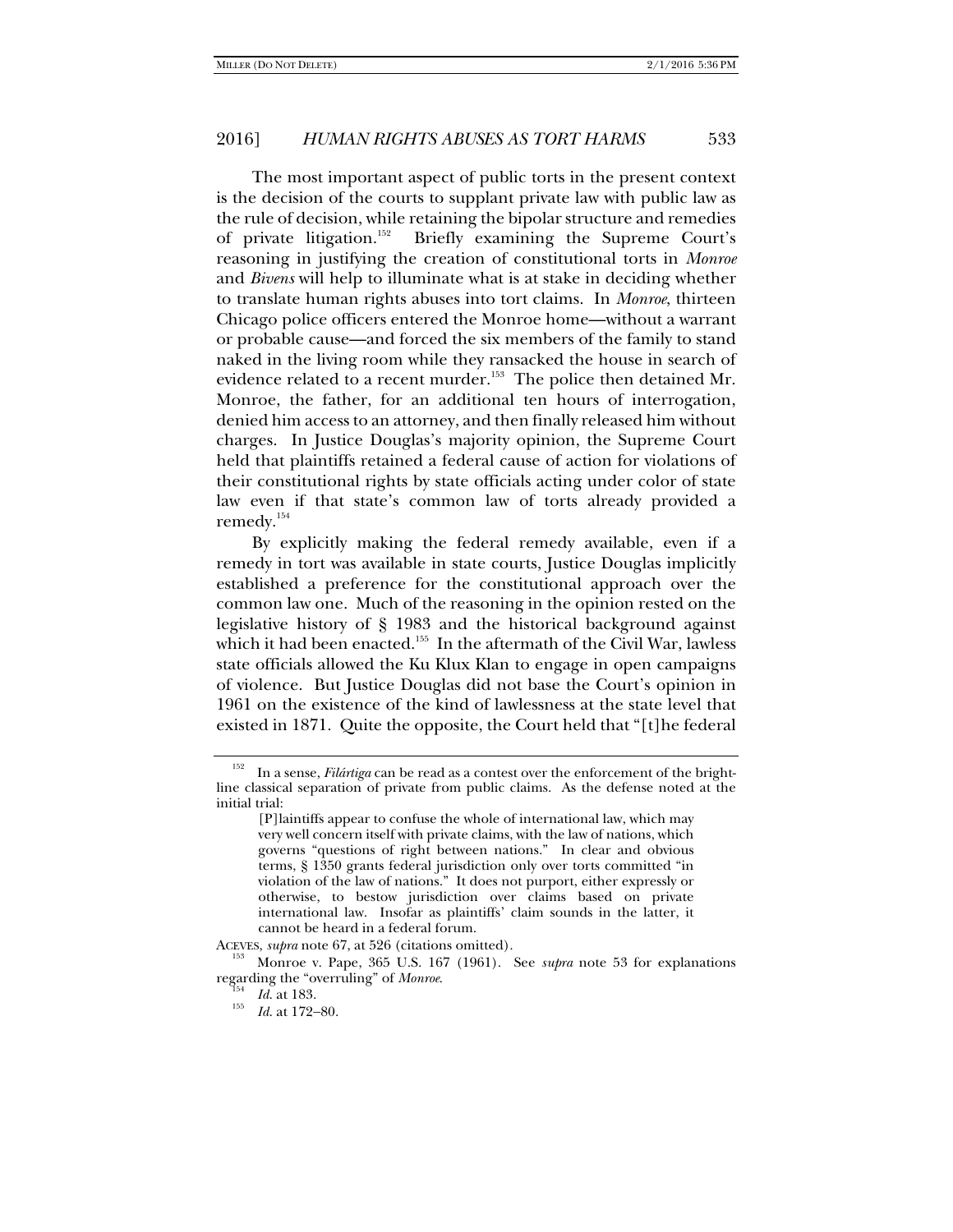remedy is supplementary to the state remedy, and the latter need not be first sought and refused before the federal one is invoked."<sup>156</sup> While the majority opinion is silent on why that federal remedy might be preferred, even to practically available (as opposed to theoretically available) state remedies, the concurring opinion of Justice Harlan anchors the preference, in part, on the insufficiency of at least some state remedies for at least some deprivations of constitutional rights.<sup>157</sup> Justice Douglas did not, however, completely remove torts from the picture, noting in an influential dictum that § 1983 "should be read against the background of tort liability that makes a man responsible for the natural consequences of his actions."158 The precise relationship of tort concepts to § 1983 actions continues to confound courts and scholars, but it is clear that *some* relationship exists and that both are, in one way or another, at play.<sup>159</sup>

In contrast to ATS and § 1983 claims, which were provided for by statute, the Court in *Bivens* derived an implied right of action from the importance of the rights guaranteed by the Constitution and the need to provide a remedy for the unique harm that occurs when an agent of the government violates those rights.<sup>160</sup> The case arose when federal agents stormed the plaintiff's house without a warrant and arrested him after humiliating him in front of his wife and children.<sup>161</sup> His home was searched before he was taken into custody where he was interrogated, booked, and subjected to a visual strip search.<sup>162</sup> In the

<sup>&</sup>lt;sup>156</sup> *Id.* at 183.<br><sup>157</sup> Id. at 196 n.5. ("There will be many cases in which the relief provided by the state to the victim of a use of state power which the state either did not or could not constitutionally authorize will be far less than what Congress may have thought would be fair reimbursement for deprivation of a constitutional right . . . . It would indeed be the purest coincidence if the state remedies for violations of common law rights by private citizens were fully appropriate to redress those injuries which only a state official can cause and against which the Constitution provides protection.") (Harlan,

<sup>&</sup>lt;sup>158</sup> *Id.* at 187 (majority opinion).<br><sup>159</sup> *See, e.g.*, Sheldon H. Nahmod, *Section 1983 and the "Background" of Tort Liability*, 50 IND. L.J. 5 (1974); Michael L. Wells, *Civil Recourse, Damages-As-Redress, and Constitutional Law*, 46 GA. L. REV. 1003 (2012); Christina B. Whitman, *Constitutional Torts*, 79 MICH. L. REV. 5 (1980).<br><sup>160</sup> Bivens v. Six Unknown Named Agents of Fed. Bureau of Narcotics, 403 U.S.

<sup>388, 390 (1971).</sup> Justice Douglas noted the following, citing Justice Harlan's concurring opinion in *Monroe*: "The injuries inflicted by officials acting under color of law, while no less compensable in damages than those inflicted by private parties, are substantially different in kind, as the Court's opinion today discusses in detail." *Id.* at 409 (citing *Monroe*, 365 U.S. at 195 (Harlan, J., concurring)).<br><sup>161</sup> *Id.* at 389–90.<br><sup>162</sup> *Id.* at 300. Bivons asserted that his Fourth Amondm

*Id.* at 390. Bivens asserted that his Fourth Amendment rights were violated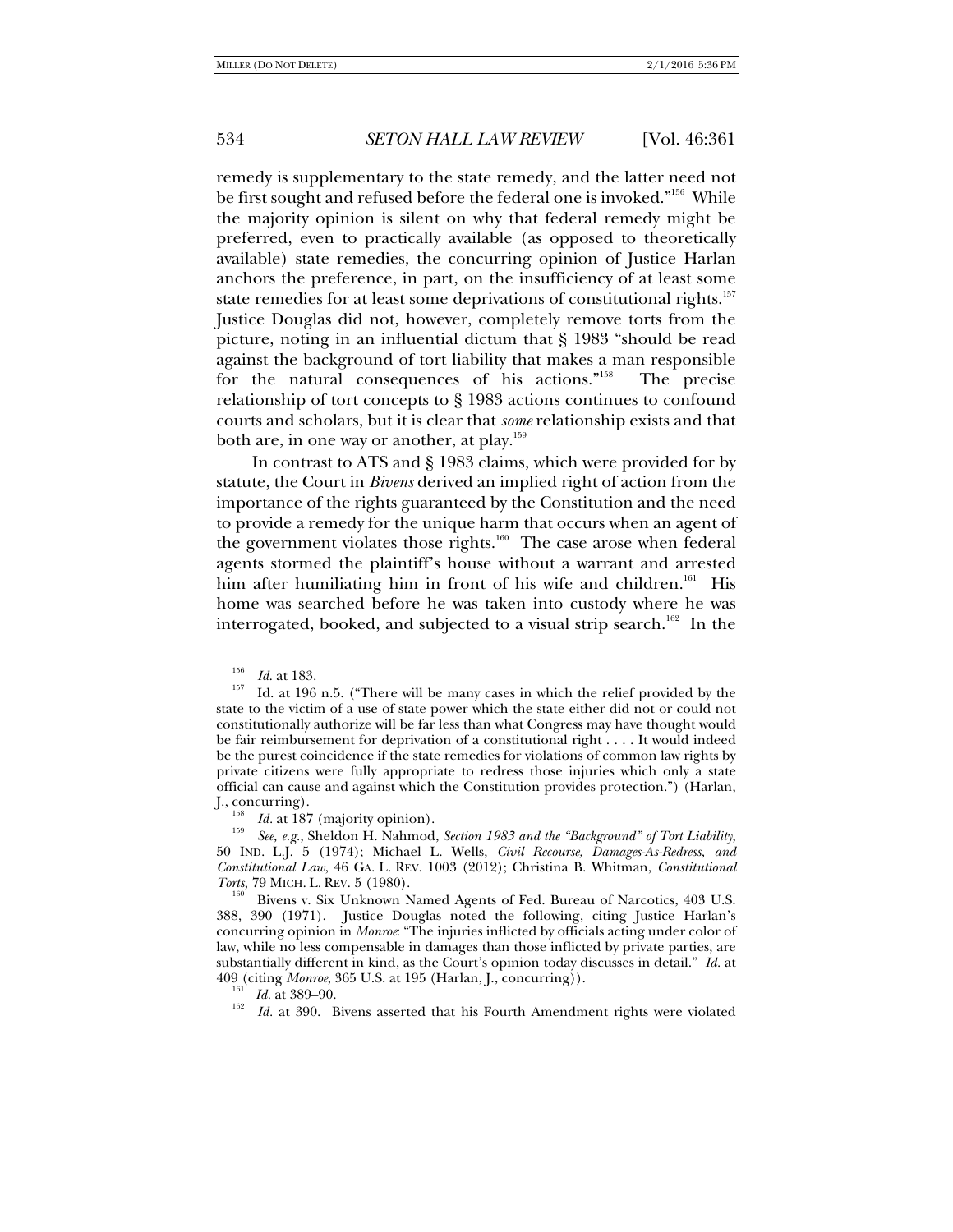Supreme Court, the government argued that privacy interests protected by the common law were at stake in the case, as opposed to constitutional rights, and that the case would therefore be properly resolved in state court under the common law of torts.<sup>163</sup>

The Court disagreed, emphasizing the difference between the relationship of a citizen to the state and the relationships among private individuals:

Respondents seek to treat the relationship between a citizen and a federal agent unconstitutionally exercising his authority as no different from the relationship between two private citizens. In so doing, they ignore the fact that power, once granted, does not disappear like a magic gift when it is wrongfully used. An agent acting—albeit unconstitutionally—in the name of the United States possesses a far greater capacity for harm than an individual trespasser exercising no authority other than his own.<sup>164</sup>

Indeed, the Court went on to note that the relationships are so fundamentally different that "[t]he interests protected by state laws regulating trespass and the invasion of privacy, and those protected by the Fourth Amendment's guarantee against unreasonable searches and seizures, may be inconsistent or even hostile."165 Thus, the Court in *Bivens* declared explicitly what it had only hinted at in *Monroe*: that certain harms caused by public officials can only properly be treated as violations of the public law even if the same harm, caused by a private person, would be susceptible to claims under private law.166

 Hence the Court conceived of constitutional torts as not only offering plaintiffs a way to be compensated for the harms they suffered, but also as engaging in the project of redrawing or reinforcing the appropriate lines between the exercise of state power and the protection of individual rights.<sup>167</sup> The latter became the defining project of the civil rights era.

because the arrest occurred with an unreasonable amount of force and made without probable cause. *Id.* He also claimed that he suffered great humiliation, embarrassment and mental suffering as a result of the unlawful conduct. *Id.* 

 $\frac{103}{164}$  *Id.* 

<sup>&</sup>lt;sup>164</sup> *Id.* at 391–92.<br> *Id.* at 394.<br> *Pingre 403* **I** 

*Bivens*, 403 U.S. at 394. As Justice Douglas noted, citing Justice Harlan's concurring opinion in *Monroe*, "The injuries inflicted by officials acting under color of law, while no less compensable in damages than those inflicted by private parties, are substantially different in kind, as the Court's opinion today discusses in detail." *Id.* at 409 (citing *Monroe*, 365 U.S. at 195 (Harlan, J., concurring)).

*Bivens*, 403 U.S. at 391-92.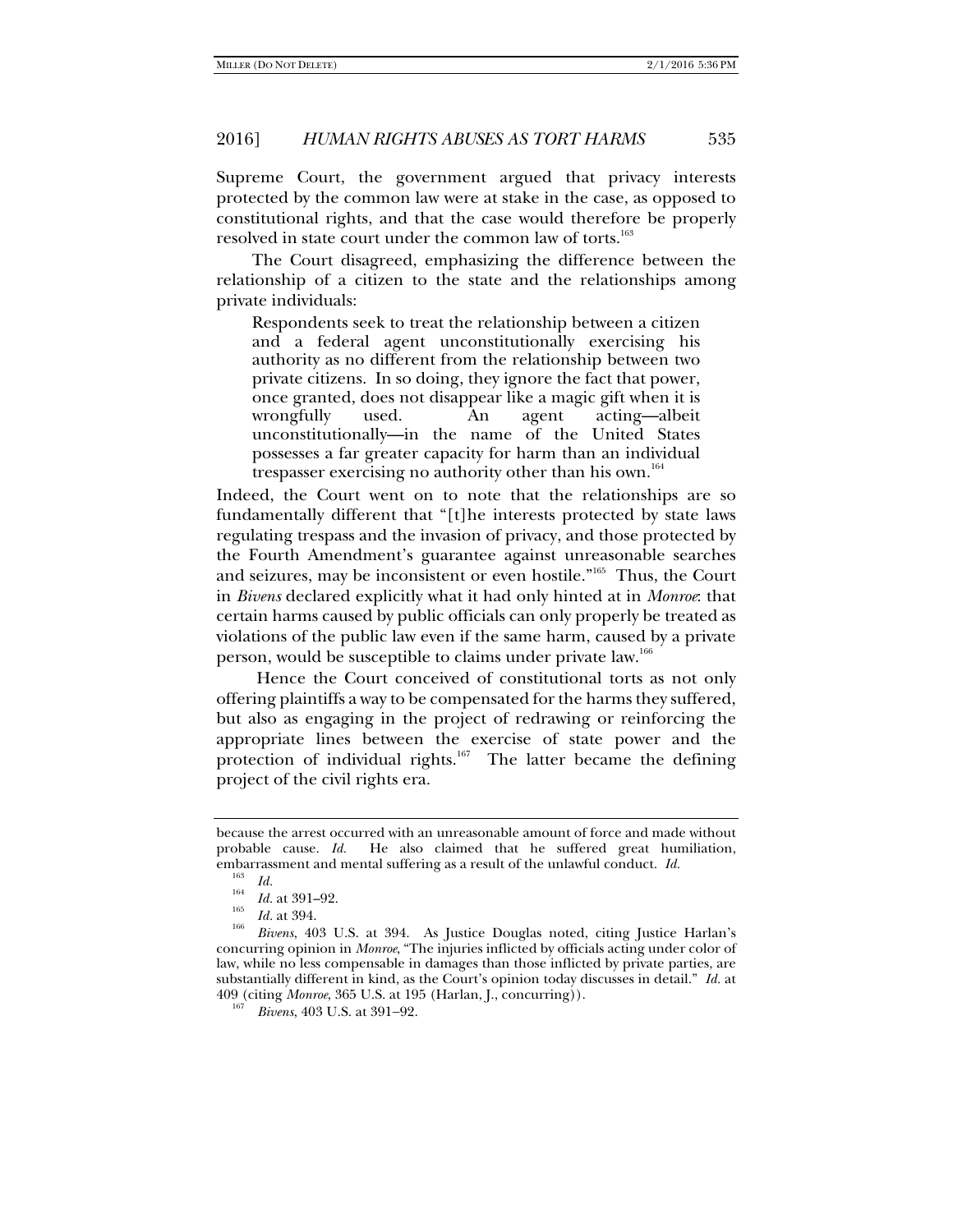Of course, the choice to create public torts (the constitutional torts of *Monroe* and *Bivens* and the public international torts of the ATS) can be understood as a matter of preference, depending on which bundles of goods might be produced by which tactics and trial strategies. Will torts versus human rights result in a higher chance of a favorable verdict and award? How does that balance against the potential loss of the moral victory afforded by a judicial pronouncement that the defendant violated human rights standards? In that sense, perhaps the courts in public torts cases were only expressing a contingent, all-things-considered preference for public law over private law when they repeatedly chose the former over the latter. Yet that reading seems to ignore the strength of the courts' language, the way their creation of public torts stemmed from a sense of obligation, and their sense of themselves as engaged in drawing the boundaries of acceptable exercises of state power against individuals.

If, as suggested by the courts' language, there is a strong normative justification for preferring public law to private law as the rule of decision in public torts, then the notion of translating human rights claims into the language of torts becomes less of a tactical balancing act and more an approach that, having been considered, should be abandoned or at the least seriously questioned.<sup>168</sup> Part III of this Article will advance such a strong normative justification, showing that the notion of equality that permeates the law of torts is wholly inadequate for redressing public harms. Since that argument questions the project of translating human rights claims into torts, Part IV will offer a novel alternative to translation.

#### III. CLASH OF NORMATIVITIES

What was behind the courts' preference for the language of international law, or constitutional rights, over that of torts? What did Justice Brennan mean in *Bivens* when he said that "[a]n agent acting albeit unconstitutionally—in the name of the United States possesses a far greater capacity for harm than an individual trespasser exercising

Having said that, injured plaintiffs, particularly those who are the victims of human rights abuses, should not be held hostage to the normative prescriptions of legal scholars. To the extent that a claimant seeks only compensation for her injuries, nothing should prevent her from securing that compensation through whatever legal avenues might be available to her. This Article rather proceeds on the assumption that at least some plaintiffs and advocates intend to pursue human rights claims in state courts in order to achieve at least some of the broader, systemic results such litigation has been aimed at in the past. It is to the latter group that the argument herein is directed.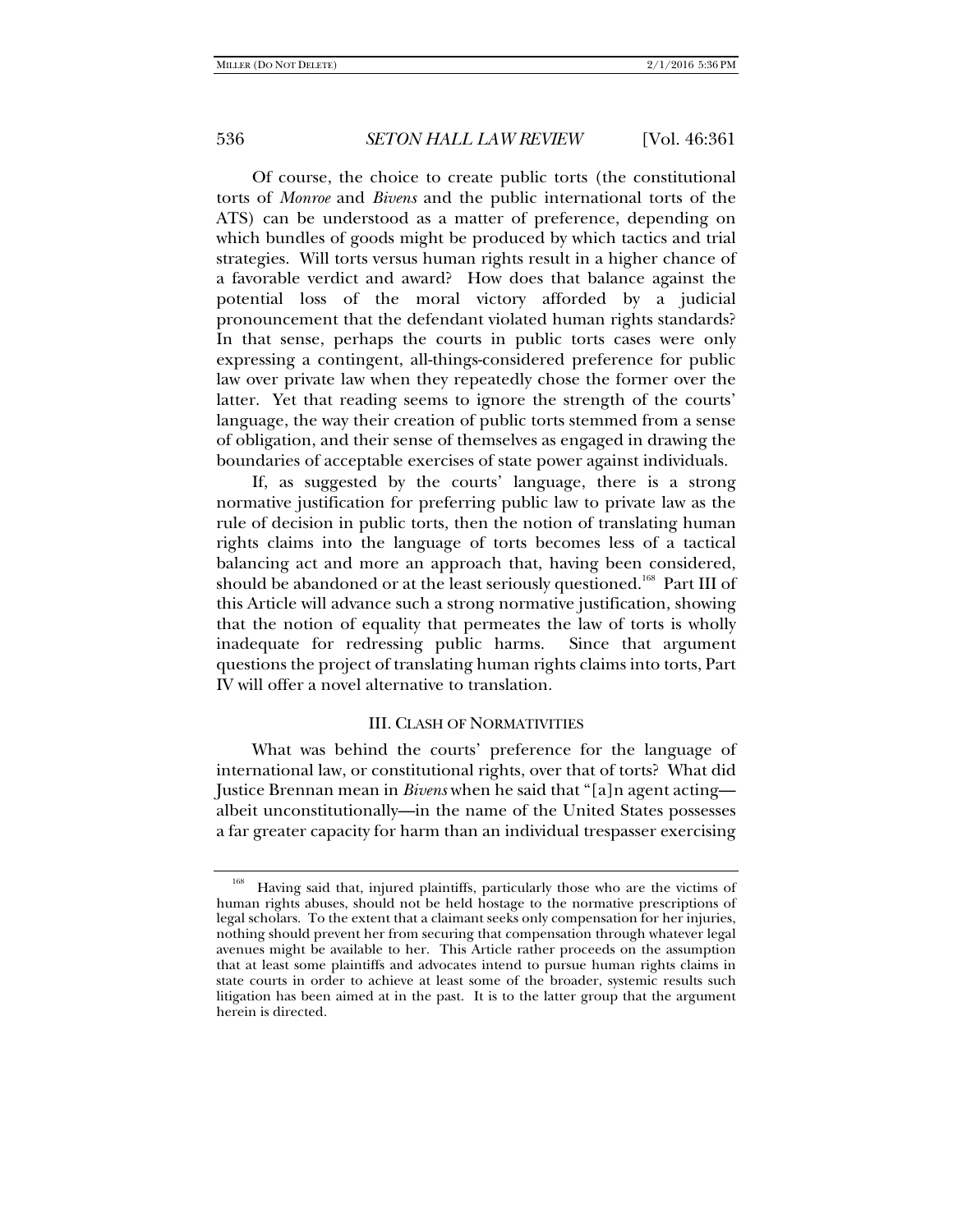no authority other than his own[?]" If the injuries in either case would be the same, what is the source of the greater harm in the case of a violation of rights by an agent of the state?

# A. *The Inevitably Public and Political Commitment to Torture*

1. A Problem with the Rule of Law

The first hint of an answer can be found by examining the mistake commentators make in the commonly repeated assertion that "[a]lmost every international law violation is also an intentional tort. Torture is assault and battery. Terrorism is wrongful death. Slavery is false imprisonment."169 While torture may encompass, among other things, acts of assault and/or battery, the reverse is not true. Assault does not encompass torture. At the most basic level, this difference can be appreciated by comparing the legal definitions of the two wrongs. The common law tort of battery is usually defined as the intentional causation of harmful or offensive contact with another person without that person's consent.<sup>170</sup> A common definition of torture is:

[A]ny act by which severe pain or suffering, whether physical or mental, is intentionally inflicted on a person for such purposes as obtaining from him or a third person information or a confession, punishing him for an act he or a third person has committed or is suspected of having committed, or intimidating or coercing him or a third person, or for any reason based on discrimination of any kind, when such pain or suffering is inflicted by or at the instigation of or with the consent or acquiescence of a public official or other person acting in an official capacity.<sup>171</sup>

On a purely textual level, then, it becomes clear that battery fits neatly into the definition of torture but not vice-versa; the definition of battery lacks, among other features of torture, the requirement that the act(s) be undertaken by a public official pursuant to a program of punishment, interrogation, intimidation, or discrimination. There are other salient differences. While the statute of limitations for battery varies from state to state, two years is common.<sup>172</sup> Under U.S. law, the

<sup>&</sup>lt;sup>169</sup> Alford, *supra* note 4, at 1750.<br>
RESTATEMENT (SECOND) OF TORTS § 13 (1965).<br>
<sup>171</sup> CAT, *supra* note 114, art. 1.<br> *See, e.g., CAL. CIV. PROC. CODE §§ 335.1, 349.4 (West 2015); VA. CODE ANN. § 8.01-<br>
<sup>172</sup>* 243 (2015).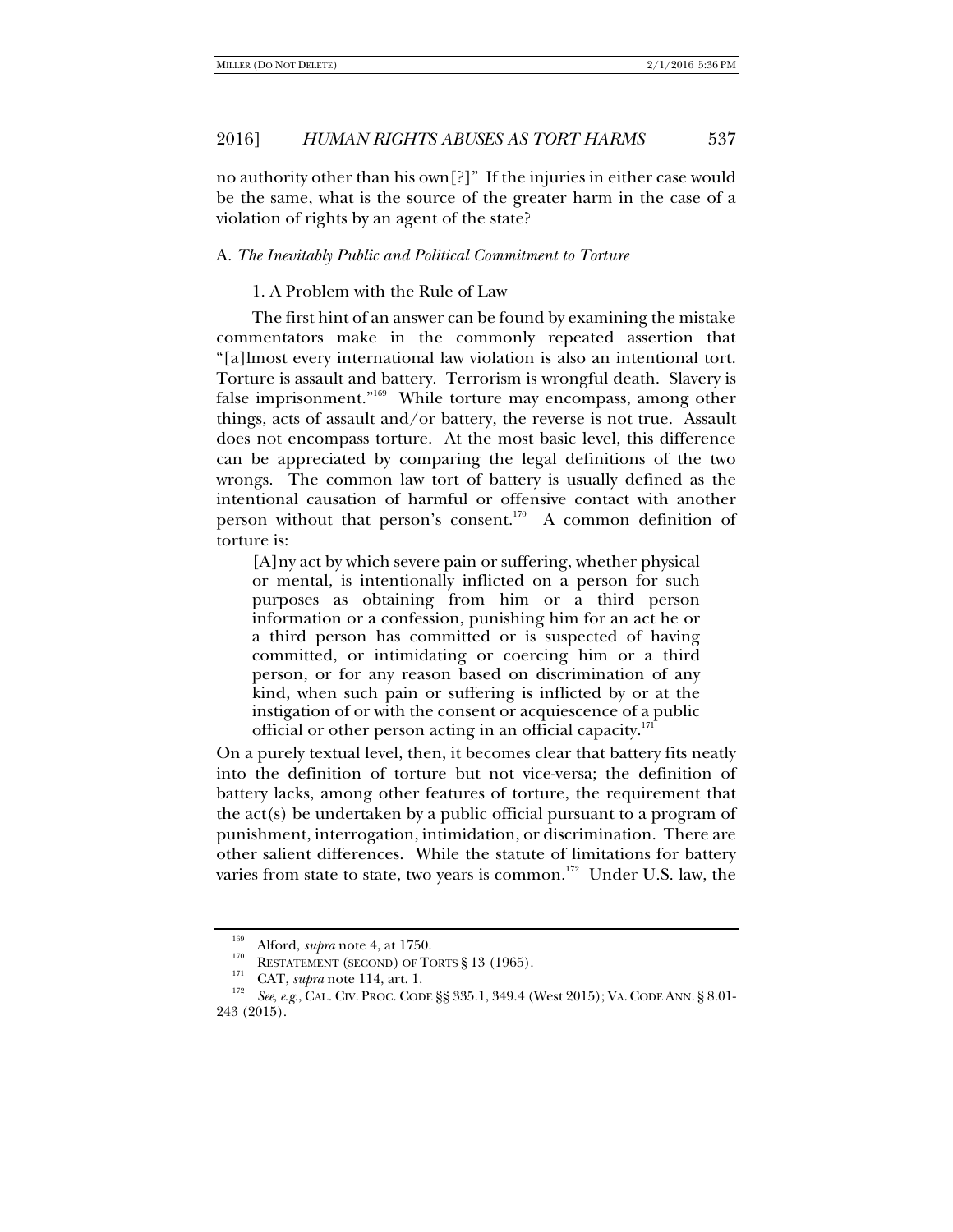statute of limitations for a torture claim is ten years, $173$  while under international law there is no statute of limitations.<sup>174</sup>

There must be strong public reasons to justify the different standards of liability imposed under international law and under most domestic systems for public officials who violate international human rights law and private citizens who commit torts. Without these reasons, human rights laws—at least those with tort analogues—may be void on rule of law grounds. Analyzing the rule-of-law issues raised by the translation project will show that any legal system which proscribes human rights abuses *qua* human rights abuses necessarily commits itself to at least a weak version of the typically Continental view that individuals exercising a public function are, legally at least, categorically different that private actors pursuing private ends. Among other things, the rule of law requires that laws be general in the sense that they apply equally to everyone.<sup>175</sup> The precise contours of the principle of generality are contested, but most commentators would agree that a law imposing different standards of liability on different classes of citizens for the same acts without adequate justification fails to satisfy the requirement.<sup>176</sup> In comparing human rights abuses and tort harms, the question then becomes why it might be the case that a public official tortures while a private citizen batters. The answer to that question will provide the first step in the normative argument against translating human rights abuses into tort harms.

It is clearly the character of the individual undertaking the conduct designated "torture," rather than the nature of the conduct itself, that must provide the justifiable distinction if one is to be

<sup>173</sup>

<sup>&</sup>lt;sup>13</sup> See TVPA, *supra* note 31.<br><sup>174</sup> CAT is silent in the issue of any limitation on the time within which victims must claim redress, but the Committee against Torture has addressed the issue. *See* Comm. Against Torture, Convention Against Torture and Other Cruel, Inhuman or Degrading Treatment or Punishment 9, U.N. Doc. CAT/C/GC/3 (Nov. 19, 2012), http://www2.ohchr.org/english/bodies/cat/docs/GC/CAT-C-GC-3\_en.pdf ("On account of the continuous nature of the effects of torture, statutes of limitations should not be applicable as these deprive victims of the redress, compensation, and

rehabilitation due to them."). 175 *See* Paul Gowder, *Equal Law in an Unequal World*, 99 IOWA L. REV. 1021, 1036–45

<sup>(2014). 176</sup> H.L.A. Hart, *Positivism and the Separation of Law and Morals*, 71 HARV. L. REV. 593, 624 (1958); *see*, *e*.*g*., JOHN RAWLS, A THEORY OF JUSTICE 237 (Oxford Univ. Press rev. ed. 1999) (also giving "like cases alike" conceptions of generality). *See also* F.S. Royster Guano Co. v. Virginia, 253 U.S. 412, 415 (1920) ("[T]he classification must be reasonable, not arbitrary, and must rest upon some ground of difference having a fair and substantial relation to the object of the legislation, so that all persons similarly circumstanced shall be treated alike.").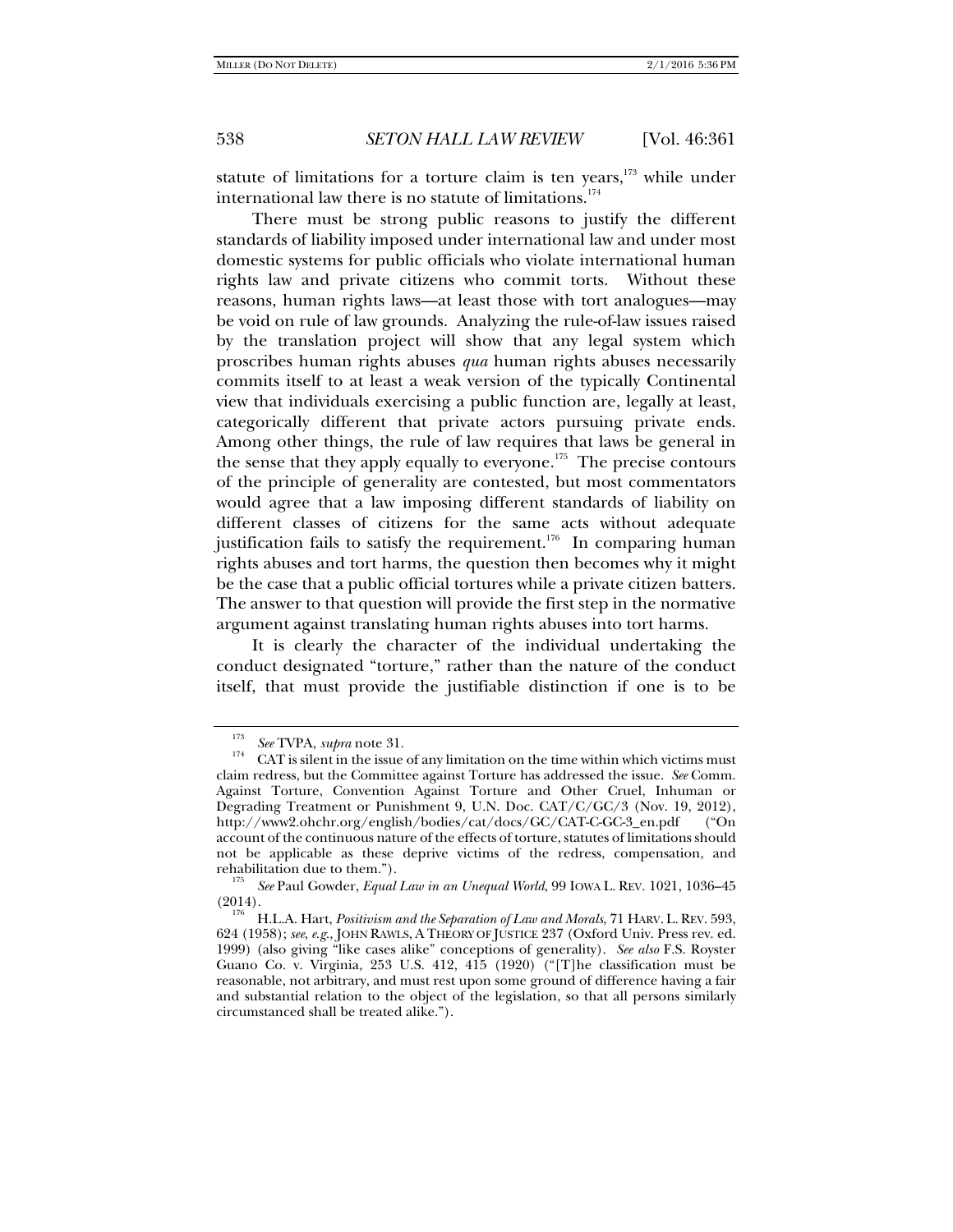provided at all. If it were simply a matter of wishing to classify battery undertaken in order to interrogate, intimidate, punish, coerce, or discriminate (call these forms "battery-plus") differently than other forms of battery ("ordinary" forms of battery, such as getting into a bar fight), there would be no need to restrict the class of persons to which the law applies. Indeed if acts of battery-plus were in and of themselves more offensive than acts of ordinary battery, lawmakers would have every incentive to make enhanced penalties and longer statutes of limitation for battery-plus general. But they are not.

It must, then, be something in the nature of a public official acting in a public capacity that justifies differentiating between torture and battery. This might at first seem puzzling since the Anglo-American common law tradition has long treated public officials just like ordinary citizens for the purposes of assessing tort liability.<sup>177</sup> Civil law traditions, by contrast, treat public officials—as representatives of the nearly metaphysical entity that is the state—as coordinately superior to private individuals.<sup>178</sup> Since human rights law by its own terms applies only to state actors, maintaining strict adherence to the common law tradition of non-differentiation leads to the rule of law problem described above. *Any* cause of action that singles out public officials, such as in *Bivens* and § 1983 claims, is susceptible to the same problem. A resolution to the apparent tension can be found in the theory that individuals exercising a public function stand in a different legal relationship to others than do individuals acting in their private capacity.<sup>179</sup>

 Those differing relationships are precisely what makes translating human rights abuses into tort harms inapposite. Specifically, the notions of equality that animate tort law and those that animate the public law, as well as the scope of the duties generated by each, set them too far apart for the latter to be useful in addressing the former.

<sup>177</sup> *See generally* A. V. DICEY, INTRODUCTION TO THE STUDY OF THE LAW OF THE CONSTITUTION, (8th ed., Macmillan & Co. 1915) (1885). *See also* M. Allars, *Tort and Equity Claims Against the State*, *in* 2 ESSAYS ON LAW AND GOVERNMENT: THE CITIZEN AND THE STATE IN THE COURTS 49, 49–100 (Paul Desmond Finn ed., 1996); Peter Cane, *Damages in Public Law*, 9 OTAGO L. REV. 489 (1997–2000).

*See* JOHN HENRY MERRYMAN & ROGELIO PÉREZ-PERDOMO, THE CIVIL LAW TRADITION: AN INTRODUCTION TO THE LEGAL SYSTEMS OF EUROPE AND LATIN AMERICA 94 (3d ed. 2007) ("In private legal relations [including tort law] the parties were equals and the state the referee. In public legal relations the state was a party, and as representative of the public interest (and successor to the prince) it was a party superior to the private individual.").

See generally Peter Cane, Tort Law and Public Functions, in PHILOSOPHICAL FOUNDATIONS OF THE LAW OF TORTS 148 (John Oberdiek ed., 2014).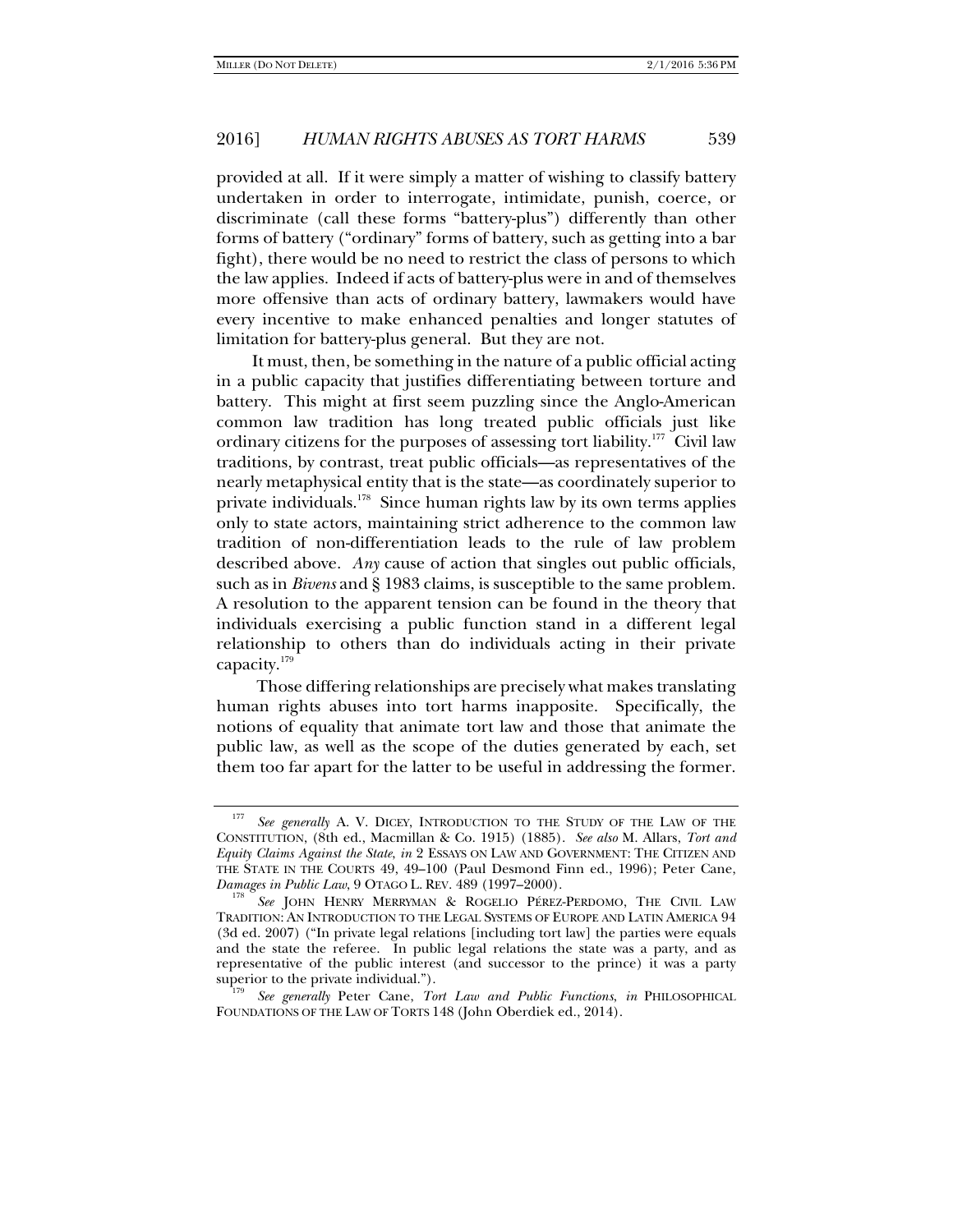# 2. Unequal Equalities

The operation of the concepts of vertical and horizontal equality, defined below, work in diametrically opposite ways when applied to private harms than when applied to public harms. The narrow conception of equality on which the private system of tort law rests is incompatible with the broader notion of equality at stake when addressing public wrongs. Claims under § 1983, *Bivens*, and the ATS dealt with the incompatibility, albeit incompletely, by specifically requiring the application of the public law itself to the merits of the case, thereby offering at least the possibility that judicial decisions will serve to enunciate norms and to identify a policy or practice that was unlawful.<sup>180</sup> Tort law, on the other hand, lacks the tools to address that incompatibility, and framing human rights violations as "garden variety municipal torts" brings the conceptual tension into stark relief.

There are of course many tort theories, which diverge wildly in their understanding of the desired ends of a system of tort law and of the optimal institutional arrangements required to achieve those ends.<sup>181</sup> But one need not adopt any particular perspective to understand the problems that arise when treating public wrongs as torts because a similar notion of equality underlies most—or at least most non-instrumentalist—tort theories.<sup>182</sup> A word here about nomenclature: contemporary tort theories fall roughly into two categories. The first derives (often, though not exclusively) from the Aristotelean tradition<sup>183</sup> and is concerned with "such notions as corrective justice, rights, duty, fairness, reciprocity, noninstrumentalism, and deontology."184 These tend to focus on individuals as the proper locus of analysis. In the present context, the term "rights-based" will suffice to describe this category.<sup>185</sup> Theories in the second category are concerned more with the systemic attributes of the tort law as they relate to the achievement of such moral ends as

 $181\,$ *See supra* Parts II.A–B.<br>See PHILOSOPHICAL FOUNDATIONS OF THE LAW OF TORTS, *supra* note 179, for an excellent overview of the current state of thinking.<br><sup>182</sup> See Stephen Darwall & Julian Darwall, *Civil Recourse as Mutual Accountability*, 39

FLA. ST. U. L. REV. 17, 17 (2011), for the claim that morality underlying tort law is equality-based. *See also* Ofer Grosskopf, *Horizontal Equality and the Law of Torts*, *in* HUMAN RIGHTS IN THE PRIVATE LAW 357, 357 (Daniel Friedmann ed., 2001) ("In its core, tort law clearly reflects a notion of equality; no man is allowed to cause damage to his fellow since no one is superior to another.").

<sup>&</sup>lt;sup>183</sup> *See* ERNEST WEINRIB, THE IDEA OF PRIVATE LAW 99 (1995).<br><sup>184</sup> Stephen Perry, *Torts, Rights and Risk, in* PHILOSOPHICAL FOUNDATIONS OF THE LAW OF TORTS, *supra* note 179, at 38.

*Id.*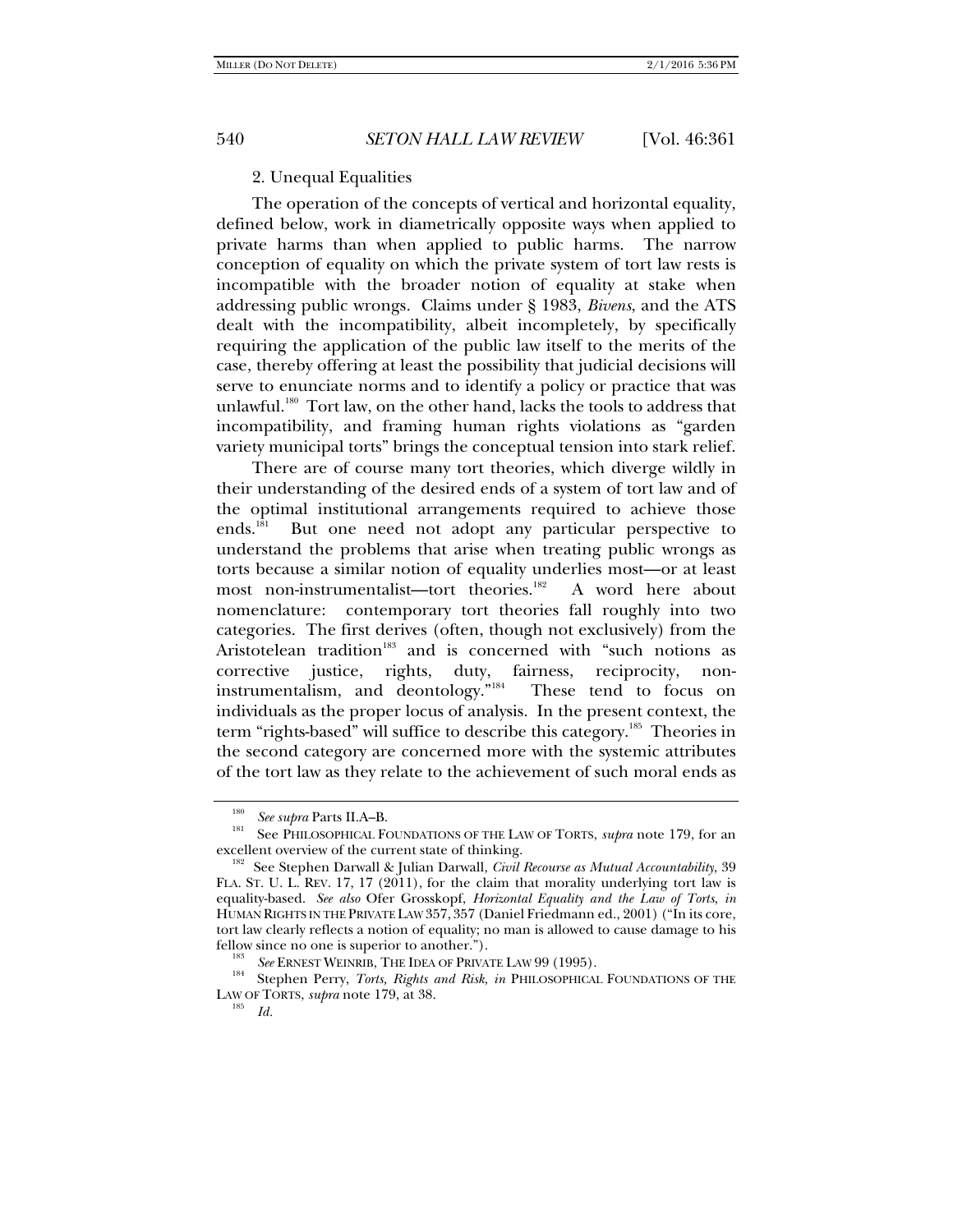welfare maximization or efficiency.<sup>186</sup> This Article will refer to such theories as "instrumentalist" (although other names are common, such as "economic, functionalist, pragmatist, welfarist, utilitarian, and  $consequently$ <sup>187</sup>).

In both versions, tort law rests on some notion of equality. But "equality" is a hotly contested word that admits of many definitions. The most basic understanding of equality is to treat like things alike. But that of course begs, at a minimum, the questions of what constitutes sufficient similarity to qualify, and what constitutes similar treatment for those who do qualify. In instrumentalist versions, equality is a fairly stripped-down idea of two individuals who have the same freedom to pursue their own (private) purposes and projects, and therefore the same ability to bargain for the costs and benefits of that activity.<sup>188</sup> Tort law then assigns to judges the role of fixing and ensuring the distribution of those costs and benefits.

Equality in rights-based theories looks at the bundles of rights. A detailed examination of the nature of equality and its relationship to tort law is far beyond the scope of this Article. One particular aspect, however, is important in the present context: most rights-based tort theories emphasize issues of *vertical* equality and reject any hint of *horizontal* equality. Ensuring vertical equality means treating the plaintiff and the accused tortfeasor as existing in a closed universe. Under this notion, the parties are abstracted from their respective positions in society, as well as their positions relative to one another. Vertical differentiators, like wealth, class, or other markers of status and hierarchy, are stripped away and the parties are made (conceptually) equal. What matters in this closed universe is that both parties are accorded by the political and legal institutions of the society in which they find themselves (or sue, or are sued) with the same bundle of rights and obligations.<sup>189</sup> Some, but not all, of those rights

*See* Jan Klabbers, *Doing the Right Thing? Foreign Tort Law and Human Rights*, *in*

<sup>186</sup>

 $\frac{186}{187}$  *Id. Id.* 

<sup>&</sup>lt;sup>188</sup> Nancy A. Weston, *The Metaphysics of Modern Tort Theory*, 28 VAL. U. L. REV. 919, 928 (1994) ("[The Coasian] position is remarkable for its formalism: In its abstraction of the parties from the context of accidents they lose their character as *tortfeasor* or *victim*—roles that, on this model, are interchangeable and so without their ordinary content. That content, as reflected in traditional conceptions of tort law, has to do with the perceived direction of causation of the accident, with the parties' relative activity and passivity in bringing it about, or with other differentia in the parties' concrete relation to the occurrence of the accident. Disregarding this relation, the Coasian model posits a formal equivalence, just as in the theory of the market, which the tort model consciously emulates.").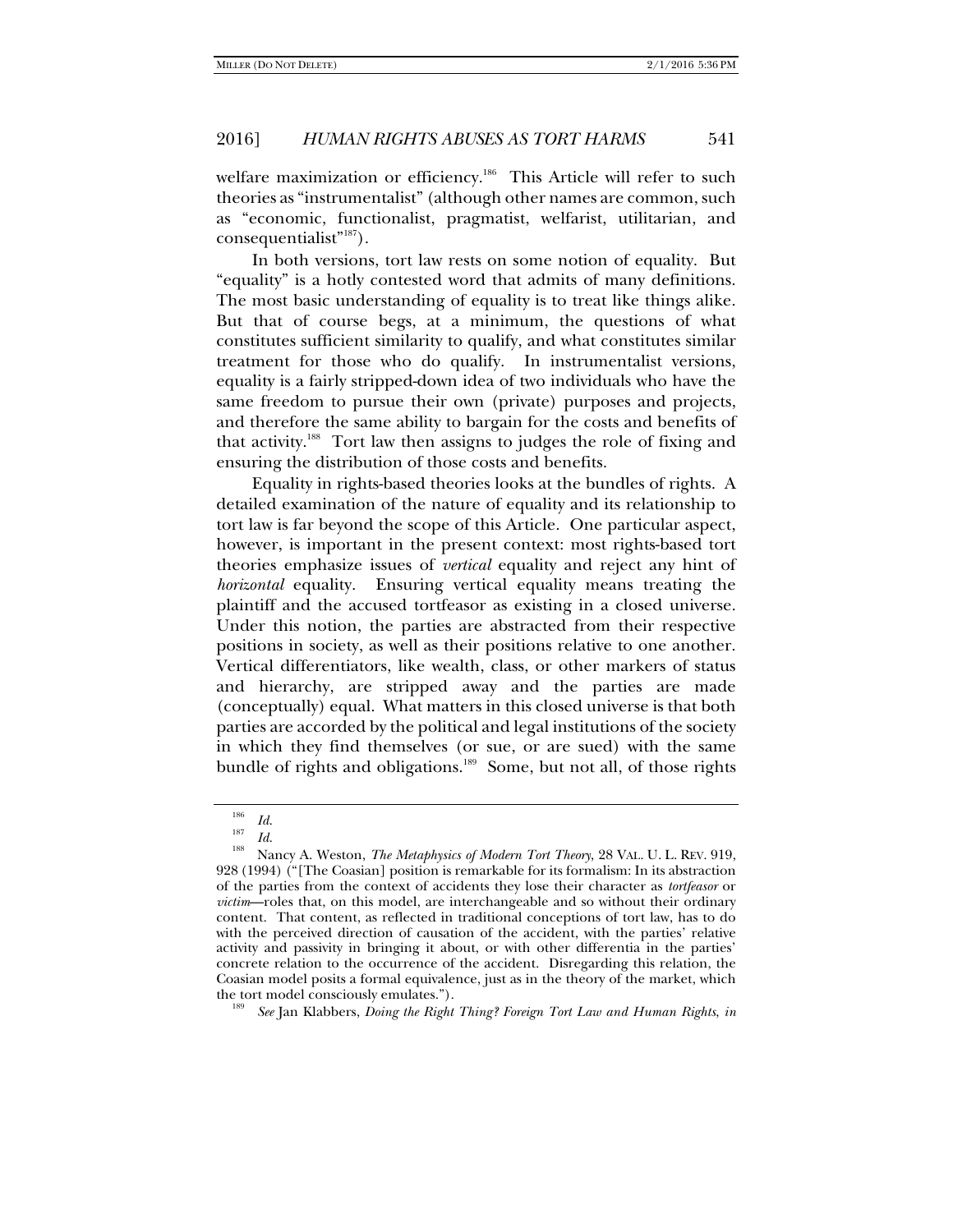give rise to correlative duties in the other party. The legal question then boils down to whether those rights and duties were breached in a way that caused compensable injury.<sup>190</sup> So if a billionaire were run over by a harried, minimum-wage service employee on her way to work, the law would not take into account the infinitesimally small wealth of the service employee in comparison to the billionaire in determining how much was owed in damages.

A formulation that captures both the instrumentalist and rightsbased versions of equality has it that tort law assumes a "juridical equality" between the parties.<sup>191</sup> Here, the modifier "juridical" makes it clear the salient features for identifying "like" cases are *legal* features (as distinguished from, say, social or economic features). Instrumentalist and non-instrumentalist theories may describe that juridical equality in different terms, of course. The former may focus on the parties' equal (legal) freedom to bargain and to pursue their own ends, while the latter may focus on the individuals' reciprocal bundles of rights and duties.

Broader normative theory gives a much deeper meaning to "equality," of course, and many theorists take the tort system to task for failing to address *horizontal* inequality—that is, for excluding any notion of distributive justice that addresses all similarly situated individuals in a society whether or not they happen to be involved in a court case.<sup>192</sup> Critiques from the distributive justice angle argue that

TORTURE AS TORT 553, 558 (Craig Scott ed., 2001) ("[H]uman rights typically deal with individuals as part of larger communities. By contrast, private law, and tort law in particular, brackets any social relation that individuals may have, instead focusing on the purely bilateral relation between victim and tortfeasor.").

See Grosskopf, *supra* note 182, at 359 ("This . . . process is designed to allow the courts to take into account only one basic variable, namely whether a wrong was committed between the parties, and by default to reject all other possible variables, such as the parties' identity, needs or wealth, as irrelevant, and hence illegitimate.").<br><sup>191</sup> Cane, *supra* note 179, at 148 ("Mainstream theoretical accounts of the nature of

tort law and tort liability, whether instrumentalist or non-instrumentalist, generally assume that both parties to a tort action are 'juridically equal' private agents pursuing their own projects and purposes.").

*See* WEINRIB, *supra* note 183, at 206–14 (differentiating tort law, which the author claims expresses corrective justice, from "politics," which he claims expresses horizontal equality and distributive justice); s*ee also* JULES COLEMAN, THE PRACTICE OF PRINCIPLE: IN DEFENCE OF A PRAGMATIST APPROACH TO LEGAL THEORY 9 (2001) (explaining that "tort law is best explained by corrective justice"); ERNEST WEINRIB, CORRECTIVE JUSTICE 2 (2012) ("Corrective justice is the term given to the relational structure of reasoning in private law"); Stephen Perry, *On the Relationship Between Corrective and Distributive Justice*, *in* OXFORD ESSAYS IN JURISPRUDENCE 238–62 (Jeremy Horder ed., 2000); Martin Stone, *The Significance of Doing and Suffering*, *in* PHILOSOPHY AND THE LAW OF TORTS 131 (Gerald Postema ed., 2001).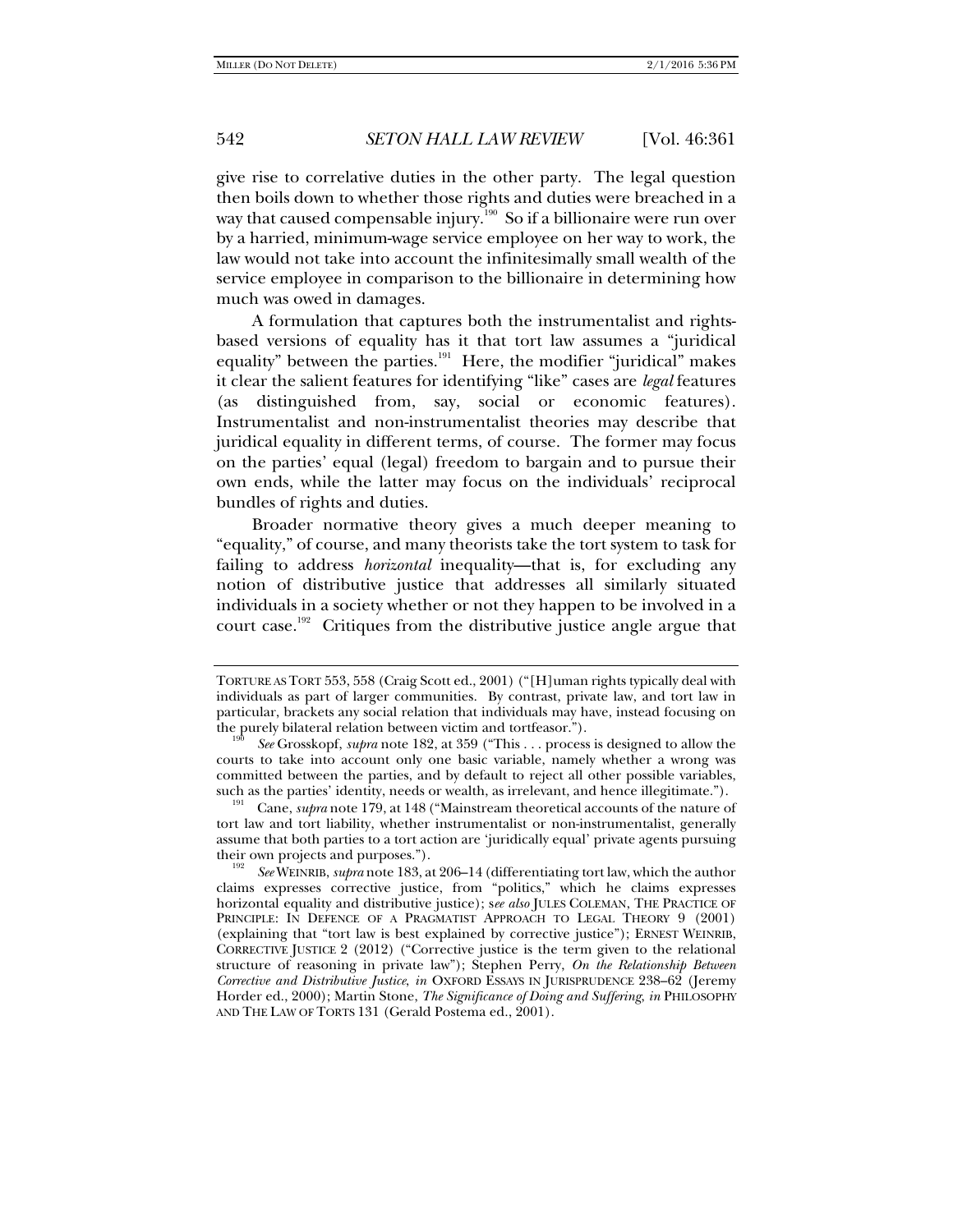the fiction that makes the narrow, juridical conception of equality work—that the parties exist in a closed universe separated from their actual social condition—may serve the individuals involved in the case but fails society as a whole. It does so by failing to situate the potentially tortious behavior in the broader social system in which that behavior operates and in which its toleration (including by assigning a dollar value to its exercise) has systemic effects.<sup>193</sup> So understood, torts should incorporate horizontal equality by giving significant weight to the role and effects of tortious behavior all across society, not just to the injurer and the injured. $194$  Those advancing the dominant, rights-based theories of torts defend the rejection of horizontal equality by arguing that torts at the bedrock normative level, is about correcting the specific results of specific wrongful behavior. Therefore, "[t]he claims of corrective justice are limited or restricted to parties who bear some normatively important relationship to one another. A person does not . . . have a claim in corrective justice to repair *in the air*, against no one in particular."195

These understandings of horizontal and vertical equality and how they apply to the classical law of torts governing private interactions between private individuals (individuals exercising their freedom to pursue their own projects and purposes) help to illuminate the ways in which the narrow model of juridical equality falls apart in the case of public wrongs. First, the notion of vertical equality cannot apply where one of the parties is a public agent exercising a public function.<sup>196</sup> The victim of a *public* wrong and the alleged wrongdoer do not have the same bundle of rights and obligations because they are, in a sense, completely different kinds of actors. The former is a citizen, but the latter is the representative of the state and an extension of the powers granted to it by citizens collectively—such as the monopoly over the use of force. That is not to say that the looming threat of force is the factor that disrupts the equal bilateral relationship of private actors. It is only to illustrate one of the many ways in which a public official is both authorized and constrained by an entirely different set of rights and duties than an ordinary citizen.<sup>197</sup> Private individuals, for instance,

<sup>&</sup>lt;sup>193</sup> Gregory C. Keating, *Distributive and Corrective Justice in the Tort Law of Accidents*, 74 S. CAL. L. REV. 193, 195 (2000).

<sup>&</sup>lt;sup>194</sup> Id.<br><sup>195</sup> Jules L. Coleman, *The Practice of Corrective Justice, in* PHILOSOPHICAL FOUNDATIONS OF TORT LAW 53, 66–67 (David G. Owen ed., 1995).<br><sup>196</sup> ROBERT STEVENS, TORTS AND RIGHTS 219–20, 225–28 (2007).<br><sup>197</sup> Cane, *supra* note 179, at 154 ("[S]tatutory and constitutional provisions may

impose on public agents duties . . . that private agents do not have and that are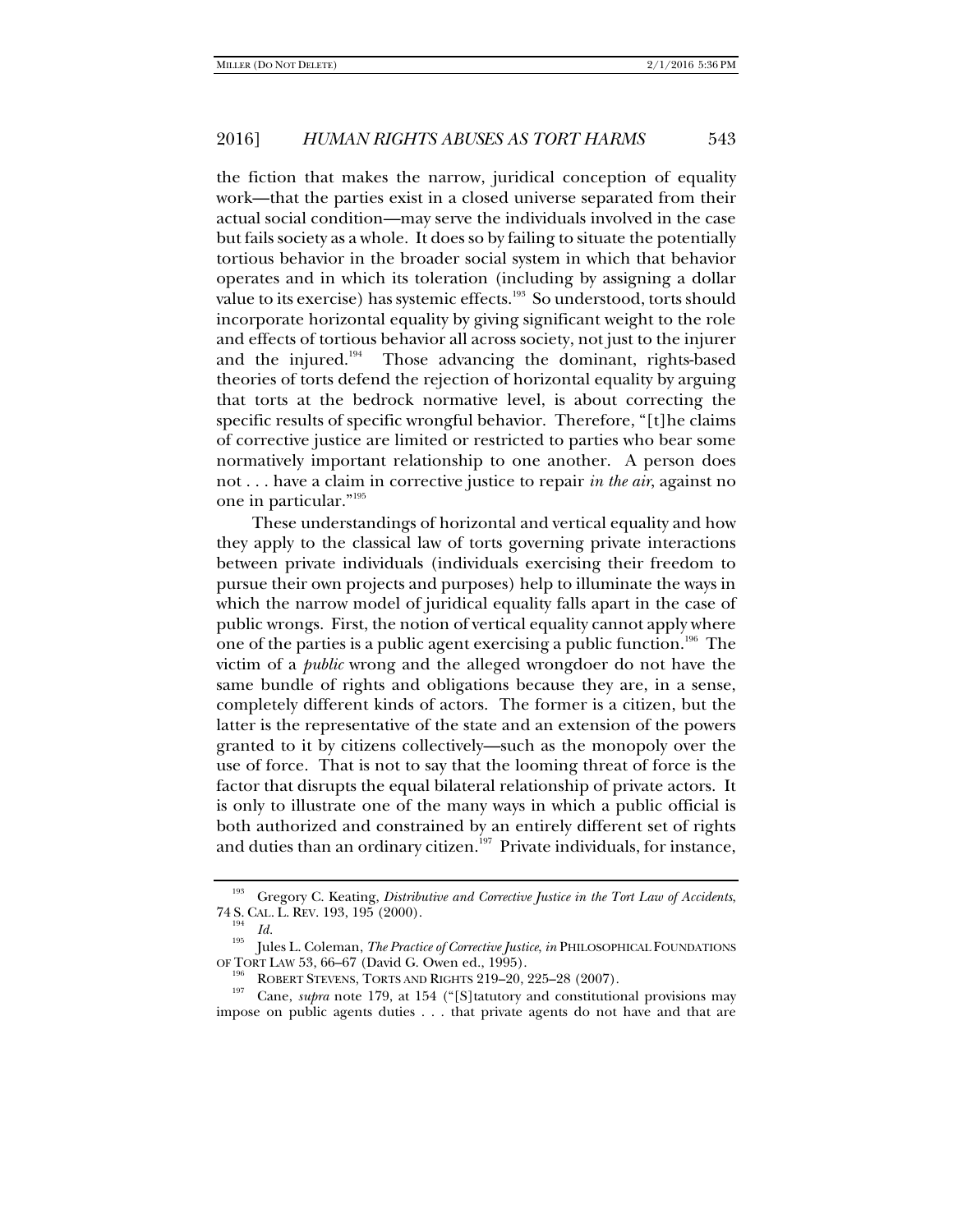are free to pursue their own projects and are under no obligation that those projects advance the public good, or that they refrain from using their resources for personal, instead of common, gain. Yet those are precisely the constraints we put on the state and on agents of the state exercising their public function.<sup>198</sup> As clarified below, this is neither a stark division nor a binary choice between private individual or public agent. Rather, it is a continuum.<sup>199</sup>

The second problem that arises when considering applying classical torts to public wrongs is that the notion of horizontal equality takes on a distinctly different character and becomes intrinsic to the harm, rather than becoming an optional "bonus," the justification for which may be debated depending on one's theoretical tendencies. Remedies that address only the disequilibrium between the two parties to a lawsuit cannot reach the harm done to a body politic by a wrongful policy or practice. The reason that judicial review or legislative reform are the traditional legal remedies for public wrongs is because a policy, practice, or law that violates the legal protections afforded to individuals is itself offensive to the legal regime that guarantees those rights, and judicial review "fixes" the entire regime. It is not simply a matter of the abstracted binary relationship between two people, but instead an injury that implicates the nature of the proper relationship of a citizen to governmental power and authority. Whereas injury to an individual can be remedied by compensating her for the value assigned to those injuries, the harm to the social contract cannot be remedied except by changing the offensive policy or practice.

Consider the contrasting cases of a pedestrian hit by a speeding car and a murder suspect tortured to produce a confession. Consider further that the torturing officer's superiors are either complicit in, or willfully ignorant of, her conduct but that there is no written or formal rule or policy condoning torture. In the former instance, the driver's duty would only be to those pedestrians she might be in danger of injuring at any given time, but certainly not to all pedestrians anywhere

correlative to rights . . . . [P]ublic agents may enjoy statutory protection from tort liability that private agents do not.").<br><sup>198</sup> Cane, *supra* note 179, at 151 ("In this sense, states pursue public projects and

purposes, and a public interest, which are distinguishable from and may conflict with the personal projects, purposes and interests of particular private agents. To be justified within this framework of thought, the state's claimed monopoly of legitimate coercion must be used (only) in the public interest and to promote public purposes, but consistently with preserving for private agents the largest possible measure of freedom to pursue their own projects and purposes.").

*See infra* note 200 and accompanying text.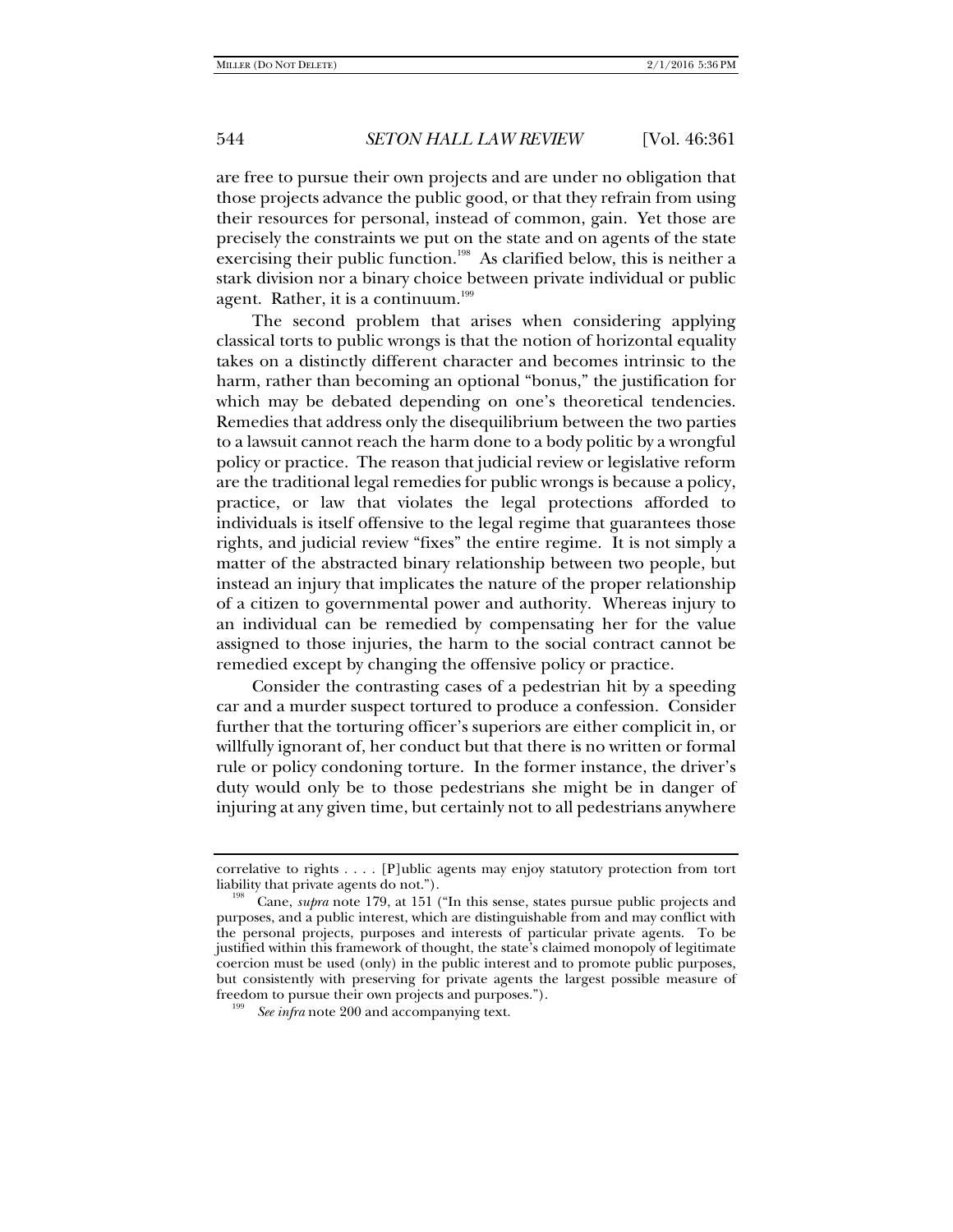and at any time. Furthermore, the driver can only be said to have violated that duty with respect to the person she sideswiped. We would not say that the other pedestrians, those who arrived home safely, were somehow injured by the accident; by breaking the arm of the victim, the driver did not break the arms of all pedestrians everywhere. The victim's injuries were her own. The essentially self-contained nature of such injuries is what makes it possible to conceptually cordon off such private torts from one another and to abstract tort victims from other members of society who suffer similar harms from non-tortious sources or causes.

The police officer and her colluding superiors, by contrast, do have a duty to everyone (at least everyone in the territory over which they have authority). When the officer tortures one person, it is true that only that one person suffers the physical injuries. In that sense the harms are not shared. The injury, however, is to the relationship between the government and the governed, specifically defined in the Constitution and international law to exclude torture. The victim's right to a relationship that excludes torture is diminished, but so is that of every other individual in the officer's territory because in the moment that torture became approved or tolerated, everyone in the city went from living under a regime that prohibited it to one that allowed it. Classifying the victim's torture as assault and battery and the police officer as an individual tortfeasor would result in the victim being compensated but would ignore systemic characteristics of the case. Such a characterization would fail to address the role of the officer's superiors and to provide a remedy to the rest of the population for the harm done to their rights. Public harms are not susceptible to being described as self-contained and are thus much more difficult to fit into the abstracted binary universe required by tort law. The horizontal aspect of equality becomes non-optional in the case of public wrongs because horizontal elements are intrinsic to the duty, the harm, and the proper remedy.

The inclusion of horizontal elements of equality in public torts need not be absolute. The above discussion considers situations where the public wrongs are undertaken according to a policy or practice. One could argue that situations where an official was acting outside of established policies and practices—a rogue agent—would be closer to the classical model of torts since the harm would be more closely restricted to the individual victim. Take the example of a homicide detective who systematically tortures confessions from African-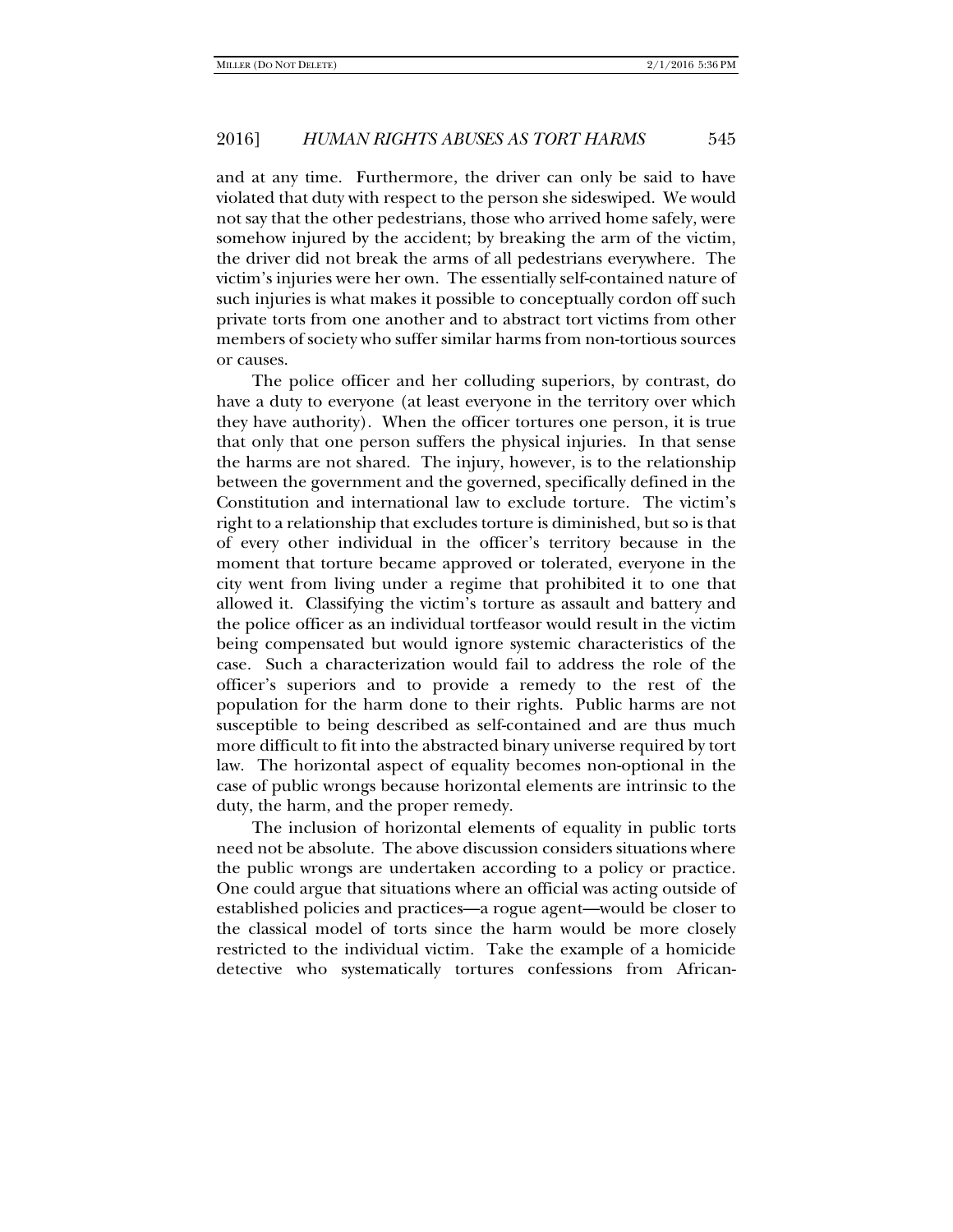American suspects.<sup>200</sup> Assume that his superiors are completely unaware of his conduct (and that their ignorance is reasonable rather than willful). The argument would be that the broader public in this case is not injured. Since the detective's superiors did not approve of or willfully ignore his conduct, the broader public's right to live under a government that refrains from torture has not been affected. In that sense, it would be more appropriate to pay compensation to the rogue's victim *alone*, rather than to push for unnecessary institutional changes.

Although it is conceptually possible for such acts to be undertaken in isolation by rogue agents, that may not always be the case. In the Chicago police torture case, for instance, the police department and the city of Chicago went to great lengths to cover up Detective Burge's crimes. The more that the organization around the "rogue" is involved, the more the bad actor's activities become a practice rather than an aberration and the more horizontal political equality is implicated. At any rate, the point here is not to offer a detailed defense of particular sharp divisions along the continuum of public wrongs to which public remedies are intrinsic and those for which some kind of private remedy would be adequate. The point, rather, is to note that the continuum exists. Also, the more the duties, injuries, and desirable remedies in a case implicate horizontal political inequality, the more inappropriate it is to shoehorn those cases into an abstracted binary universe absent of horizontal considerations.

The public tort schemes under § 1983, *Bivens*, and the ATS circumvent those problems in the ways described *supra* in Part II.C, but classical tort law has trouble adequately accounting for such distinctions. This will be shown in the next section by highlighting the extent to which international law's remedies for breaches of human rights obligations combine both horizontal and vertical elements of equality.

<sup>&</sup>lt;sup>200</sup> This is an actual case. Chicago homicide detective John Burge tortured confessions from more than 100 African-American suspects using techniques such as electroshock. *See* Special Projects Conclusion Rep. from Investigator Michael Goldston for the Office of Prof'l Standards, to Chief Admin. of Office of Prof'l Standards 6 (Sept. 28, 1990), http://peopleslawoffice.com/wp-content/uploads/ 2012/02/Goldston-Report-with-11.2.90-Coversheet.pdf ("In the matter of alleged physical abuse, the preponderance of the evidence is that abuse did occur and that it was systematic . . . . The type of abuse described was not limited to the usual beating, but went into such esoteric areas as psychological techniques and planned torture.").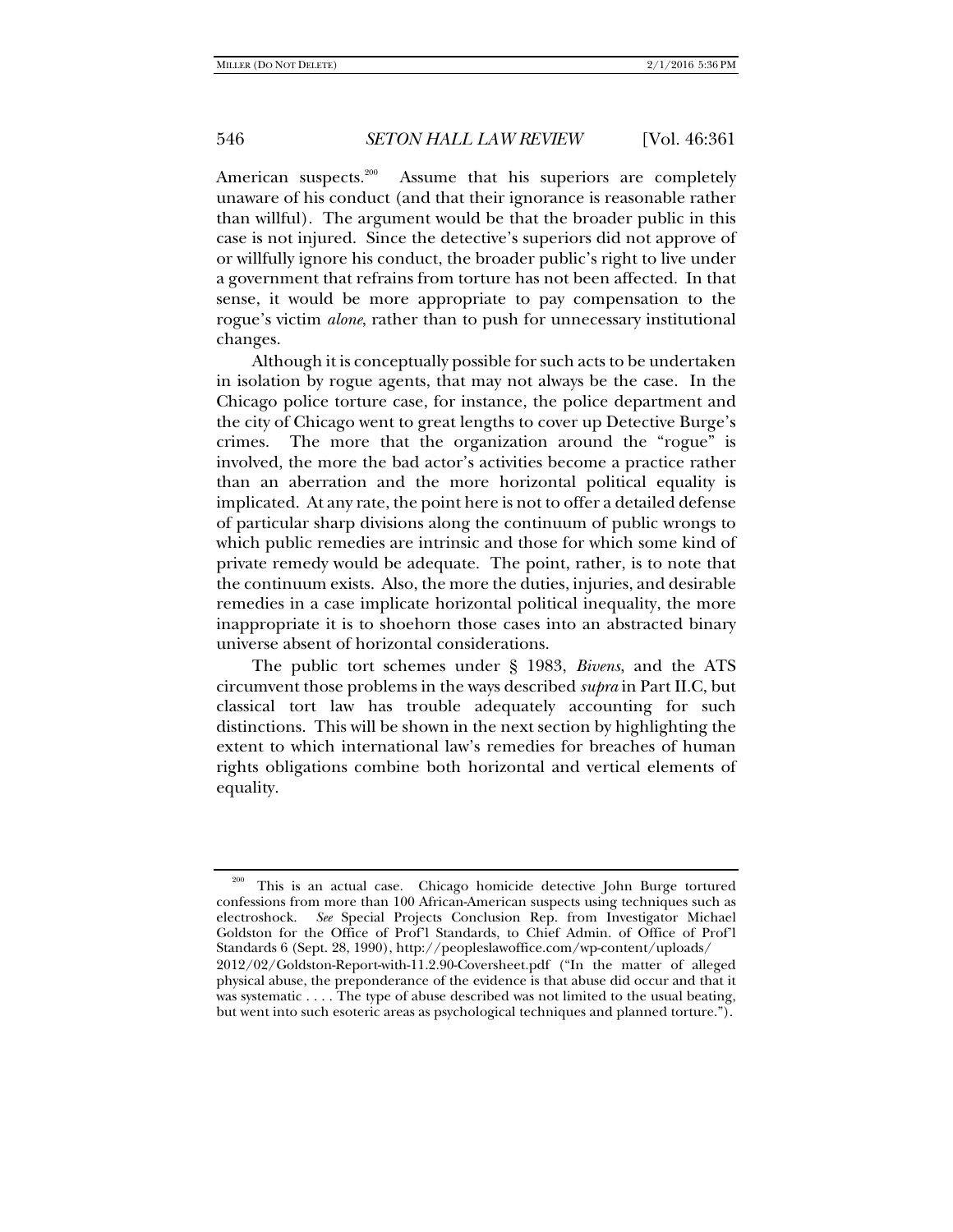#### B. *Horizontal Equality and Remedies for Public Harms*

Comparing the duties and remedies at stake in a human rights case decided under international law and a torts case decided under the common law reinforces the conclusion of the theoretical inquiry: the *private law* of tort law cannot adequately address violations of *public law*.

The proposal that victims of human rights violations could pursue claims under the law of torts in state courts is premised on the idea that "[t]he same facts that give rise to international human rights violations almost always will also constitute a domestic or foreign tort."<sup>201</sup> Several commentators have noted that nearly every jurisdiction has a body of law that provides for civil liability for certain injuries.<sup>202</sup> This is seen as an advantage because state courts in tort cases would apply choice of law principles to determine whether to apply the law of the place of injury or the law of the forum. Unless the United States had a compelling interest in the case, the usual result of the choice of law analysis would be the law of the place of injury. $^{203}$  The universality of tort-like legal norms is therefore an important part of the argument that victims may still find compensation.<sup>204</sup> Although many plaintiffs in ATS cases have pleaded state law tort violations, in the end they were adjudicated under federal/international law rather than under the ATS. $205$  Several other ATS cases actually proceeded in state courts. $206$ 

First, briefly, the duties that give rise to public harms are different than the duties that give rise to private harms. This stems from the

frequently restrict the amount of damages available. Borchers, *supra* note 46, at 52–55.<br><sup>205</sup> *See* Hoffman & Stephens, *supra* note 45, at 15 ("The state law claims often drop out when plaintiffs obtain a judgment on th

<sup>&</sup>lt;sup>201</sup> Alford, *supra* note 4, at 1761.<br><sup>202</sup> STEPHENS ET AL., *supra* note 57, at 120 ("The same conduct that constitutes a violation of international human rights norms usually also violates the law of the place where it occurred and the law of the forum state . . . ."); *see also* Hoffman & Stephens,

*Chimene Keitner, State Courts and Transitory Torts in Transnational Human Rights Cases*, 3 U.C. IRVINE L. REV. 81, 81 (2013).

*See* Alford, *supra* note 4. Although other systems may recognize tort harms, they

See, e.g., Alomang v. Freeport-McMoran, Inc., 718 So. 2d 971 (La. Ct. App. 1998). In *Alomang*, the Louisiana Court of Appeals itself translated the plaintiff's claims, which were originally stated in terms of international law. When the defendant objected on the grounds of lack of subject matter jurisdiction, the appeals court noted that "[a]lthough the emphasized language quoted above from the opinion of the trial court creates the impression that the claims of the plaintiff are limited to 'human rights violations and foreign environmental damages,' plaintiff's actual allegations are far broader. Plaintiff also alleged that members of the purported class have sustained personal injury damages . . . ." *Id.* at 972.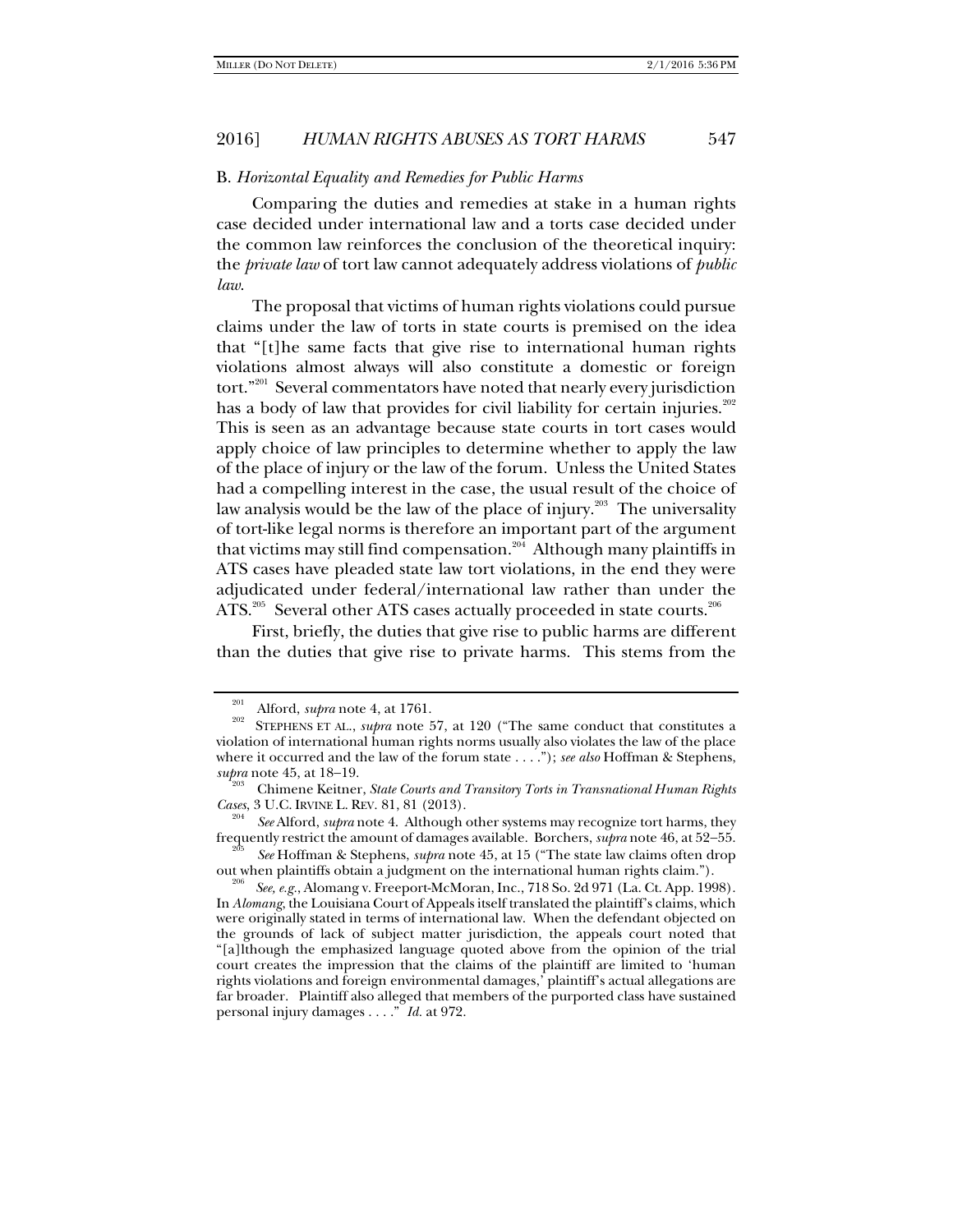unbridgeable vertical inequality between public officials exercising public functions and private individuals. That is what the Supreme Court was insinuating in *Monroe* and *Bivens* when it established a preference, at least in some circumstances, for the application of constitutional law over the common law. Preserving that difference is one of the issues at stake in deciding whether to translate human rights abuses into tort harms. Because a human rights abuse is committed by (or, in the case of corporations, in complicity with) a public official exercising a public function, torture, by definition, cannot be committed by a private individual—only a state official. As one commentator observed:

Thus, if torture paradigmatically involves official acts, such as those committed by government agents or, at least, under colour of law, then it becomes awkward to completely ignore this official aspect and instead focus on the individual relation between torturer and victim. To do so would be tantamount to denying the official element of torture, and thereby to render it indistinguishable from assault or battery or other forms of inflicting pain.<sup>207</sup>

In other words, a police officer has a duty not to torture the citizens under her care that is different in kind and in origin from the duty of private individuals to refrain from intentional battery. Casting the former as the latter obscures which kind of duty the wrongdoer violated.

That distinction is important because human rights abuses, as opposed to torts, require remedies tailored to their nature as public harms. Since international human rights law is directed not only at addressing the harms to individuals but also to protecting all individuals from similar harms, the remedies for human rights abuses encompass both the kinds of aims characteristic of public law—such as reforming the institutional structures that made the torture possible in the first place—and of private law—such as providing the victim with monetary compensation.<sup>208</sup> International human rights law specifies

<sup>&</sup>lt;sup>207</sup> Klabbers, *supra* note 189, at 558.<br><sup>208</sup> *See* Comm. Against Torture, Convention Against Torture and Other Cruel, Inhuman or Degrading Treatment or Punishment 9, U.N. Doc. CAT/C/GC/3 (Dec. 13, 2012), http://coremanipur.org/2013/10/08/general-comment-no-3-of-the-uncommittee-against-torture/ (follow "General Comment No 3 on Article 14 CAT" hyperlink) (discussing the implementation of article 14 by States parties); *see also* Basic Principles and Guidelines on the Right to a Remedy and Reparation for Victims of Gross Violations of International Human Rights Law and Serious Violations of International Humanitarian Law, G.A. Res. 60/147, U.N. Doc. A/RES/60/147 (Dec. 16, 2005), http://www.ohchr.org/EN/ProfessionalInterest/Pages/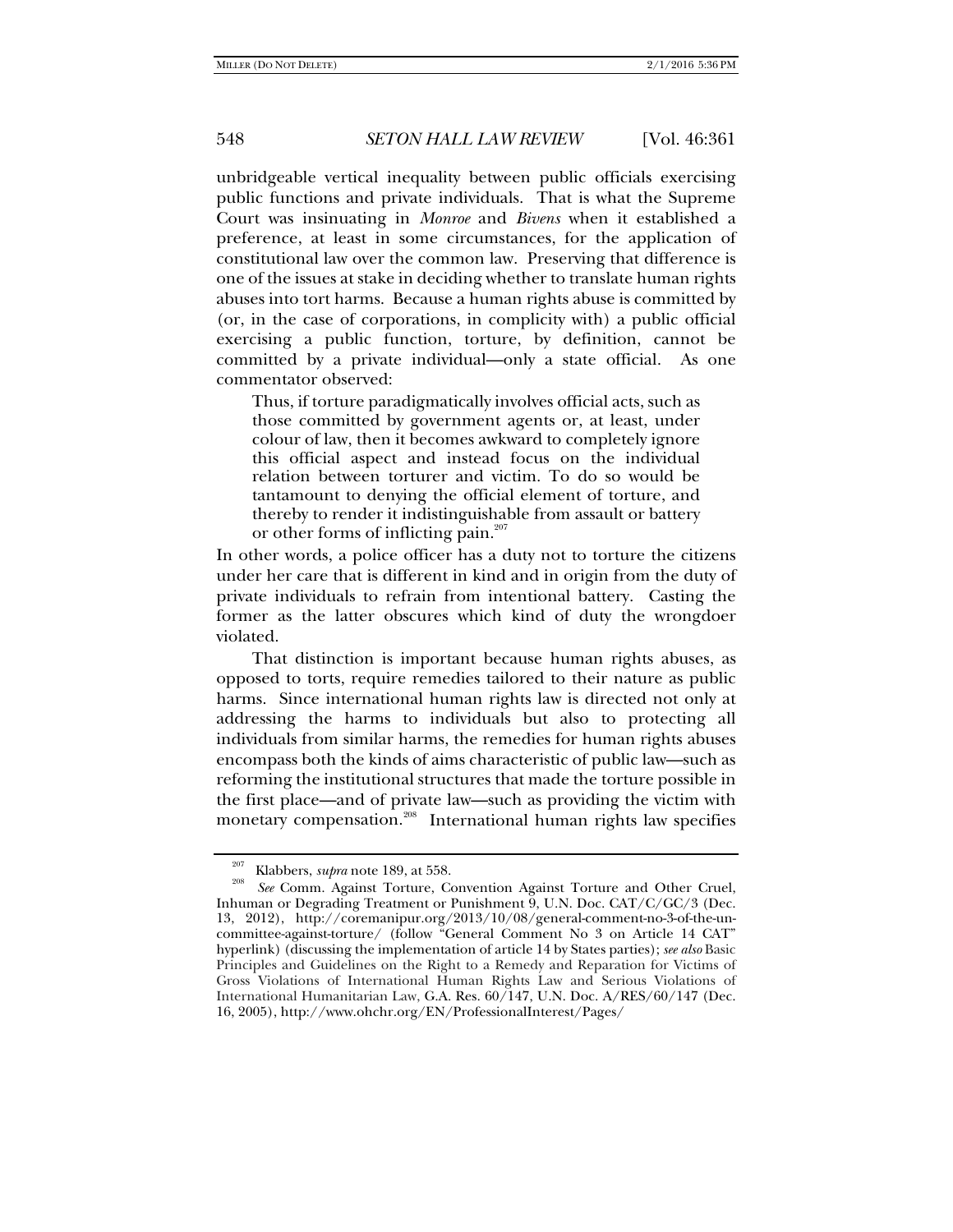five aspects for the effective redress of grave human rights abuses: restitution, compensation, rehabilitation, satisfaction, and guarantees of non-repetition.<sup>209</sup> Some of those aspects touch both the individual and the body politic. Restitution, for instance, requires states to place the victims—to the extent possible given each specific case—in the position they were in prior to the abuse.<sup>210</sup> But restitution is not only about the victim as an isolated individual: "For restitution to be effective, efforts should be made to address any structural causes of the violation . . . ."211 Compensation and rehabilitation, on the other hand, are specifically related to the individual. Nevertheless, "monetary compensation alone may not be sufficient redress for a victim of torture and ill-treatment."<sup>212</sup>

The elements of satisfaction and the guarantee of non-repetition are almost entirely state-centric and highlight the understanding in international law that human rights violations require the state to initiate institutional reform to protect those in its territory from further violations. Satisfaction, among other things, requires that states publicly acknowledge the violation:

This is not simply the right of any individual victim or closely related persons to know what happened, a right to the truth. The right to know is also a collective right, drawing upon history to prevent violations from recurring in the future. Its corollary is a "duty to remember[,]"[] which the State must assume, in order to guard against the perversions of history that go under the names of revisionism or negationism; the knowledge of the oppression it has lived through is part of a people's national heritage and as such must be preserved. These, then, are the main objectives of the right to know as a collective right. $213$ 

RemedyAndReparation.aspx [hereinafter Basic Principles and Guidelines].<br><sup>209</sup> See Comm. Against Torture, supra note 208, at 2.<br><sup>210</sup> See Declaration of Basic Principles of Just. for Victims of Crime and Abuse of

Power ¶ 8, G.A. Res. 40/34 A, U.N. Doc. A/RES/40/34 (Nov. 29, 1985), http://www.un.org/documents/ga/res/40/a40r034.htm (explaining that "[o]ffenders or third parties . . . should . . . make fair restitution to victims, their families or dependents. Such restitution should include the return of property or payment for the harm or loss suffered, reimbursement of expenses incurred as a result of the victimization, the provision of services and the restoration of rights.").<br><sup>211</sup> Comm. Against Torture, *supra* note 208, at 2.<br>*112 Id.* 

<sup>&</sup>lt;sup>213</sup> LOUIS JOINET, COMM. ON HUMAN RIGHTS, THE ADMINISTRATION OF JUSTICE AND THE HUMAN RIGHTS OF DETAINEES, E/CN.4/Sub.2/1997/20/Rev.1, at para. 17 (Oct. 1997), http://www.derechos.org/nizkor/impu/joinet2.html.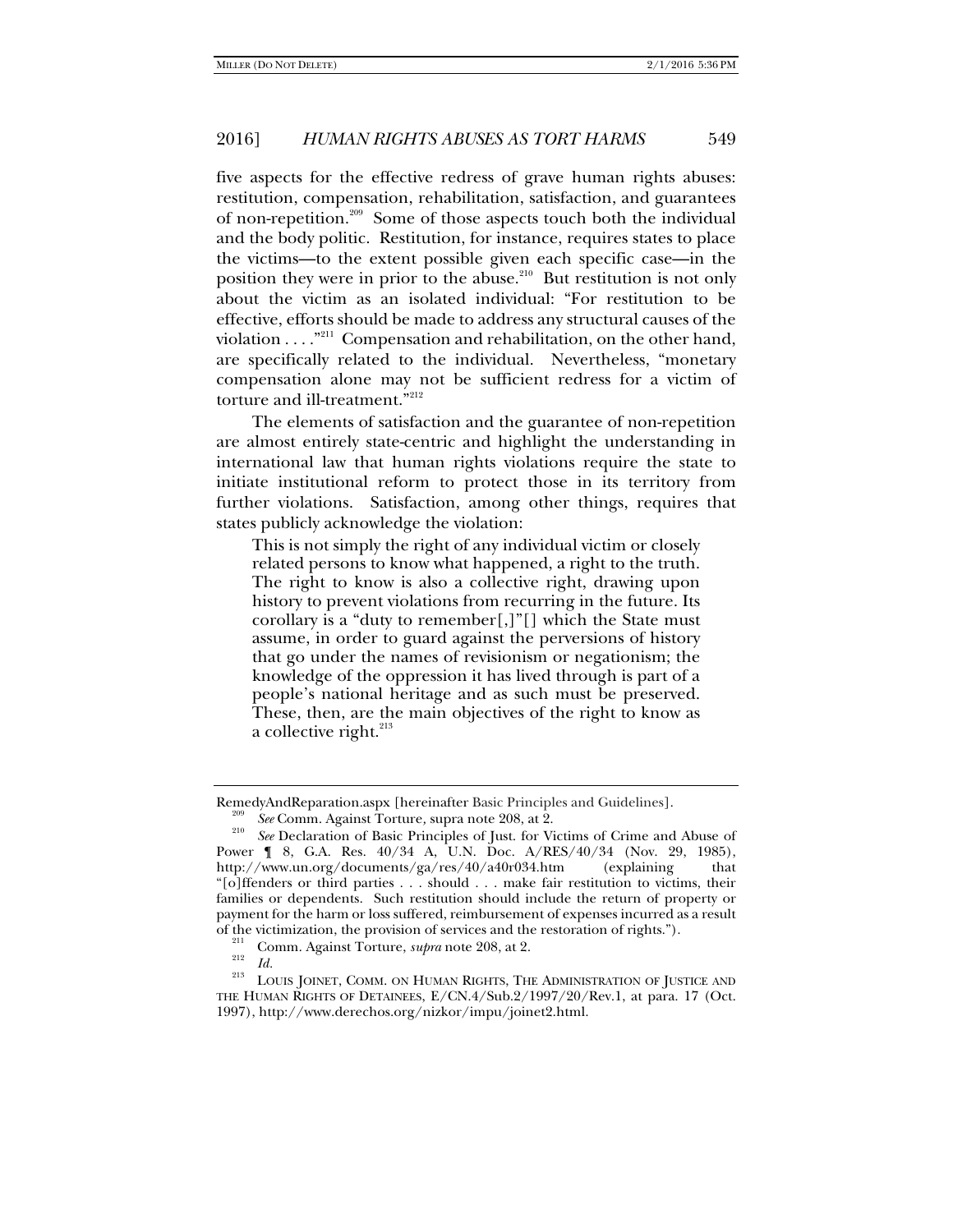That requirement is particularly important in light of the potential translation of international human rights abuses into tort harms. Although the obligation to acknowledge the violation rests on the wrongdoing state, the underlying rationale for the obligation—the rights of the individual victims to truth and of the broader society to knowledge in service of future prevention—would be satisfied at least to some extent by a neutral court finding a violation of international human rights law. Returning to the facts of *Filártiga*, the Second Circuit Court of Appeals declared publicly and eloquently that Peña, and by direct implication, Paraguay, engaged in torture. But it seems difficult to argue that the desire for truth and remembrance would have been as well satisfied, if satisfied at all, by a state court in New York awarding the Filártigas damages for wrongful death.

Satisfaction and the guarantee of non-repetition require not only truth, but also accountability of the individuals who commit the abuses and of the system in which they operate. $2^{14}$  Individual accountability in this context includes the obligation to investigate alleged abuses and to pursue "judicial and administrative sanctions against persons liable for the violations."215 Institutional accountability requires states to identify and change the aspects of its system that contributed to the violations. Since many human rights are closely tied to core government functions such as the maintenance of law and order or the management of the political process, the required changes could be far ranging, such as providing for:

[C]ivilian oversight of military and security forces; ensuring that all judicial proceedings abide by international standards of due process, fairness and impartiality; strengthening the independence of the judiciary; protecting human rights defenders . . . establishing systems for regular and independent monitoring of all places of detention; providing . . . [and] training for law enforcement officials as well as military and security forces on human rights law.<sup>216</sup>

<sup>&</sup>lt;sup>214</sup> Satisfaction and the guarantee of non-repetition may require, in addition to accountability, depending on the situation, additional actions such as "effective measures aimed at the cessation of continuing violations; verification of the facts and full and public disclosure of the truth . . . assistance in the recovery, identification, and reburial of victims' bodies . . . an official declaration or judicial decision restoring the dignity, the reputation and the rights of the victim . . . public apologies . . . [and] commemorations and tributes to the victims." Comm. Against Torture, *supra* note 208,

at 4. 215 *See* Basic Principles and Guidelines, *supra* note 208. 216 Comm. Against Torture, *supra* note 208, at 4.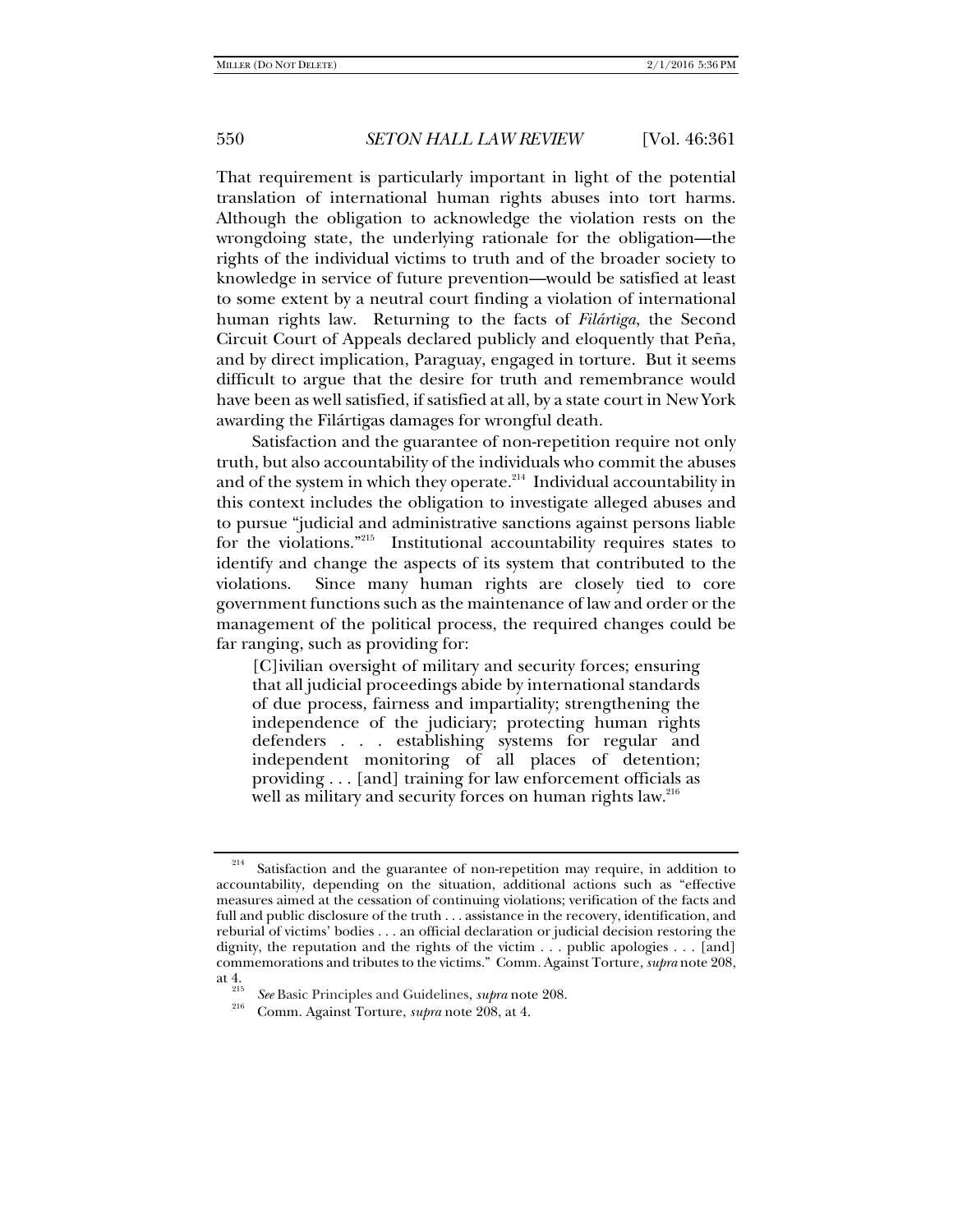In summary, international law requires, among other things, the following: a finding that the individual accused of violating human rights standards was performing a public function (or, in another formulation, acting under the color of law); a determination that the acts she is alleged to have undertaken violated the specific human rights standard complained of (e.g., torture); and, in the event the two conditions are satisfied, a finding of redress that addresses the harm to the victim while simultaneously ensuring both individual accountability for the perpetrator and institutional accountability for the system in which she operates. While TPL fails to perfectly satisfy all of those requirements, it goes significantly further towards doing so than municipal tort law.

#### IV. A BETTER APPROACH

The successful transition of human rights litigation in the United States away from federal courts and into state courts depends on both the availability of international law to state courts and the extent of those courts' discretion to decline to hear international law claims. Fortunately, state courts can, and indeed must, hear claims arising under the federal common law of customary international law, which at least includes the kinds of claims recognized by the Supreme Court in *Sosa*. To date, commentators have largely ignored the possibility that state courts might be forced to hear human rights cases under human rights law, perhaps because the actual prospect of state court litigation of international human rights cases was not of practical and immediate concern until the Supreme Court shut the doors of federal courtrooms in *Kiobel*. Part IV will analyze the feasibility of such a transition, discussing both requirements—availability and discretion in turn. The first subsection will sketch out the "modern" position endorsed by the Court that international law is part of U.S. law and will advance a reading of *Kiobel* under which the Court left the modern position undisturbed. Building on the conclusion that federal common law continues to provide claims under customary international law after *Kiobel*, the next subsection will argue that the Supremacy Clause requires state courts to hear those claims (with narrow exceptions).

#### A. *States and International Law*

Although much scholarly contention exists regarding the status of international law in the American legal system, courts have adopted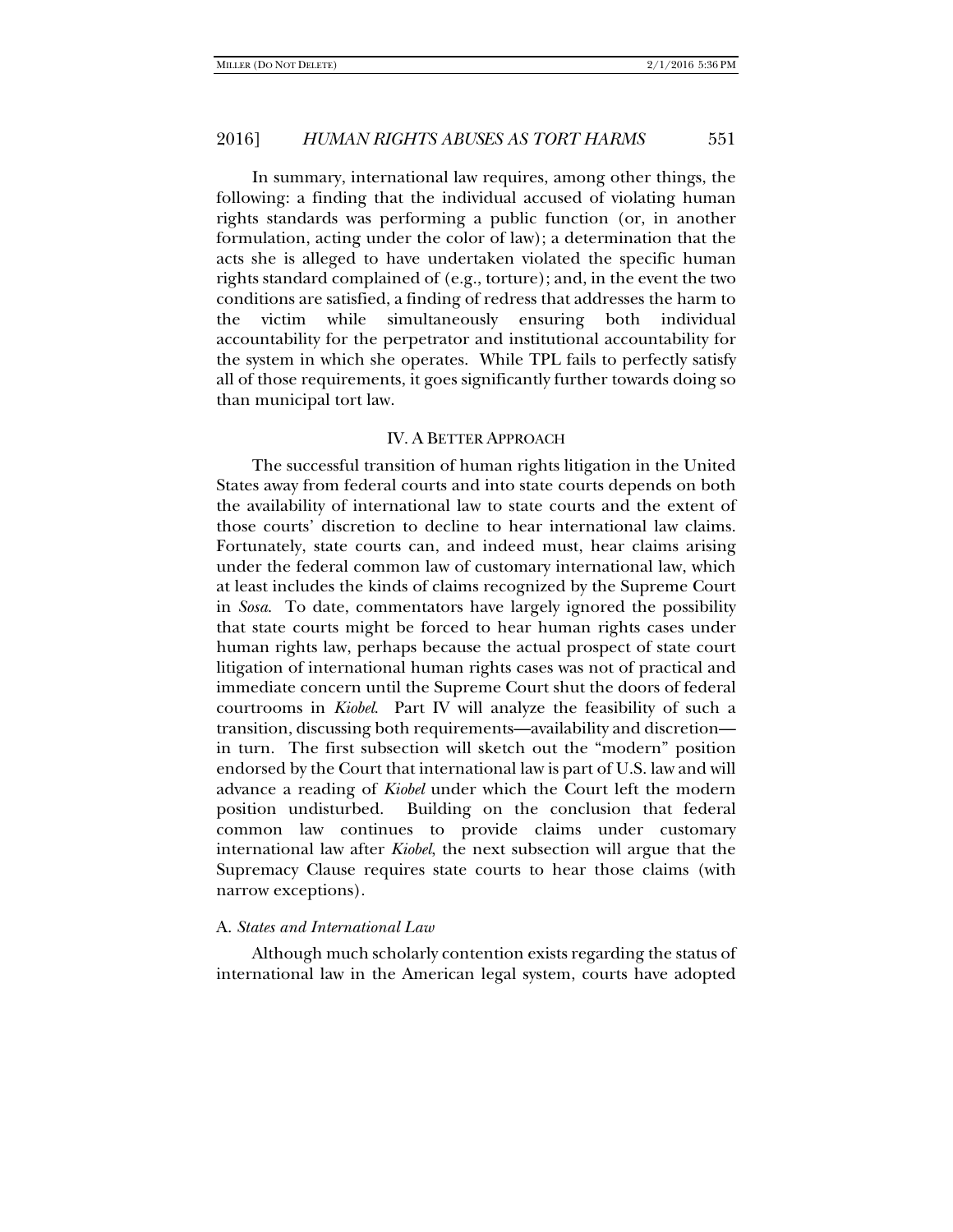what has come to be called the "modern" position.<sup>217</sup> This position asserts that the "[i]nternational law and international agreements of the United States are law of the United States and supreme over the law of the several states."218 The modern position thus unambiguously holds that international law is federal law and preempts contrary state<br>law.<sup>219</sup> A brief excursion into the underpinnings of the modern A brief excursion into the underpinnings of the modern position will help to illuminate the kind of influence federal decisions will likely exert over the range of claims state courts might recognize under international law and their flexibility in interpreting international law norms.

Prior to the Supreme Court's decision in *Erie Railroad Co. v. Tompkins*, 220 international law was part of the general law of the United States and was therefore available to any court at any level. $221$  Its incorporation into U.S. law was unambiguous, captured in the oftquoted opinion of the Court in *The Paquete Habana:* "[i]nternational law is part of our law, and must be ascertained and administered by the courts of justice of appropriate jurisdiction as often as questions of

RESTATEMENT (THIRD) OF FOREIGN RELATIONS LAW § 111(1) (1987). See also Ryan Goodman & Derek P. Jinks, Filártiga's *Firm Footing: International Human Rights and Federal Common Law*, 66 FORDHAM L. REV. 463 (1997); Harold Hongju Koh, *Is International Law Really State Law?*, 111 HARV. L. REV. 1824 (1998); Gerald L. Neuman, *Sense and Nonsense About Customary International Law: A Response to Professors Bradley and Goldsmith*, 66 FORDHAM L. REV. 371 (1997); Beth Stephens, *The Law of Our Land: Customary International Law as Federal Law After* Erie, 66 FORDHAM L. REV. 393 (1997). 219 Vasquez, *supra* note 217, at 1497–98 ("Reflecting the settled view regarding the

status of customary international law in the U.S. legal system at the time that it was approved in 1987, the *Restatement* asserts that such law has the status of federal law. As such, it preempts inconsistent State law; State courts must follow federal court interpretations of it; and State court interpretations of it are reviewable in the federal

 $217$  In some instances, scholars from different camps construe the same decision in very different ways to support very different arguments. In that sense, the degree of unanimity of the courts is a matter of interpretation. It is worth noting, however, that even those launching the most direct attack on the modern position acknowledge its pervasiveness. *See* Carlos Manuel Vasquez, *Customary International Law as U.S. Law: A Critique of the Revisionist and Intermediate Positions and a Defense of the Modern Position*, 86

<sup>&</sup>lt;sup>220</sup> 304 U.S. 64 (1938).<br><sup>221</sup> *See* Swift v. Tyson, 41 U.S. 1 (1842); William A. Fletcher, *The General Common Law and Section 34 of the Judiciary Act of 1789: The Example of Marine Insurance*, 97 HARV. L. REV. 1513 (1984); *see also* Koh, *supra* note 218, at 1831 ("Thereafter, federal courts construed both commercial and noncommercial rules of customary international law so regularly that Justice Gray provoked no dissent when he wrote: 'International law is part of our law . . . .'"); Ernest A. Young, *Sorting Out the Debate over Customary International Law*, 42 VA. J. INT'L L. 365, 371 (2002) (explaining that "federal courts for nearly 100 years applied 'general' law . . . sometimes called the 'law merchant[']—[that] was 'a subset of the law of nations'").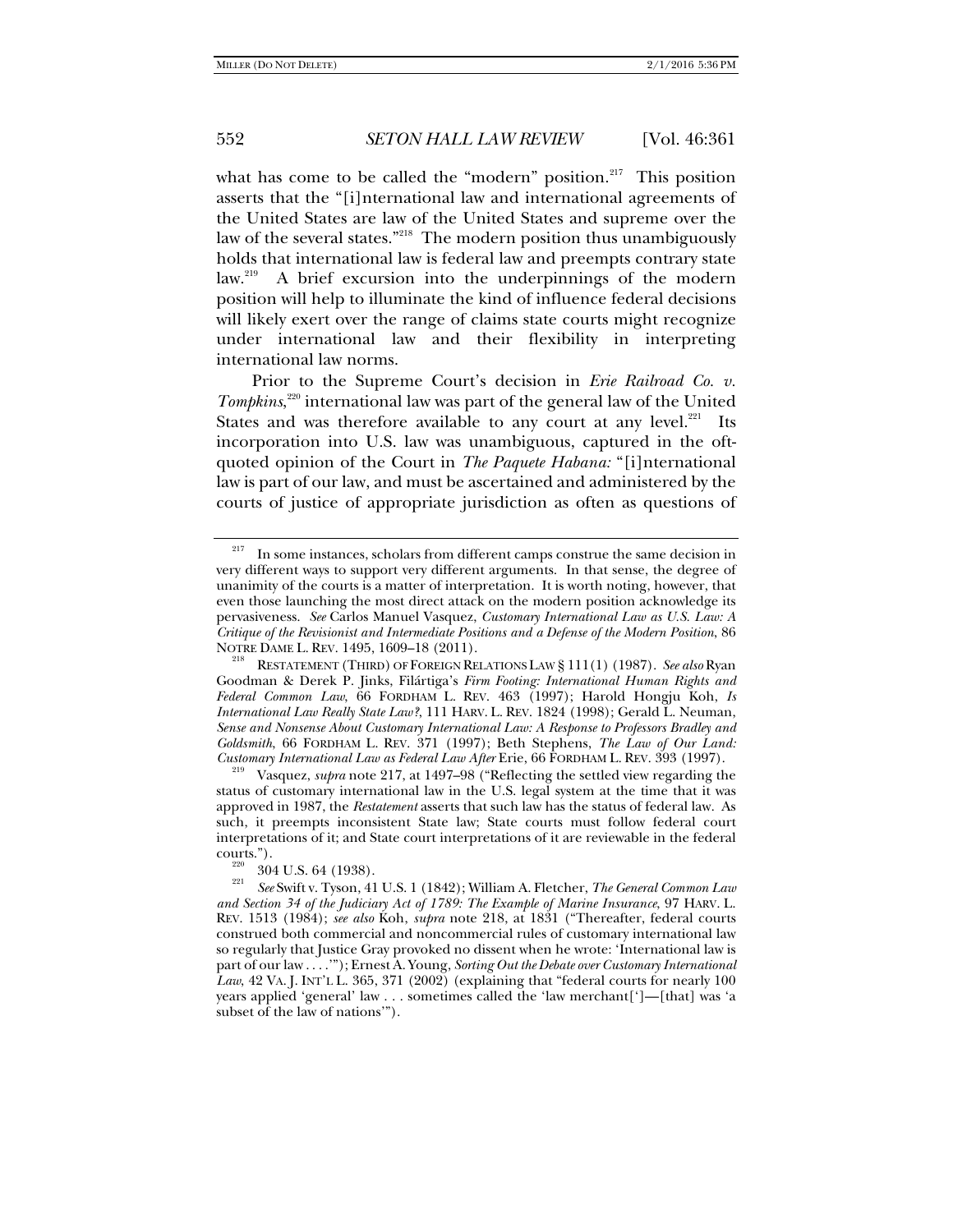right depending upon it are duly presented for their determination."<sup>222</sup> Under the "Swiftian" general law approach, both federal and state courts were free to apply and interpret international law but neither could review the decisions of the other.<sup>223</sup> The general law model was intended to result in the harmonization of judicial opinion on important topics of law, but lacked a mechanism for reliably generating that harmonization.<sup>224</sup> Thus, amidst increasing concerns about federalism and uniformity, the Supreme Court in *Erie* announced the end of the general law and severely limited the content of the federal common law.

The uniformity concerns of the *Erie* Court apply directly to international law given the potential for individual states' actions in contravention of international law to harm the nation as a whole and to undermine the ability of the executive branch to conduct foreign relations.<sup>225</sup> The first argument to that effect came shortly after the Court's decision in *Erie.* Philip Jessup, who would later become a judge on the International Court of Justice in The Hague, published an essay in which he argued that the decision did not change, but rather reinforced, the status of international law as part of the federal common law. Jessup argued that "[a]ny question of applying international law in our courts involves the foreign relations of the United States and can thus be brought within a federal power."<sup>226</sup>

Justice Harlan, writing for an 8-1 majority in *Banco Nacional de Cuba v. Sabbatino*, later quoted Jessup's reasoning approvingly.<sup>227</sup> The Court cited several reasons for agreeing with Jessup. One is that, in

position. Daniel Abebe, *One Voice or Many? The Political Question Doctrine and Acoustic Dissonance in Foreign Affairs*, 2012 SUP. CT. REV. 233, 233 (2012) ("A common theme in foreign affairs law is the importance of the US speaking with 'one voice' to the international community. Speaking with one voice, so the story goes, ensures that the US is not embarrassed by multiple, inconsistent pronouncements from the several states or the different branches of the national government when it takes a position

on a foreign affairs issue."). 226 Philip C. Jessup, *The Doctrine of* Erie Railroad v. Tompkins *Applied to International Law*, 33 AM. J. INT'L L. 740, 743 (1939).<br><sup>227</sup> Banco Nacional de Cuba v. Sabbatino, 376 U.S. 398 (1964).

<sup>&</sup>lt;sup>222</sup> The Paquete Habana, 175 U.S. 677, 700 (1900).<br><sup>223</sup> Young, *supra* note 221.<br><sup>224</sup> *See Erie*, 304 U.S. at 74 ("Experience in applying the doctrine of *Swift v*. *Tyson* had revealed it defects, political and social; and the benefits expected to flow from the rule did not accrue. Persistence of state courts in their own opinions on questions of common law prevented uniformity; and the impossibility of discovering a satisfactory line of demarcation between the province of general law and that of local law developed a new well of uncertainties.").<br><sup>225</sup> That strong interest in strong uniformity is sometimes called the "one voice"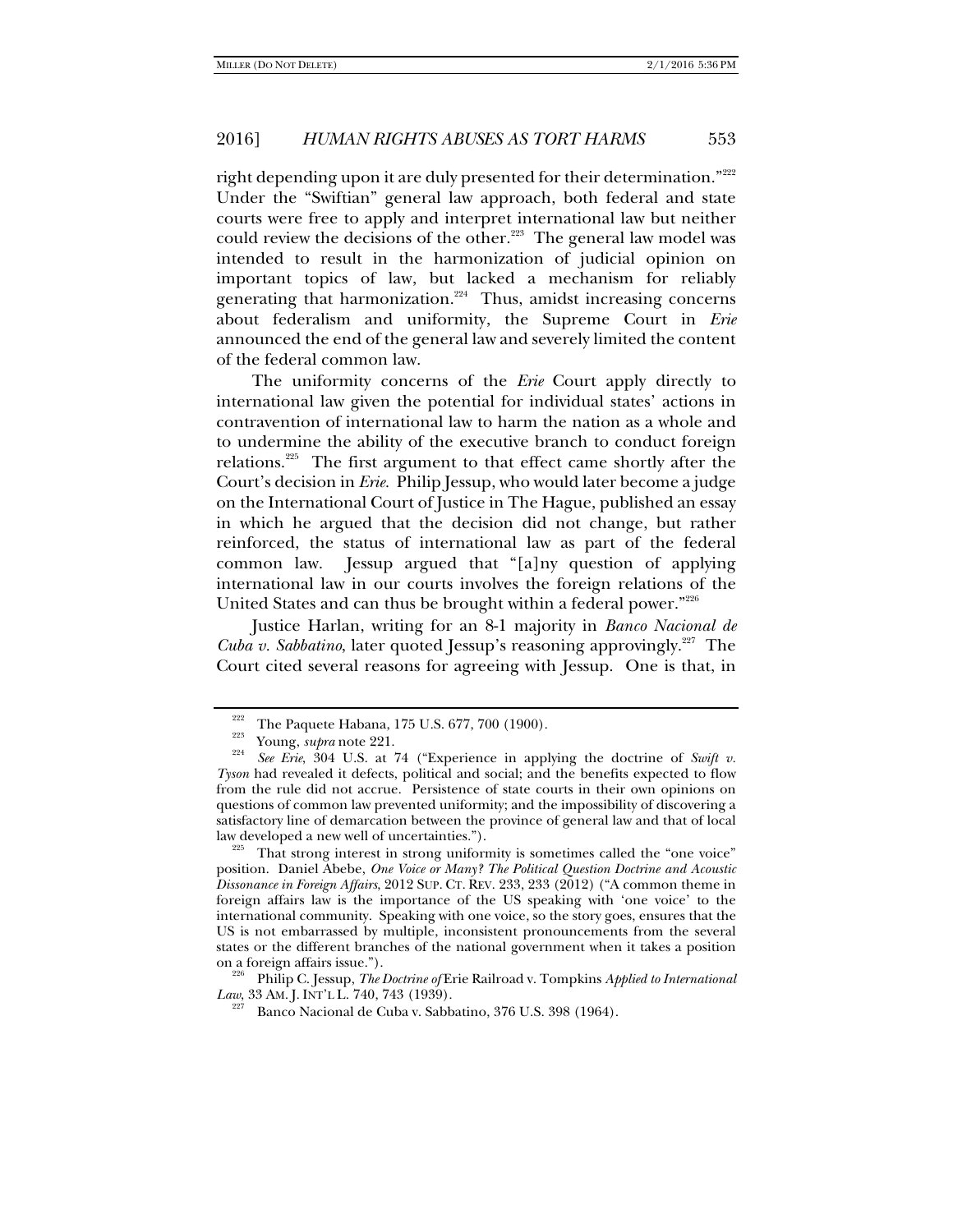concept, foreign relations fell firmly in the realm of federal powers.<sup>228</sup> Another reason is that leaving international law to the states posed the danger of fragmentation, and therefore, the "rules of international law should not be left to divergent and perhaps parochial state interpretations."229 The Court here appeared to make a structural argument: if states could violate international law, they could invite repercussions on the United States as a whole. International law provides that states (the word "state" in this context refers to sovereign nations) as a whole are held to be responsible for violations of international law, even violations by some sub-unit (such as a regulatory agency, or one of the several states).<sup>230</sup> In other words, a state (say, Canada) affected by the breach of an American state (say, Michigan dumping toxic waste across the international border) could enact countermeasures, such as economic sanctions, against the entire United States.<sup>231</sup> The American Founders recognized the problem inherent in unfettered state conduct in the realm of international law; in fact, the lack of federal control over international law during the time of the Articles of Confederation was a major driver of the new Constitution's adoption, and ensuring that the national government would be able to conduct foreign policy was at the forefront of the Founders' minds.<sup>232</sup> Thus, leaving states to their unfettered discretion in interpreting and applying international law would both create a free rider problem (where the country subsidizes states' international law violations) and encroach on the foreign affairs power of the federal government.

<sup>228</sup> *Id*. at 425 (explaining that "an issue concerned with a basic choice regarding competence and function of the Judiciary and the National Executive in ordering our relationships with other members of the international community must be treated exclusively as an aspect of federal law"). See also Koh, subra note 218.

<sup>&</sup>lt;sup>229</sup> Sabbatino, 376 U.S. at 425. While Judge Harlan's "endorsement of Jessup's view that customary international law is federal law is admittedly dictum, . . . it was wellconsidered dictum." Vasquez, *supra* note 217, at 1536; see also Koh, supra note 218.

*See* U.N. Int'l Law Comm'n, *Draft Articles on the Responsibility of States for Internationally Wrongful Acts, with Commentaries* (2001), http://legal.un.org/ilc/texts/ instruments/english/commentaries/9\_6\_2001.pdf.<br><sup>231</sup> See Vasquez, *supra* note 217, at 1517–19.

<sup>&</sup>lt;sup>232</sup> *See* 1 THE RECORDS OF THE FEDERAL CONVENTION OF 1787, 19 (Max Farrand ed., 1937) ("[Edmund Randolph] then proceeded to enumerate the defects . . . that particular [S] tates might by their conduct provoke war without controul [sic]  $\dots$ "); *see also id.* at 24–25 ("[Randolph] observed that . . . [i]f a state acts against a foreign power contrary to the laws of nations or violates a treaty, [the Confederation] cannot punish that State, or compel its obedience to the treaty . . . . It therefore cannot prevent a war."); JAMES MADISON, VICES OF THE POLITICAL SYSTEM OF THE UNITED STATES (1787), *reprinted in* SELECTED WRITINGS OF JAMES MADISON 35, 35–36 (Ralph Ketcham ed., 2006); Vasquez, *supra* note 217, at 1519 n.110.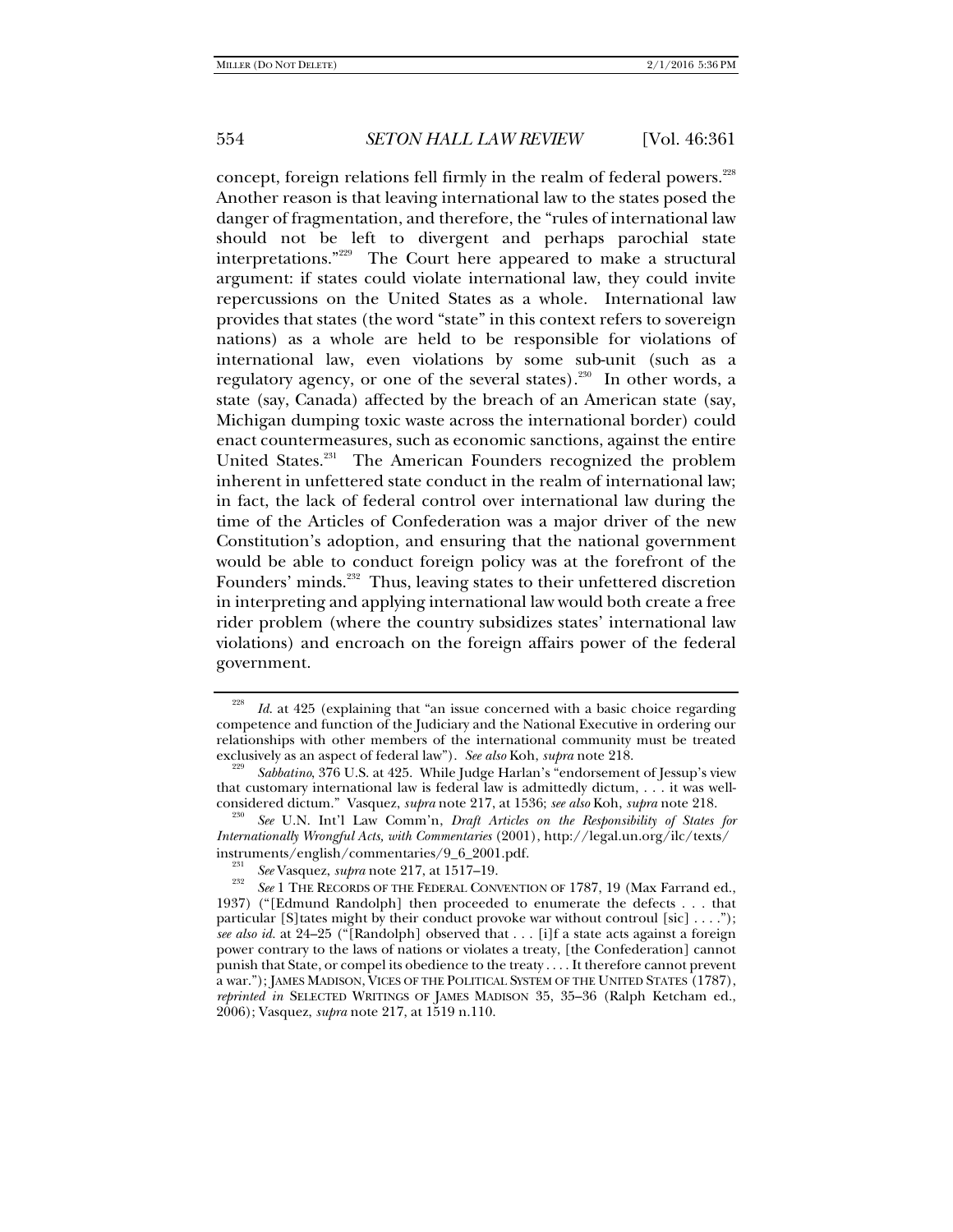*Sosa*, to some extent, supports the modern view by holding that "[w]hatever the ultimate criteria for accepting a cause of action subject to jurisdiction under § 1350, we are persuaded that federal courts should not recognize private claims under federal common law for violations of any international law norm with less definite content and acceptance among civilized nations than the historical paradigms familiar when  $\S 1350$  was enacted.<sup>"233</sup> By implication, the claims under international law that the Court does recognize are, indeed, part of the federal common law.234 As Judge Fletcher of the Ninth Circuit Court of Appeals observed, "we [now] know . . . that there is a federal common law of international human rights based on customary international law."235 Judge Fletcher further noted that "we also [now] know . . . that the federal common law of customary international law is federal law in both the jurisdiction-conferring and the supremacyclause sense."236 But did that federal common law of customary international law survive *Kiobel*? If so, in what form?

The federal common law of customary international law must have survived *Kiobel* intact. Much has been made of the ambiguity of Chief Justice Roberts's opinion, but ultimately the resolution of the question regarding *Kiobel*'s treatment of international law turns on what the Court *did not* say. The difficulty arises from the Court's choice to deploy the presumption against extraterritoriality—a canon of statutory construction—in a situation where there was no appropriate statute to construct. The Court in *Sosa* held, and the Court in *Kiobel*  affirmed, that the ATS was merely a jurisdictional grant while the federal common law of international law provided the cause of

Sosa v. Alvarez-Machain, 542 U.S. 692, 733 (2004). The majority is silent on which claims, exactly, might qualify. Justice Breyer, however, in a separate opinion, suggested that "[t]oday international law will sometimes similarly reflect not only substantive agreement as to certain universally condemned behavior but also procedural agreement that universal jurisdiction exists to prosecute a subset of that behavior. That subset includes torture, genocide, crimes against humanity, and war crimes." *Id.* at 762 (Breyer, J., concurring) (citations omitted).

<sup>&</sup>lt;sup>234</sup> Ralph G. Steinhardt, *Laying One Bankrupt Critique to Rest: Sosa v. Alvarez-*Machain *and the Future of International Human Rights Litigation in U.S. Courts*, 57 VAND. L. REV. 2241, 2254 (2004). This understanding of *Sosa* is not, however, universally shared. *See, e.g.*, Curtis A. Bradley, Jack L. Goldsmith & David H. Moore, Sosa*, Customary International Law, and the Continuing Relevance of* Erie, 120 HARV. L. REV. 869, 919–24 (2007); Ernest A. Young, *Federal Suits and General Laws: A Comment on Judge* 

*Fletcher's Reading of* Sosa v. Alvarez-Machain, 93 VA. L. REV. ONLINE 33 (2007). 235 William A. Fletcher, *International Human Rights in American Courts*, 93 VA. L. REV. 653, 664 (2007).

 $^{236}$  *Id.*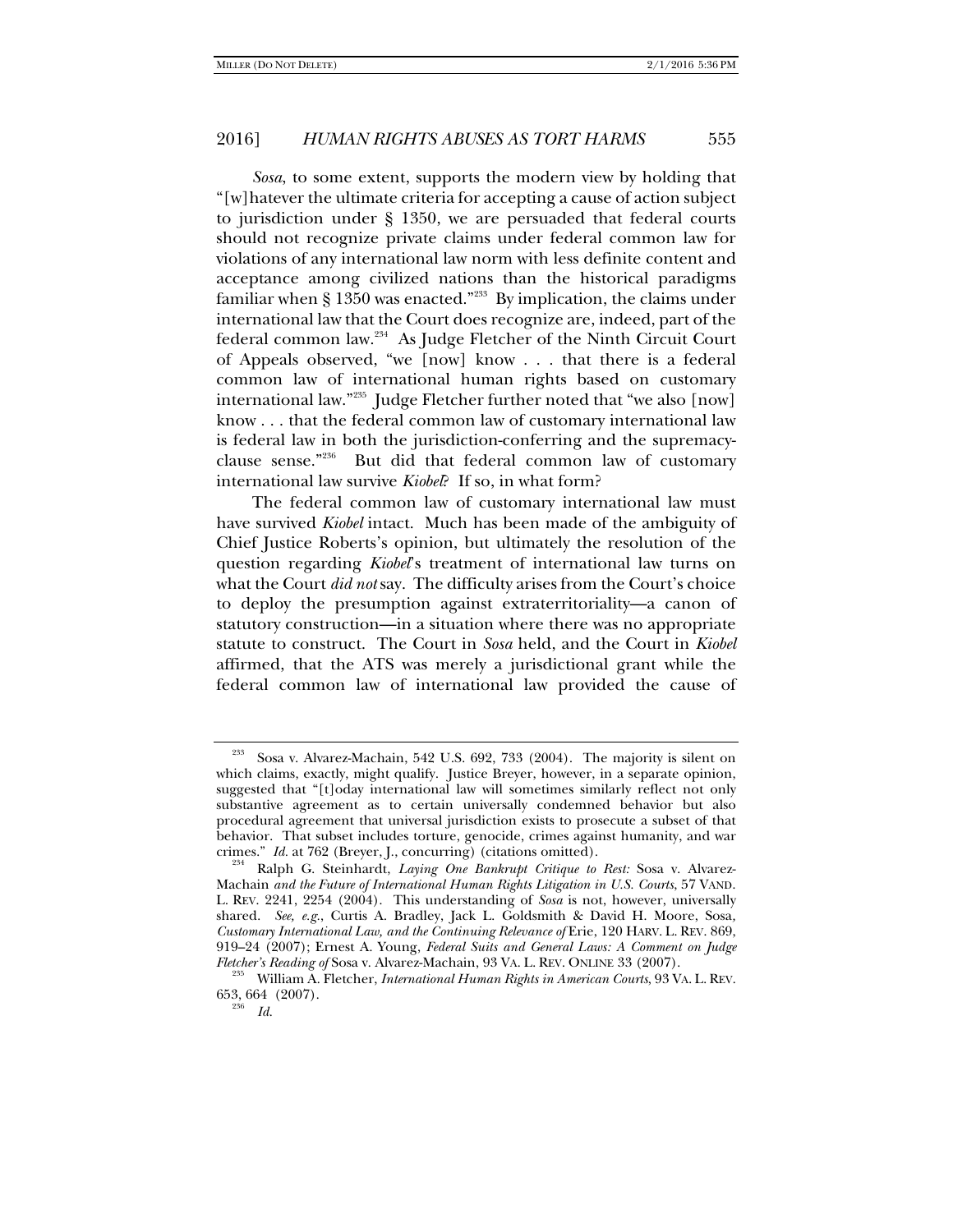action. $237$  But the presumption of extraterritoriality does not apply to purely jurisdictional statutes.<sup>238</sup> Nor could a canon of statutory construction apply to the common law. What, then, did the Court mean when it noted that "we think the principles underlying the canon of interpretation similarly constrain courts considering causes of action that may be brought under the ATS"239 or that "the principles underlying the presumption against extraterritoriality constrain the courts exercising their power under the  $ATS[?]^{n^{240}}$  Some commentators argue that the opinion was at best ambiguous and at worst manipulative,<sup>241</sup> while others read it as clearly reaching the federal common law of international law in addition to the ATS. $^{242}$ 

Both analyses miss that the Court conspicuously fails to address any of the touchstones of the analysis of the status of international law in U.S. law. The Court in *Sosa* examined all the precedents a student of the modern position would expect to conclude that customary international law is indeed part of U.S. law: *The Paquete Habana*, 243 Sabbatino,<sup>244</sup> *Erie*,<sup>245</sup> and esteemed commentators such as Emmerich de Vattel<sup>246</sup> and Justice Jessup.<sup>247</sup> Furthermore, the Court provides a cause of action for violations of a certain subset of the law of nations. Justice Roberts's failure to deal with even one of those sources in *Kiobel*, would seem to indicate that the Court was chary of fiddling with its conclusions about the status of international law in the United States particularly when it could dispense with federal litigation under the ATS by construing the statute alone. Absent evidence that the Court

 $237$  Kiobel v. Royal Dutch Petroleum Co., 133 S. Ct. 1659, 1664 (2013) ("The ATS, on the other hand, is 'strictly jurisdictional."") (quoting *Sosa*, 542 U.S. at 713).

*See* Louise Weinberg, *What We Don't Talk About When We Talk About Extraterritoriality:* Kiobel *and the Conflict of Laws*, 99 CORNELL L. REV. 1471, 1474 ("Roberts clearly understood that a canon of statutory construction cannot be imposed in a blanket way on a grant of jurisdiction."). *See also Kiobel*, 133 S. Ct. at 1664 ("We typically apply the presumptions to discern whether an Act of Congress *regulating conduct* applies abroad.") (emphasis added); William S. Dodge, *Guest Post: Dodge—The Presumption Against Extraterritoriality Does Not Apply to Jurisdictional Statutes*, OPINIO JURIS (Jan. 28, 2014, 12:00 PM), http://opiniojuris.org/2014/01/28/guest-post-dodgepresumption-extraterritoriality-apply-jurisdictional-statutes/.<br> *239 Kiobel*, 133 S. Ct. at 1664.

<sup>&</sup>lt;sup>240</sup> *Id.* at 1665.<br>
<sup>242</sup> *Weinberg, supra* note 238.<br>
<sup>242</sup> Young, supra note 44.<br>
Sosa v. Alvarez-Machain, 542 U.S. 692, 730 (2004).<br> *Id.* at 726.<br> *Id. Id.* 

 $\frac{^{246}}{^{247}}$  *Id.* at 714.

*Id*.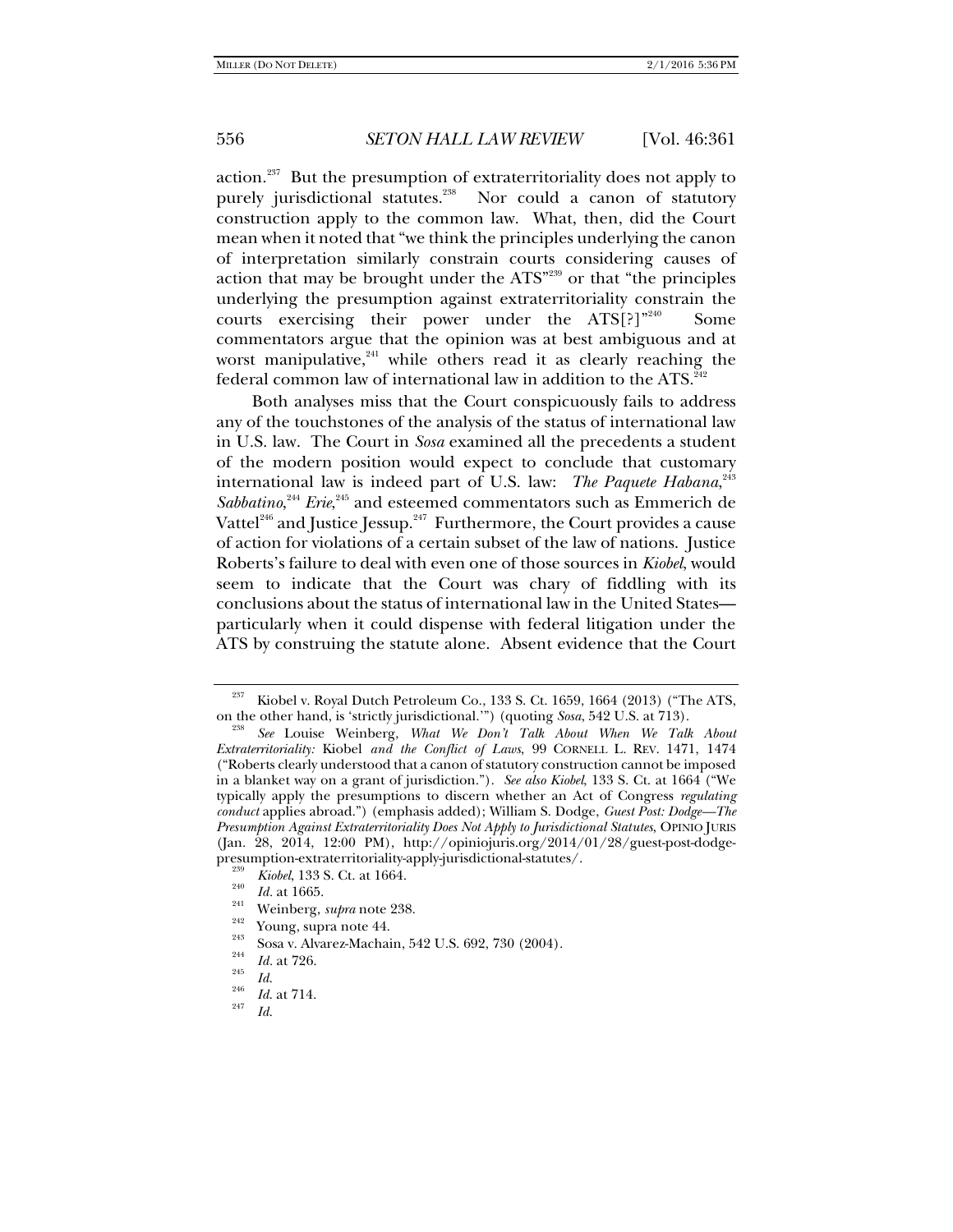in *Kiobel* reinterpreted any of the relevant precedents that informed its characterization of the federal common law of customary international law in *Sosa*, the conclusion must be that the characterization remains intact.

Having established that at least some norms of customary international law are part of the federal common law, the Court failed to specify whether it was restricting the causes of action under the ATS because: (a) only those international norms enjoying "definite content and acceptance among civilized nations<sup>"248</sup> are part of the federal common law ("Option A"); or (b) some larger body of international norms are part of the federal common law, but out of judicial restraint the Court would only recognize causes of action for the subset of those norms enjoying "definite content and acceptance among civilized nations"249 ("Option B"). It is crucial to distinguish here between *claims*  available under the federal common law of international law and the *norms* of the federal common law of international law. The two categories might be, but need not be, coextensive. Federal law is full of norms that provide no basis for recourse to the courts.250 Hence the category of international law norms may be significantly larger than the category of federal claims available under those norms.

This is important because state courts, as courts of general jurisdiction, do not require a specific jurisdictional grant like federal courts do—constrained by Article III of the Constitution.<sup>251</sup> The Court's finding in *Kiobel* that the jurisdiction conferred by the ATS on federal courts did not extend outside the territory of the United States would not therefore bind state courts when considering the extent of their own jurisdiction.<sup>252</sup> Nor would state courts obviously be bound by the Court's determination in *Sosa* of the *claims* available under the federal common law since that decision construed the limits of federal, not state, jurisdiction.<sup>253</sup> Under Option B (where the category of norms

new causes of action"). 253 *See* Vasquez, *supra* note 217, at 1626 ("The Court in *Sosa* did not directly address whether the States were permitted to recognize a right of action for damages to enforce norms of international law not meeting the heightened standard of clarity and

<sup>248</sup>

*Id.* at 694. 249 *Sosa*, 542 U.S. at 694. 250 Indeed, as the Court acknowledges in *Sosa*, "[a]ccordingly, even when Congress has made it clear by statute that a rule applies to purely domestic conduct, we are reluctant to infer intent to provide a private cause of action where the statute does not supply one expressly."  $Id.$  at 727.

<sup>&</sup>lt;sup>251</sup> U.S. CONST. art. III.<br><sup>252</sup> Recall the Court's holding in *Sosa* that the ATS was a mere jurisdictional grant. *Sosa*, 542 U.S. at 694 (explaining that "the ATS is a jurisdictional statute creating no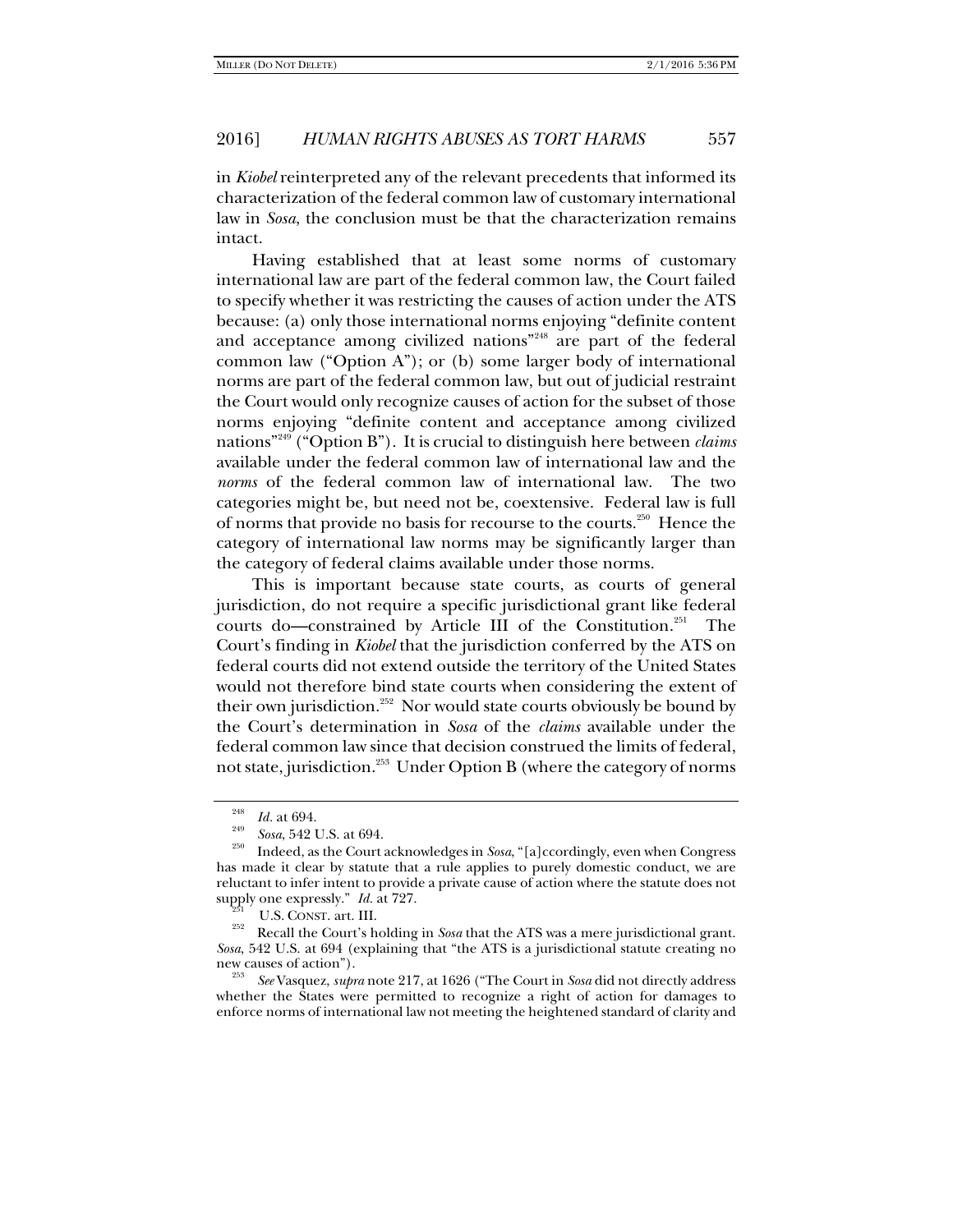is larger than the category of claims) state courts would therefore be free to consider human rights claims for violations of customary international norms that fall short of the Court's lofty standard in *Sosa.*  Under Option A (where the categories of norms and claims are coextensive), such additional claims would not be available to states because they would not be part of the federal common law.<sup>254</sup>

There are several reasons to be hesitant about embracing Option B. First, the Court's restraint in implying new causes of action suggests that it was concerned about intruding on the foreign affairs prerogative of the executive and legislative branches:

[T]he potential implications for the foreign relations of the United States of recognizing such causes should make courts particularly wary of impinging on the discretion of the Legislative and Executive Branches in managing foreign affairs. It is one thing for American courts to enforce constitutional limits on our own State and Federal Governments' power, but quite another to consider suits under rules that would go so far as to claim a limit on the power of foreign governments over their own citizens, and to hold that a foreign government or its agent has transgressed those limits. $255$ 

If the Court was concerned that federal judicial action on certain types of weaker international law claims could encroach on the discretion of the political branches, it would be counterintuitive to suppose that the Court would acquiesce in state courts entertaining such weaker claims. Another reason to be wary is that state courts extending too far past the doctrinal limits established by federal courts could tempt the Supreme Court to bring the "dormant implied international relations clause"256 out of retirement to invalidate state acts that touch, even lightly, on foreign policy.<sup>257</sup>

At the least, then, those international law claims that would pass *Sosa*'s stringent standards are available to state courts (Option A). But the ability to apply international law is not the same as the willingness

breadth of acceptance that it articulated.").<br><sup>254</sup> Of course this presupposes that courts will continue to endorse the modern view. The revisionist position and most of the views advanced as intermediate positions would argue (albeit for different reasons) that international law remains available to the states without regard for the actions of the federal government. *See id.* 255 *Sosa*, 542 U.S. at 727.

*Sosa*, 542 U.S. at 727. 256 Fletcher, *supra* note 235, at 667. 257 Zschernig v. Miller, 389 U.S. 429, 436 (1968) (invalidating a state probate statute due to "state involvement in foreign affairs and international relations matters which the Constitution entrusts solely to the Federal Government").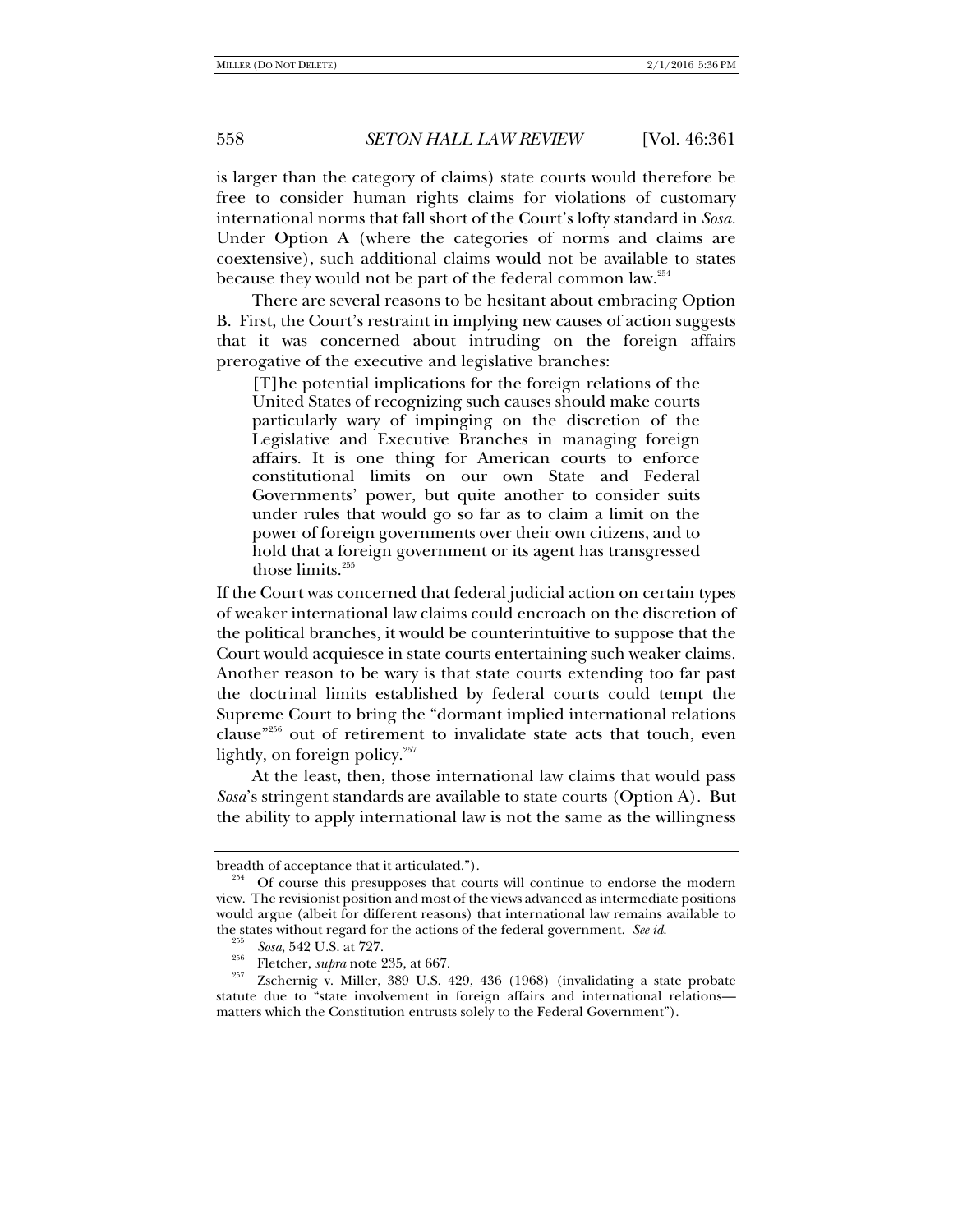to do so. The next section will show that if human rights cases make it into state courts (past a host of constitutional and procedural obstacles), those courts will be compelled to apply the federal common law of international law.

#### B. *Mandatory State Court Jurisdiction over International Law*

If the foregoing analysis is correct and federal common law continues to provide causes of action under the law of nations after *Kiobel*, then state courts will have no choice but to hear such claims unless the federal causes of action are excluded by a neutral rule of judicial administration.<sup>258</sup> Commentators have recognized for some time that state courts have concurrent jurisdiction over international law claims.<sup>259</sup> Indeed, the original text of the statute expressly provided for the concurrent jurisdiction of state courts.<sup>260</sup> Assuming that international law remains part of the federal common law after *Kiobel*, there is every reason to believe that state courts retain that concurrent jurisdiction *and* that they must exercise it when called upon to do so. State courts have at best limited discretion to refuse to entertain federal claims, which has been established precedent since the end of the Civil War when, in *Claflin v. Houseman*, the Court read the Supremacy Clause to require state courts to apply federal law.<sup>261</sup> It is

"together form one system of jurisprudence, which constitutes the law of the land for

<sup>258</sup> Haywood v. Drown, 556 U.S. 729, 735 (2009) ("So strong is the presumption of concurrency that it is defeated only in two narrowly defined circumstances: first, when Congress expressly ousts state courts of jurisdiction, and second '[w]hen a state court refuses jurisdiction because of a neutral state rule regarding the administration of the

courts.'") (citations omitted). 259 William R. Casto, *The Federal Courts' Protective Jurisdiction over Torts Committed in Violation of the Law of Nations*, 18 CONN. L. REV. 467, 509 (1986) ("The logical conclusion in view of the general presumption of concurrent jurisdiction and the codification of section 1350 is that the states have concurrent jurisdiction over all cases arguably within the statute."); Joan Hartman, *Enforcement of International Human Rights Law in State and Federal Courts*, 7 WHITTIER L. REV. 741, 748 (1985) ("In state courts the claim would simply be treated as a cause of action arising under federal common law, and any court of general jurisdiction could probably take cognizance of it. There is no barrier to state courts entertaining cases arising under international law, and the ordinary concurrent jurisdiction of state and federal courts is appropriate for

international cases."). 260 In its original form, the Judiciary Act of 1789 read, in pertinent part, that district courts "shall also have cognizance, concurrent with the courts of the several States, or the circuit courts, as the case may be, of all causes where an alien sues for a tort only in violation of the law of nations or a treaty of the United States." The Judiciary Act of 1789, Ch. 20, § 9, 1 Stat. 73, 77. Nor should the later deletion of the phrase be read as Congressional intent to establish exclusive federal jurisdiction. *See* Casto, *supra* note 259, at 508 n.232.<br><sup>261</sup> Claflin v. Houseman, 93 U.S. 130, 137 (1876) (noting that state and federal law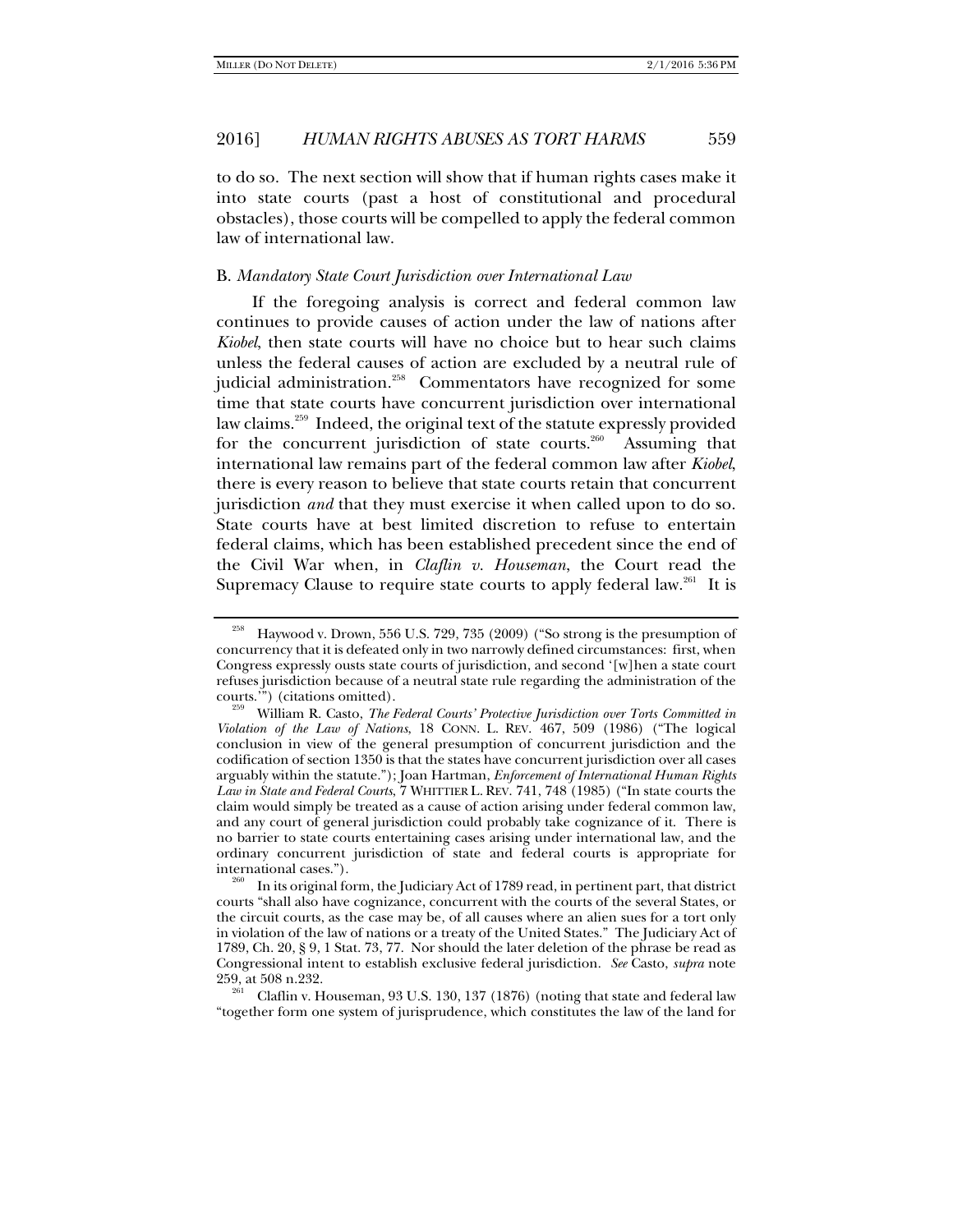worth emphasizing in this context that international law, generally speaking, is federal law in the Supremacy Clause sense.<sup>262</sup> Despite a series of vehement attacks by scholars skeptical of according international law the status of federal law,<sup>263</sup> no court has yet adopted a view contrary to the Restatement's formulation.264 *Claflin* established the presumption of concurrent jurisdiction for federal statutory law, and subsequent cases held that the presumption includes federal common law as well.<sup>265</sup> From the inception of the modern presumption of concurrent jurisdiction, the Court recognized that in some instances state courts might validly decline to hear federal claims, asserting by implication that state courts might escape the presumption where they lacked the competence to hear the kind of

Testa v. Katt, 330 U.S. 386, 392 (1947) (quoting Mondou v. N.Y., New Haven, &

RESTATEMENT (THIRD) OF FOREIGN RELATIONS LAW § 111 cmt. d (1987) ("International agreements of the United States other than treaties (see § 303), and customary international law, while not mentioned explicitly in the Supremacy Clause, are also federal law and as such are supreme over State law. Interpretations of international agreements by the United States Supreme Court are binding on the States. Customary international law is considered to be like common law in the United States, but it is federal law. A determination of international law by the Supreme Court

Opponents of the modern position fall into one of two camps: revisionist or intermediate. For the revolutionist position, see, for example, Curtis A. Bradley & Jack L. Goldsmith, *The Current Illegitimacy of International Human Rights Litigation*, 66 FORDHAM L. REV. 319 (1997); Curtis A. Bradley & Jack L. Goldsmith, *Customary International Law as Federal Common Law: A Critique of the Modern Position*, 110 HARV. L. REV. 815 (1997); and Curtis A. Bradley & Jack L. Goldsmith, *Federal Courts and the Incorporation of International Law*, 111 HARV. L. REV. 2260 (1998). For the intermediate position, which has several variations, see A. M. Weisburd, *State Courts, Federal Courts,* 

It is worth noting, however, that the American Law Institute has begun work on the Restatement (Fourth) of Foreign Relations Law. Many of the main players from all sides of the academic debate are participants in the project.

*See* Local 174 v. Lucas Flour Co., 369 U.S. 95 (1962).

the State; and the courts of the two jurisdictions are not foreign to each other, nor to be treated by each other as such, but as courts of the same country, having jurisdiction partly different and partly concurrent"). *Testa v. Katt* approvingly quoted language from a prior case:

The suggestion that the act of Congress is not in harmony with the policy of the State, and therefore that the courts of the state are free to decline jurisdiction, is quite inadmissible, because it presupposes what in legal contemplation does not exist. When Congress, in the exertion of the power confided to it by the Constitution, adopted that act, it spoke for all the people and all the states, and thereby established a policy for all. That policy is as much the policy of Connecticut as if the act had emanated from its own legislature, and should be respected accordingly in the courts of the state.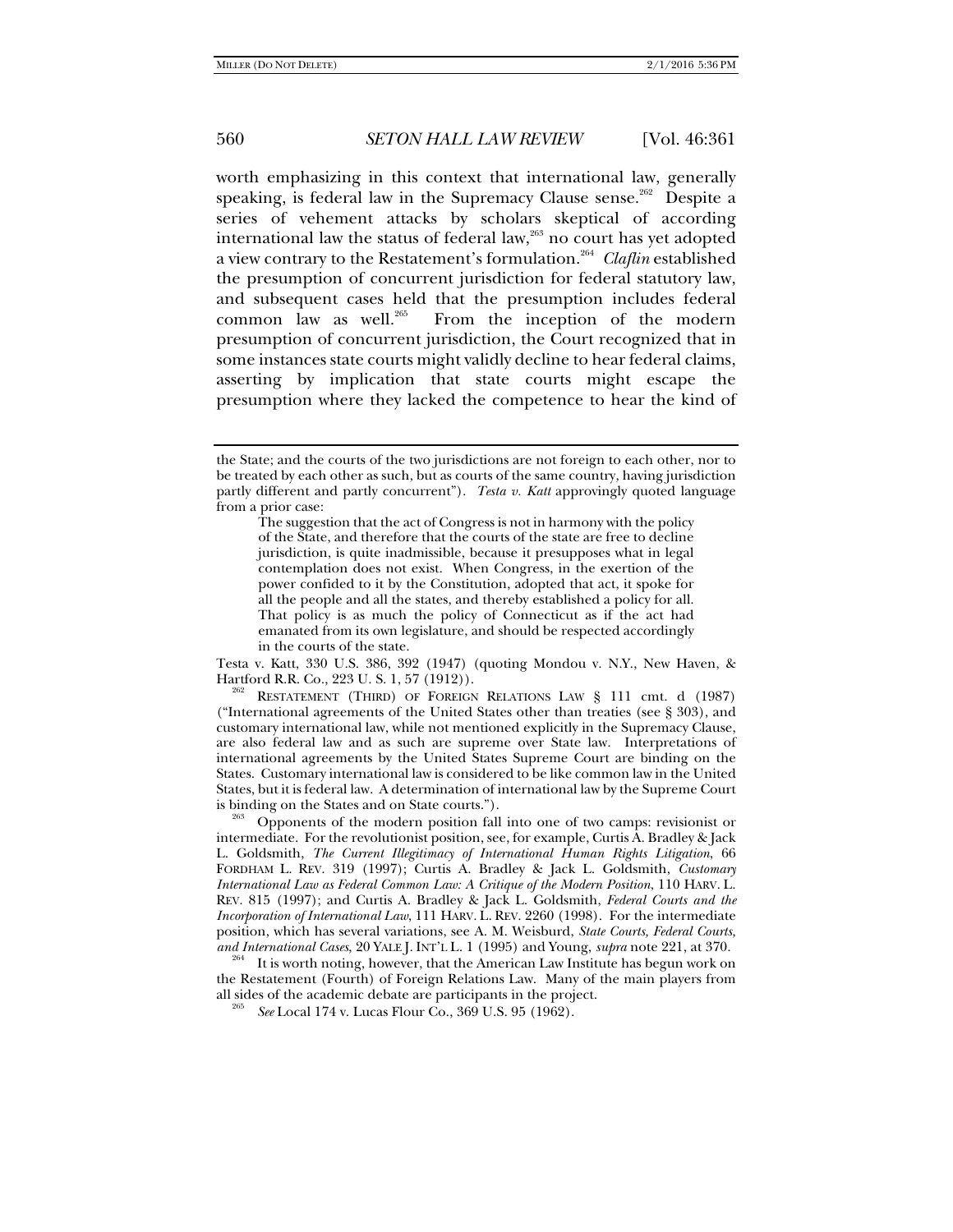claim being brought.<sup>266</sup> Beginning almost immediately, the Court began to more clearly identify, and to narrow, the grounds on which a state court might validly decline jurisdiction over federal claims.<sup>267</sup> In *Testa v. Katt* the Court indicated that state courts were not free to refuse to hear federal claims where "[state] courts have jurisdiction adequate and appropriate under local law to adjudicate this action."268 It is at this juncture that the importance of categorizing ATS cases alongside *Bivens* and § 1983 cases reasserts itself.

The Court took the opportunity, in a series of cases arising from the reluctance of state courts to entertain § 1983 cases against state officials, to limit significantly the ability of state courts to refuse to hear federal claims. In the Court's view, only two circumstances warranted such refusal: where Congress expressly created exclusive federal jurisdiction, or where there exists an application of a "neutral state rule regarding the administration of the courts."<sup>269</sup> In several of those cases, the Court found state courts presumptively competent to hear federal cases where the state judicial power, understood broadly, empowered state courts to hear the types of cases and issue the type of relief at stake in the federal claim.<sup>270</sup> The implication of the Court's jurisprudence on the presumption of concurrent jurisdiction is that states need not establish courts of general jurisdiction, but if they do so then those courts must entertain federal claims which require hearing the type of claim (such as injury caused by a public official) and issuing the type of remedy (such as equitable relief or monetary damages) that those

Claflin v. Houseman, 93 U.S. 130, 136 (1876) ("Legal or equitable rights, acquired under either system of laws, may be enforced in any court of either sovereignty competent to hear and determine such kind of rights and not restrained<br>by its constitution in the exercise of such jurisdiction.").

Mondou v. N.Y., New Haven, & Hartford R.R. Co., 223 U. S. 1, 57 (1912) ("The suggestion that the act of Congress is not in harmony with the policy of the state, and therefore that the courts of the state are free to decline jurisdiction, is quite inadmissible, because it presupposes what in legal contemplation does not exist. When Congress, in the exertion of the power confided to it by the Constitution, adopted that act, it spoke for all the people and all the states, and thereby established a policy for all. That policy is as much the policy of Connecticut as if the act had emanated from its own legislature, and should be respected accordingly in the courts

<sup>&</sup>lt;sup>268</sup> Testa v. Katt, 330 U.S. 386, 394 (1947).<br>
Howlett v. Rose, 496 U.S. 356, 392 (1990).<br>
<sup>270</sup> Howlett v. Rose, 496 U.S. 356, 392 (1990).

*See* Felder v. Casey, 487 U.S. 131, 146 n.3 (1988) (where the Court looked to "common law tort analogues" to evaluate the competence of state courts); *see also* Martinez v. California, 444 U.S. 277, 283 n.7 (1980) ("[W]here the same type of claim, if arising under state law, would be enforced in the state courts, the state courts are generally not free to refuse enforcement of the federal claim.").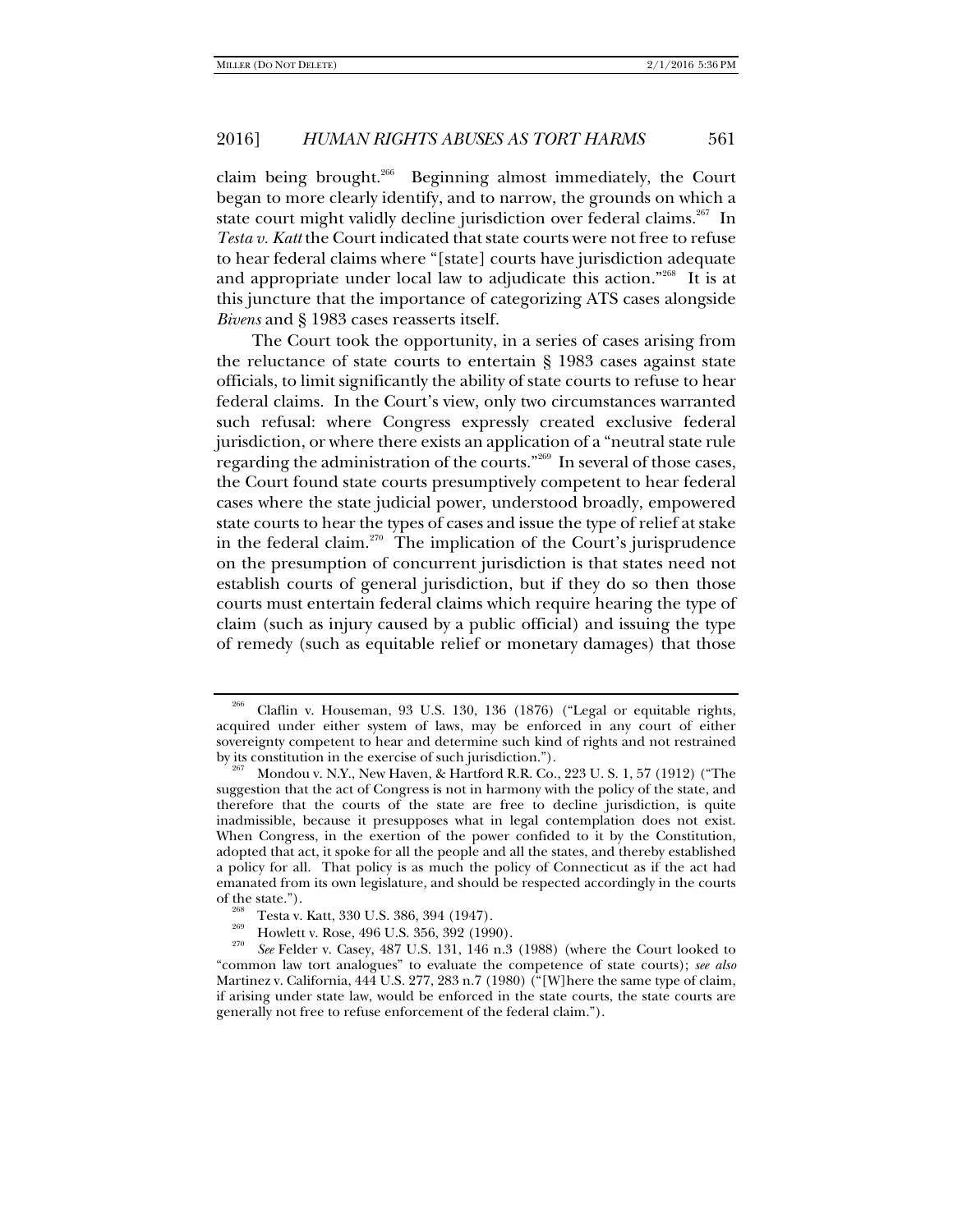state courts are competent to adjudicate. $271$ 

In practice, then, the validity of any given state court's refusal to hear claims arising under the federal common law of customary international law would depend on whether such refusal rested on a neutral rule of judicial administration. The Court has approved several of these, including: statutes requiring at least one party is a resident of the state; $272$  venue laws that restricted jurisdiction where the cause of action arose outside the territory of the state;<sup>273</sup> and *forum non conveniens*. 274 And so we return to the observation made at the outset of this Article. Plaintiffs will face many barriers to bringing human rights claims in state courts. Some are constitutional, such as the limits on general personal jurisdiction over foreign corporate subsidiaries.<sup>275</sup> Others are procedural, such as *forum non conveniens*. 276 Barriers will vary from state to state. But this Article is not about the barriers to accessing state courts; it is about what happens in the likely event that ambitious advocates and motivated plaintiffs overcome those barriers. As the foregoing analysis makes clear, plaintiffs who make it past the doors of state courts will find themselves facing judges required by the Supremacy Clause of the U.S. Constitution to hear claims arising under those norms of customary international law that have become part of the federal common law.

#### V. CONCLUSION

All the groundbreaking advantages of litigation under the ATS that have occupied scholars and advocates since the Second Circuit's landmark decision in *Filártiga* stand to be lost if the next generation of human rights claims in the United States is brought in state courts as tort claims. Like all public torts, the public international torts

See Howlett, 496 U.S. at 380 ("The requirement that a state court of competent jurisdiction treat federal law as the law of the land does not necessarily include within it a requirement that the State create a court competent to hear the case in which the federal claim is presented. The general rule, bottomed deeply in the belief in the importance of state control of state judicial procedure, is that federal law takes the state courts as it finds them."); *see also* Haywood v. Drown, 556 U.S. 729, 740 (2009) ("We therefore hold that, having made the decision to create courts of general jurisdiction that regularly sit to entertain analogous suits, New York is not at liberty to shut the courthouse door to federal claims that it considers at odds with local policy.").<br><sup>272</sup> See, e.g., Douglas v. N.Y., New Haven, & Hartford R.R. Co., 279 U.S. 377 (1929).

See, e.g., Herb v. Pitcairn, 324 U.S. 117 (1945).<br>
See, e.g., Herb v. Pitcairn, 324 U.S. 117 (1945).<br>
See, e.g., Missouri ex rel. Southern R. Co. v. Mayfield, 340 U.S. 1 (1950).<br>
Coodyear Dunlop Tires Operations, S.A. v. (2011). 276 Whytock et al., *supra* note 45, at 6.